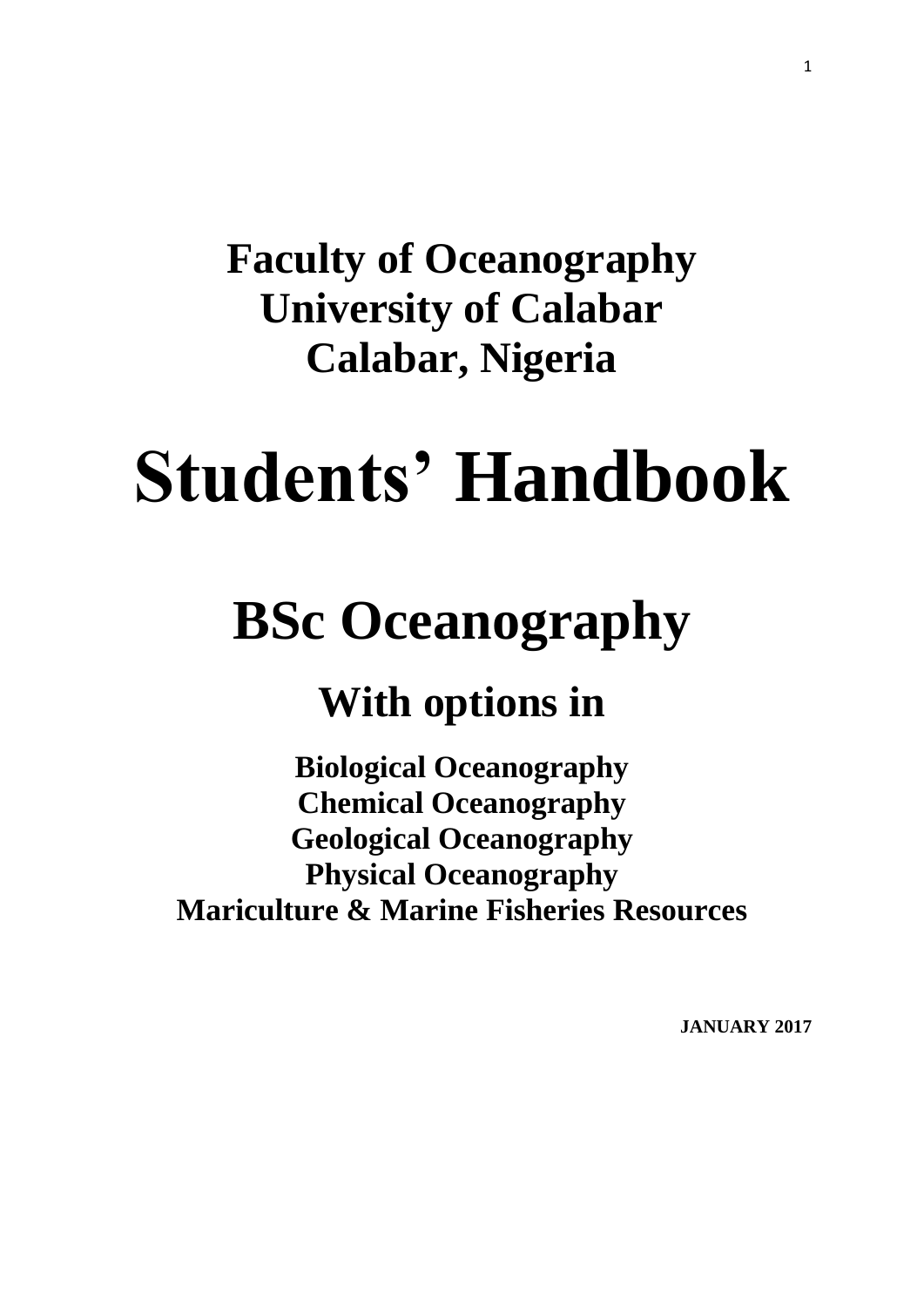### **Table of Contents Page**

- 1.0 Introduction
- 1.1 Philosophy
- 1.2 Vision
- 1.3 Mission
- 1.4 Objectives
- 1.5 Entry Requirements
	- i)  $UME 4 Years$
	- ii) Pre-Degree Programme of the University of Calabar 4 years
	- iii) Direct Entry  $-3$  Years
- 1.6 Graduation Requirements
- 1.7 Programme Structure
- 1.7.1 Academic Advisors
- 1.8 Swimming and Sea Survival Training
- 1.9 Industrial Training (Students' Industrial Work Experience Scheme (SIWES))
- 1.10 Career Prospects in Oceanography and Marine Sciences
- 2. Registrations
- 2.1 Department
- 2.2 Faculty
- 2.3 Library
- 2.4 Medical Centre
- 2.5 GSS and Entrepreneurship Courses
- 3. Examinations
- 3.1 Conduct of Examinations
- 3.2 Misconducts in Examinations
- 3.3 Grading System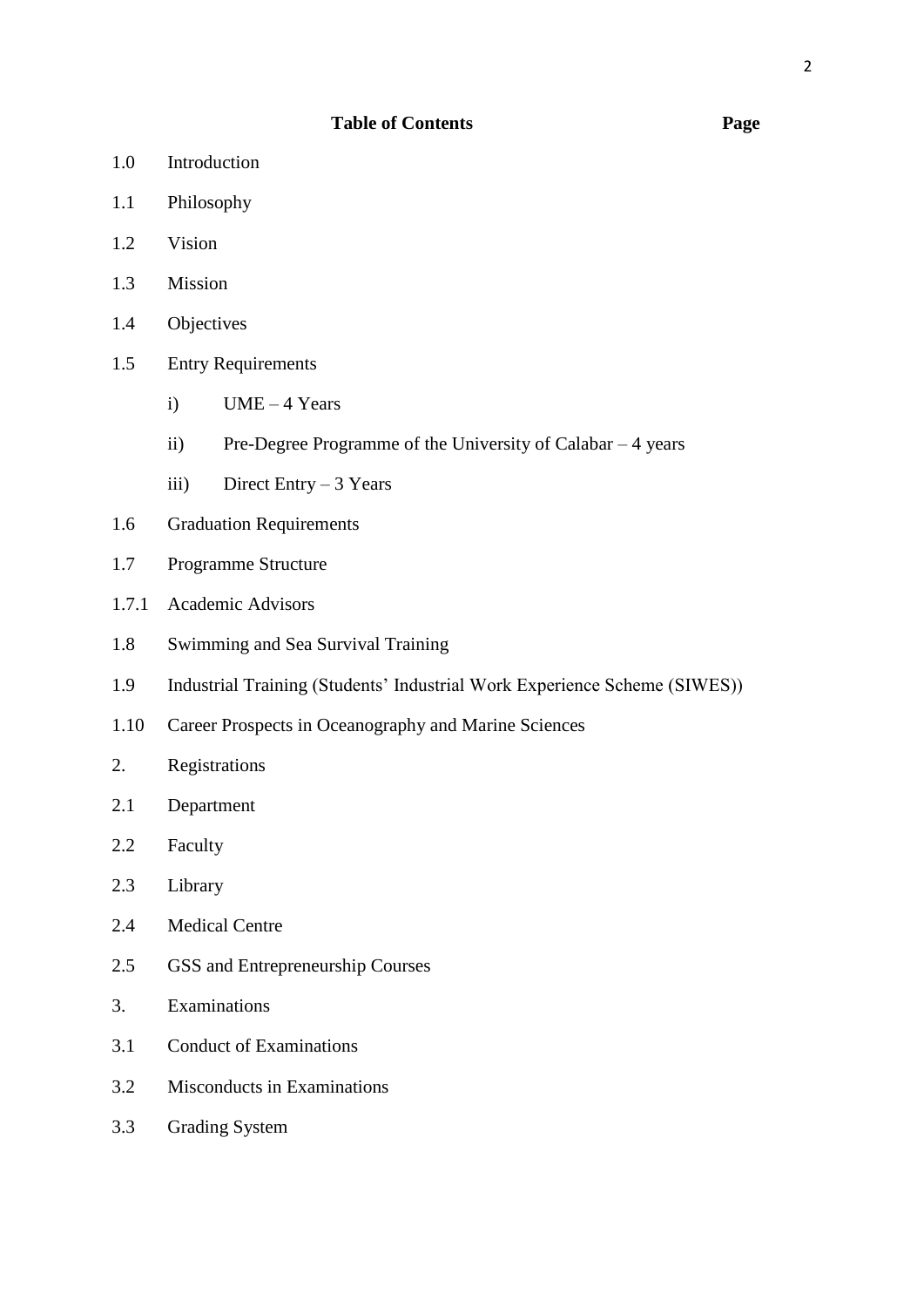- 3.4 Computation of GPA and CGPA
- 3.4.1 GPA (Year 1, Year 2)
- 3.4.2 CGPA (Year 2 and above)
- 3.4.3 Probation
- 3.4.4 Withdrawal from the Programme
- 3.5 Classification of Degree Results
- 4. Summary of Courses
- 5. Description of Courses
- 6. Academic and Technical Staff of the Department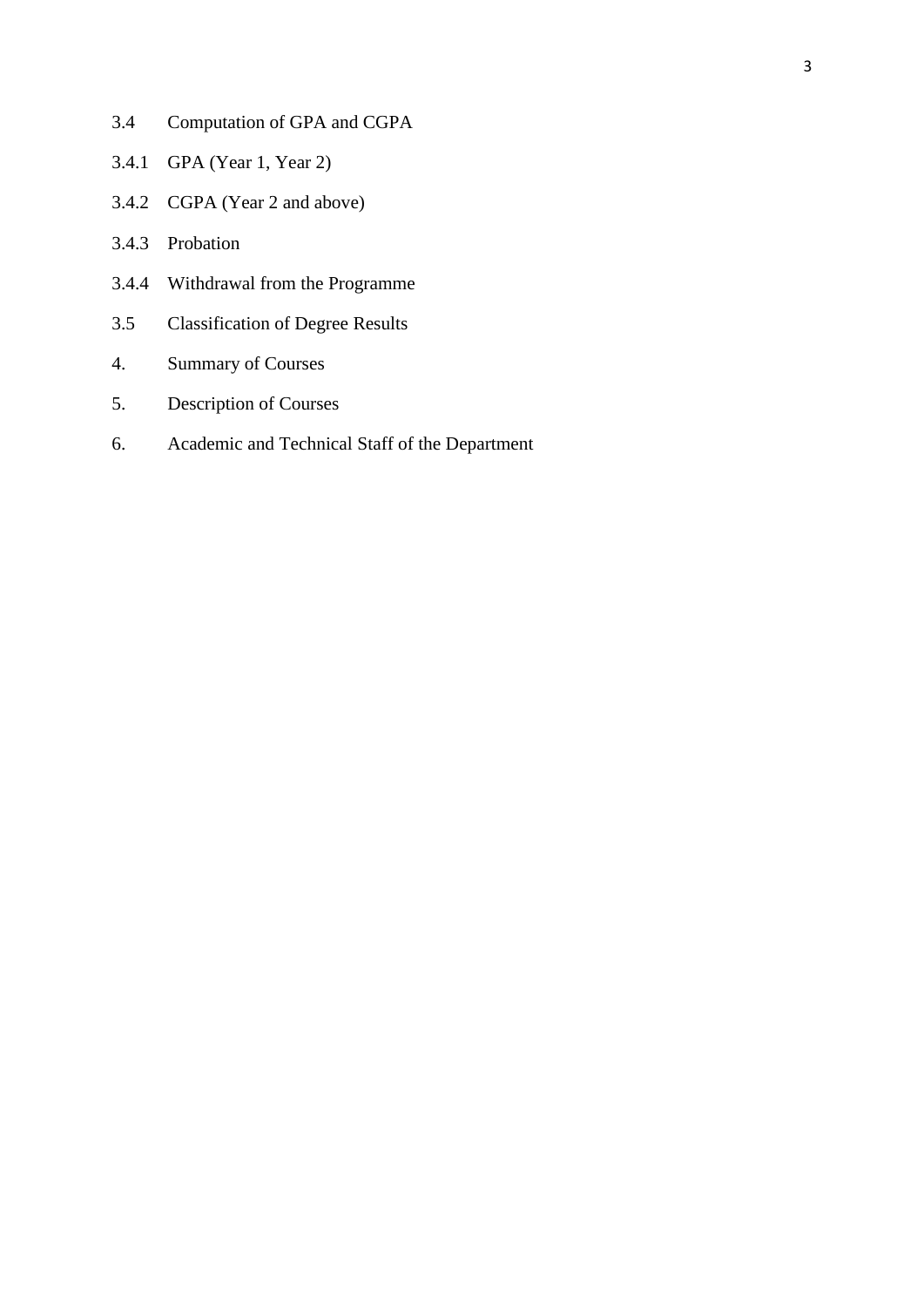### **1.0 Introduction**

The University of Calabar has over the past three decades been actively involved in coastal and ocean research through her Institute of Oceanography. Consequently, the University has established reputation as the nation's pioneer and leading citadel for full-fledged Oceanography training up to doctoral level. Our ocean research and teaching programmes have benefited from technical support from the Federal Republic of Germany at inception and subsequently from several overseas research grants and fellowships awarded to our scientists and technologists. Although the oceans have commonly been considered mankind's last frontier, information on the ocean and coastal waters contiguous to Nigeria is very rudimentary, yet this frontier has vast potentials and hosts diverse resources critical to our nation's economic development and advancement of human civilization. The geographic location of the University within reach of major regional ocean currents as well as the largest estuary in the Gulf of Guinea provides strategic advantage for field studies and experimentation. In addition, the largest mangrove swamps in pristine condition in the West African sub-region with their rich biodiversity and diverse coastal sedimentary depositional bodies are in proximity to Calabar. Problems of local and trans-boundary deterioration of the coastal zone and offshore region as well as resource over-exploitation are among the research areas where multi-disciplinary approach is being encouraged. This degree programme is designated B.Sc. Oceanography with five study options namely: Biological Oceanography, Chemical Oceanography, Geological Oceanography, Physical Oceanography, and Mariculture & Marine Fisheries Resources. Accordingly, for purposes of nomenclature, the programme shall be categorized thus:

- B.Sc. Oceanography (Biological Oceanography)
- B.Sc. Oceanography (Chemical Oceanography)
- B.Sc. Oceanography (Geological Oceanography)
- B.Sc. Oceanography (Physical Oceanography)
- B.Sc. Oceanography (Mariculture & Marine Fisheries Resources)

Biological Oceanography focuses on the zoological, botanical and microbiological aspects of the ocean environment. Foundation lectures in statistics for ocean sciences, computer programming and biological oceanography techniques are built into the programme palette. The multidisciplinary challenges of biological oceanography are realized through lectures in introductory chemical oceanography, geological oceanography and physical oceanography. Limnology as a related science to oceanography is also included. Other courses like marine fisheries resource management, marine law and policy, and pathology of marine organisms complement the programme.

Chemical Oceanography focuses on the composition, concentrations and changes in the chemical conditions of coastal and marine environments. The main objects of study are the water column, interstitial water, sediments and biota in the marine environment. The role of Chemical Oceanography graduates is increasingly diversifying, given the strong interface of this discipline with many other ocean science disciplines on the one hand, and the growing challenging issues of marine pollution and health of aquatic habitats, modelling ocean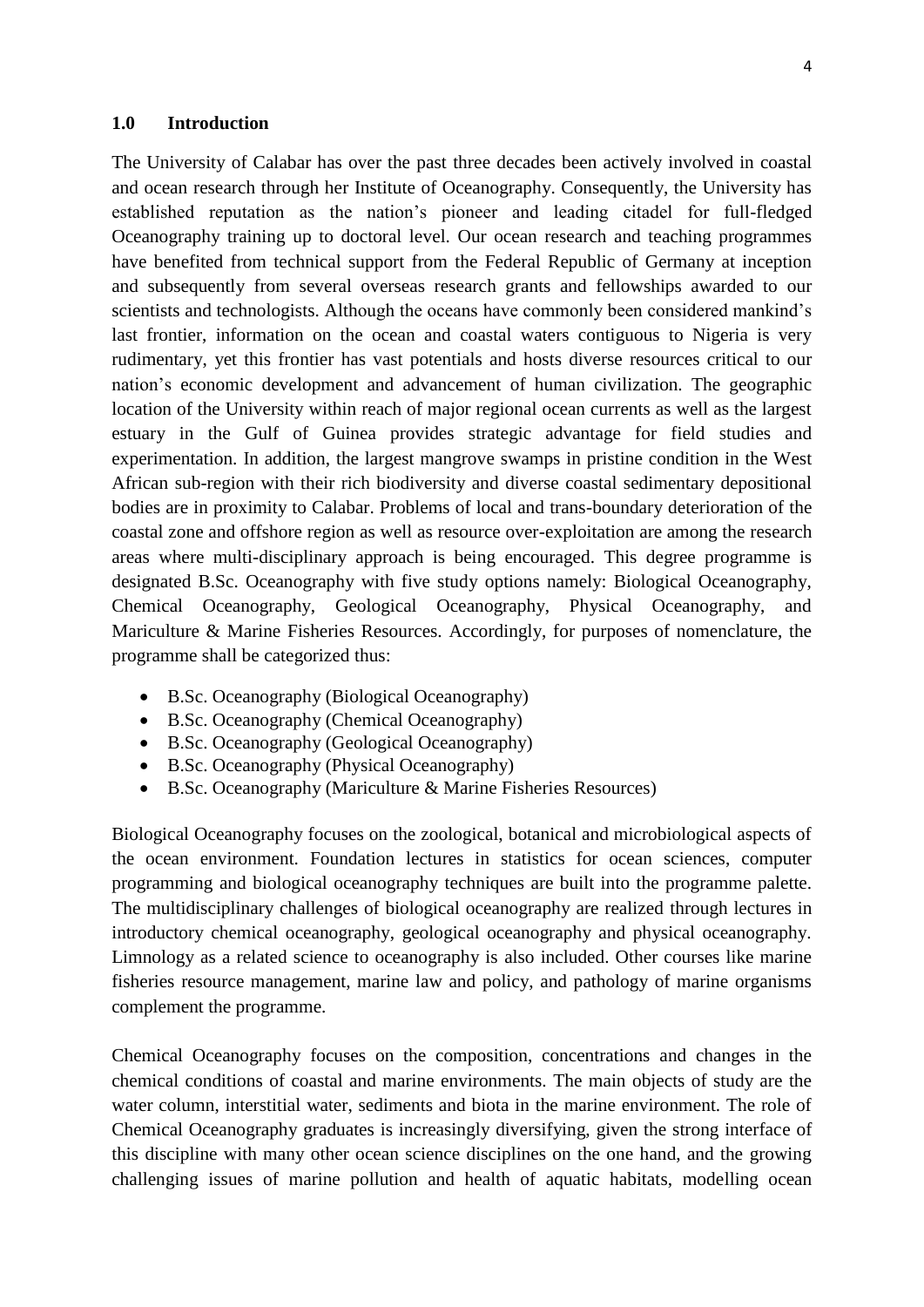chemical cycles and processes, on the other. In addition to class lectures, field monitoring, sampling and laboratory exposures are strongly emphasized.

Geological Oceanography emphasizes on the application of scientific knowledge to understand the origin, characteristics and changes in the coastal and ocean environments. The main objects of study in geological oceanography are the mineral and energy resources, sediments, rocks, seabed morphology, fossils, as well as processes and phenomena on and within the ocean bottom. Scope of geological oceanography is expanding given the quest for geo-resources exploration and generation of new body of knowledge most crucial to unravelling the many challenges of natural global ocean change and earth's geodynamics. In addition to class lectures, several practical and field classes constitute the curriculum.

Physical Oceanography emphasizes on the application of basic principles in physics to study the energetics of the ocean environment. The main focus includes identifying, measurement, characterizing and modelling the properties and processes that operate in the oceans at various time scales and their role in the formation and modification of ocean features, the dynamics of living and non-living components as well as the utility of the ocean environment in general. The scope of physical oceanography is rapidly expanding, given the strong interface of this discipline with many other branches of ocean science, coastal engineering, and ocean technology. In addition to class lectures, several practical and field classes constitute the curriculum.

Mariculture is the cultivation of sea animals and plants in marine environment. Marine Fishery Resources include all aspects of exploitable and non-exploitable marine fishes, techniques and modalities for management. Training in Mariculture and Marine Fishery Resources programme is geared towards producing man-power capable of functioning in the marine fish culture and fisheries industry. Topics in the programme include: marine habitats, local and international fishery policies, fishery resources management, hatchery/fish farm management, fishery techniques, aquaculture and systematics, fish processing and preservation methods, mariculture systems and practices, fish health management, site selection and construction of culture enclosure, and the breeding of various species of marine organisms. Excursions and fieldwork as well as practical demonstrations in the above specialist areas shall be emphasized.

### **1.1 Philosophy**

Students will be exposed to different interrelated fields of ocean sciences and techniques. The major thrust of their training is to understand the complexities of the ocean environment in all its ramifications and the value of multidisciplinary approach in proffering solutions to a wide range of issues in ocean environmental and resource management and conservation. Graduates of the programme will be assets to national and international establishments with interest in the ocean environment, especially resource exploration and exploitation, regulatory and monitoring, research and teaching as well as defence and strategic planning.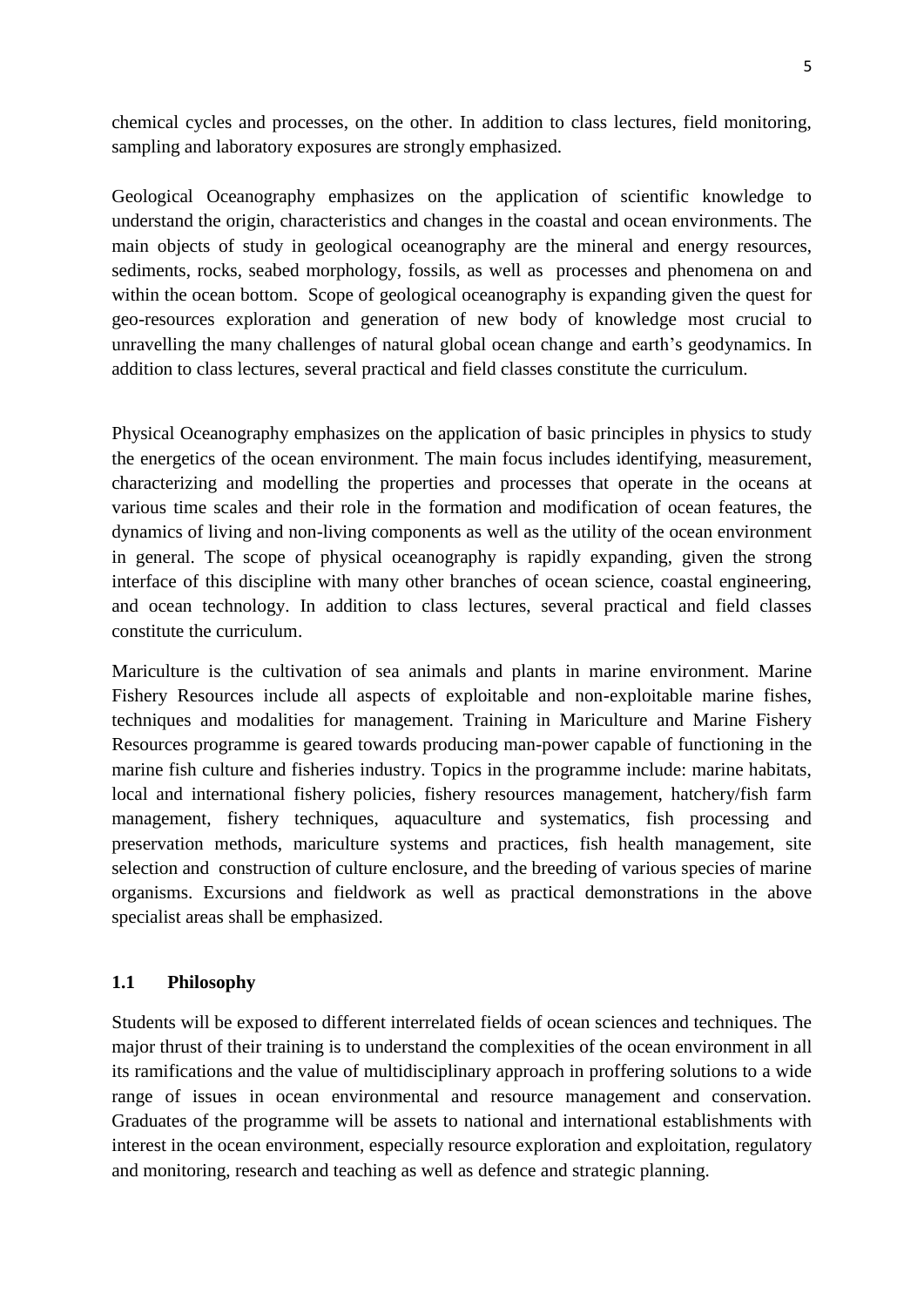# **1.2 Vision**

We envisage being a foremost ocean science training institution producing graduates that will contribute significantly to global ocean development through research.

# **1.3 Mission**

To produce high quality graduates and scholars in focal areas of learning with theoretical, practical and entrepreneurial skills for the world of work in a conducive environment through quality research and teaching.

# **1.4 Objectives of the Programme**

The objectives of the programme shall be:

- 1. To develop a core of ocean scientists that can explore and proffer solutions to localized, regional and global coastal and ocean problems;
- 2. To train globally competitive manpower for ocean science and research institutions
- 3. To instil ocean-based entrepreneurial competence and resourcefulness in the students

# **1.5 Admission Requirements**

To qualify for admission, all candidates must possess at least 5 credits in SSCE/GCE (O/L) or equivalent in not more than two sittings. Credit passes are required in English and Mathematics and in the core science subjects: Chemistry, Physics and Biology.

Admission into the programme shall be open to two categories of candidates depending on their entry qualifications as follows:

- a) Four (4) year study programme (UME and Pre-Degree)
- b) Three (3) year study programme (Direct Entry)

# *Four-Year Study Programme*

Candidates for the Four-Year Programme duration shall normally be admitted through the regular University Matriculation Examination (UME). However, candidates who passed the University of Calabar Pre-Degree Programme at the required levels shall be considered for admission upon the recommendation of the Directorate of Pre-Degree Programmes.

# *Direct Entry (3-Year Study Programme)*

Candidates for direct entry shall be required to satisfy the minimum University requirements for admission into degree programmes in addition to any of the following conditions:

i. Hold Bachelor's degree or HND with Second Class (Lower) or Merit passes respectively, in the relevant sciences from the University of Calabar or any other recognized institution.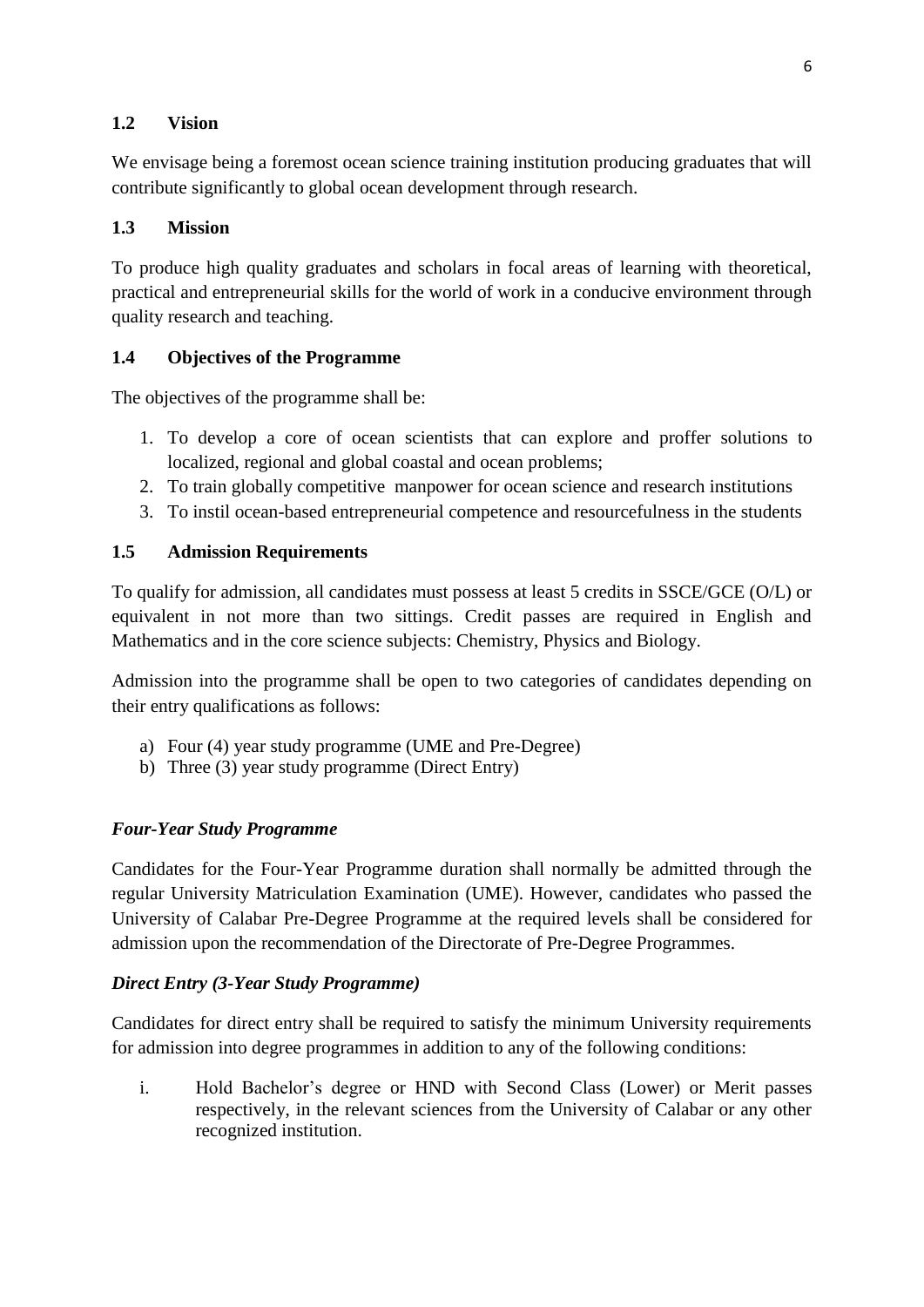- ii. Hold a Diploma of the University of Calabar or any other recognized institutions in the relevant disciplines. Minimum GPA for admission shall be 2.75 on a 4 point scale or 3.00 on a 5-point scale.
- iii. Possess HSC/GCE (A/L) with passes in three science subjects at grades not less than C.

# **1.6 Graduation Requirements**

This includes the total number of credit units required to qualify for graduation.

- a) Minimum number of 120 credit units required for graduation (4-year programme)
- b) Minimum number of 110 credit units required for graduation (3-year programme)
- c) Minimum CGPA for graduation 1.50
- d) Minimum of 4 Years for UME and Pre-Degree
- e) Minimum of 3 Years for Direct Entry

# **1.7 Programme Structure**

The UME and Pre-Degree entrants shall spend four years, while the Direct Entry students shall spend three years. In all cases, candidates shall undertake the mandatory one-semester industrial training, in addition to field work and laboratory practical.

The programme is organized around three categories of courses as follows:

- 1. Category A: Core department/Faculty courses;
- 2. Category B: Supporting courses from other departments/faculties of relevance to the programme;
- 3. Category C: University General Courses.

# 1.7.1 **Academic Adviser**

An Academic Adviser shall be assigned to the respective options of the programme to assist students in both academic and personal issues that may affect their studies. Students are also encouraged to avail themselves of the services of the University Counselling Units where the need arises.

# **1.8 Swimming and Sea Survival Training**

Candidates shall undertake swimming and personal sea survival training during the programme. Successful candidates shall be certified. Note that all students of the BSc. Oceanography Programme are required to obtain above certification before being eligible to participate in field work activities.

# **1.9 Industrial Training (Students' Industrial Work Experience Scheme (SIWES))**

All students admitted into the BSc. Oceanography programme shall undertake a one-semester industrial training during the second semester of the 300 Level of study. Location and timing shall be approved by the Department.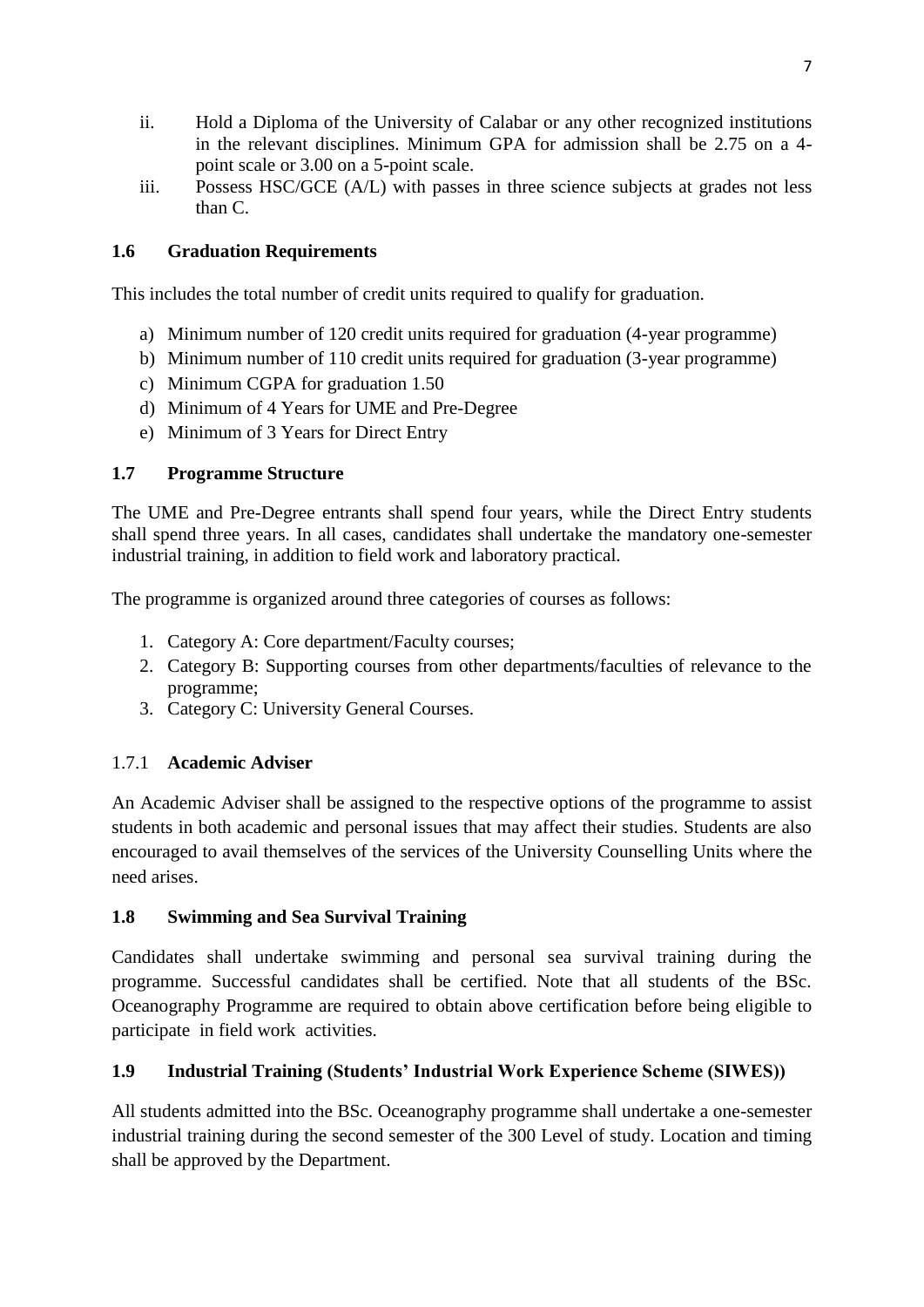### 1.10 **Career Prospects in Oceanography and Marine Sciences**

Career prospects for graduates of Oceanography are diverse and rapidly increasing as man focuses attention on the resources, opportunities and health of the oceans. Of critical importance is the conservation of the ocean environment and resources so as to retain its goods and services to mankind. These graduates shall continually find relevance in both the public and private sectors of the ocean-related economy,

Graduates of Biological Oceanography have prospects in maritime industries; oil and allied companies; national and international organizations with interest in environmental management and resource conservation; NGOs, consultancy firms and institutions of learning.

Graduates of Chemical Oceanography are assets, nationally and globally, in maritime industries; marine environmental research and management organizations; marine health and conservation programmes; as well as in academic institutions.

Graduates of our Physical Oceanography programme will be assets, globally, in maritime industries, marine environmental research and management organizations; marine resources exploitation and conservation programmes; ocean and coastal engineering constructions, as well as in academic institutions.

Graduates of our Geological Oceanography programme will be assets, globally, in maritime industries, coastal and ocean evolution research and development establishments; ocean geohazard management organizations; marine geo-resources exploitation and conservation programmes; ocean and coastal engineering constructions, as well as in academic institutions.

Graduates of Mariculture and Marine Fisheries Resources shall have engagements in marine fish production for feeding the teeming population of Nigeria. Private fish farms and hatcheries provide added opportunities for profitable and rewarding engagement of graduates of the programme. Employment opportunities also exist in relevant Ministries, Departments, NGOs, international organizations (such as FAO, WHO, IFAD, UNDP, etc) and environmental protection agencies. Furthermore, graduates of this programme can be self-employed as well as employers of labour.

# **2. Registrations**

All students are required to register after payment of prescribed school charges every semester, session or upon admission into the University as the case may be.

# 2.1 **Department**

2.1a. Registrations in the Department are done per semester basis. All students admitted into the BSc. Oceanography Programme should consult with the Head of Department or his/her designated representative for guidance.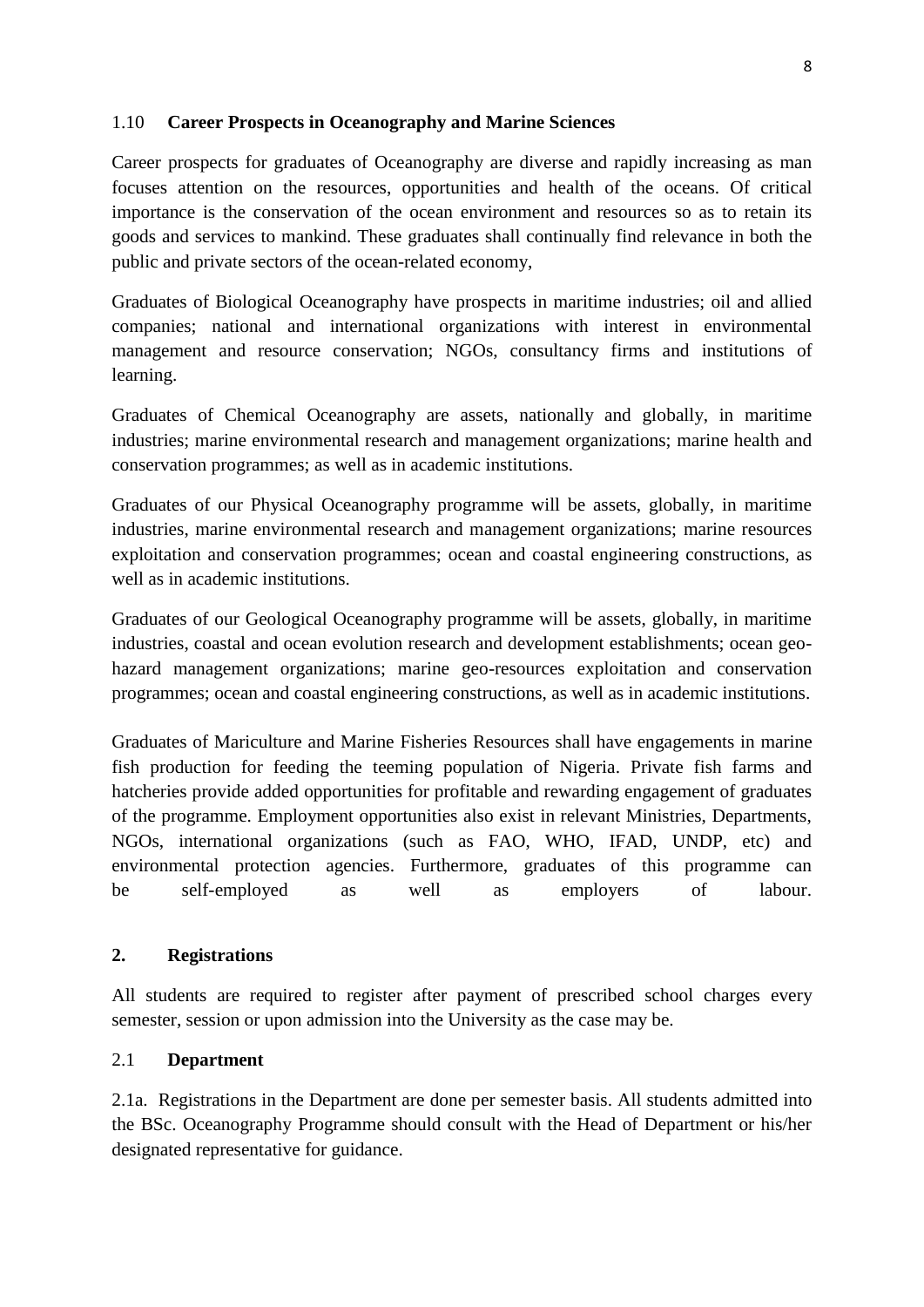2.1b. Carry over or Repeat Courses are registered first before adding current courses during registration. A student is allowed only 3 chances to repeat and pass a particular course except GSS courses, after which he or she carries F grade in that course if he or she fails it the third time. GSS Courses must be passed before graduation.

2.1c. A maximum of 24 credit hours are allowed for registration in each semester.

2.1d. Final year students with more than 4 carry over courses from  $3<sup>rd</sup>$  year are not qualified to carry out research project that year.

2.1e. Final year students needing extra credit hour must apply at the beginning of the session, through the Head of Department, for not more than 3 additional credit hours per semester (i.e. maximum of 27 Credit Hours per Semester).

2.1f. Only final year students are qualified to apply for extra credit hours.

2.1g. The final year research project is a 6 credit hour course and runs through the first and second semesters. Registration for this course and research work must commence in the first semester of the final year.

2.1h. Any student on probation that advances illegally to the next year of study, does so at his or her own risk as this action may lead to his or her withdrawal from the programme.

2.1i. All students should consult with their respective academic advisers for guidance before registering of courses.

# 2.2 **Faculty**

Registration at the Faculty is also done per semester basis. Students should consult with Dean/Faculty Officer for guidance.

# 2.3 **Library**

All bonafide students of the University of Calabar are entitled to the Library resources in the University main Library. To access these resources, all students are required to register with the University Library and obtain Library cards. A student may borrow with the cards. Registration at the University Library is once for the study period.

# 2.4 **Medical Centre**

The University of Calabar Medical Centre provides medical services to all students. To access the services, you must be a registered student, and should have registered with the Medical Centre. In addition to mental and physical health, the Centre also provides counselling services. Registration at the University Medical Centre is once for the study period.

# 2.5 **GSS and Entrepreneurship Courses**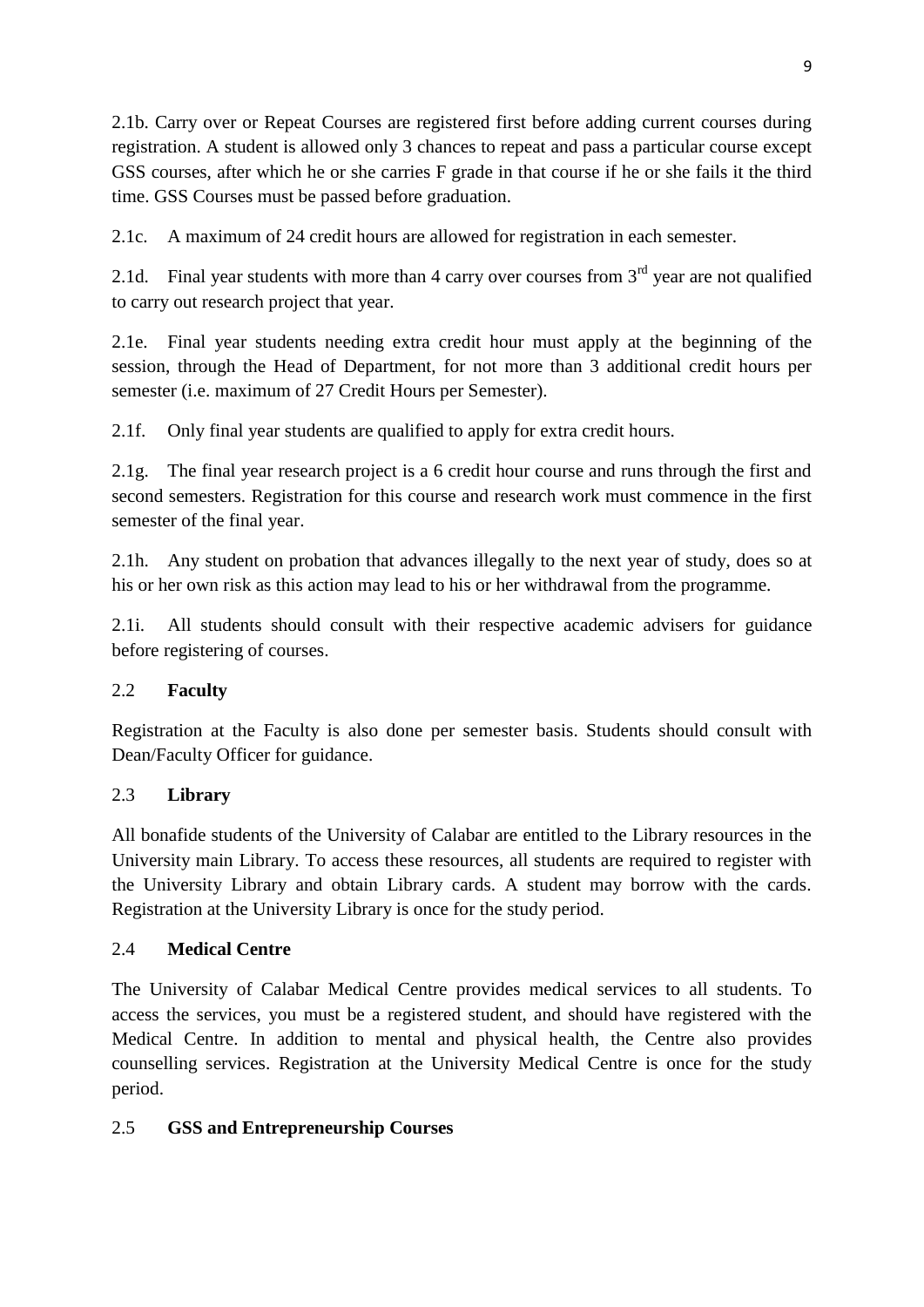All GSS and Entrepreneurship Courses are compulsory and must be passed before graduation.

# **3. Examinations**

The University of Calabar operates the Semester system. Each Session consists of two semesters termed First and Second Semesters. At the end of each semester, students are expected to sit for the examination on all prescribed and registered Courses. Students are required to observe all regulations guiding the conduct of examinations in the University of Calabar. These regulations are contained in the University of Calabar Students' Handbook and Departmental Handbook. The Head of Department shall update students from time to time should there be rule-changes.

All Course examinations shall consist of Continuous Assessment (30%) and Examination (70%).

# **3.1 Conduct of Examinations**

The Head of Department (HOD) is the chief examiner of the Department. He in collaboration with other academic staff organizes all examinations as prescribed by the University Senate. The timing of every examination is determined by the University Academic Calendar.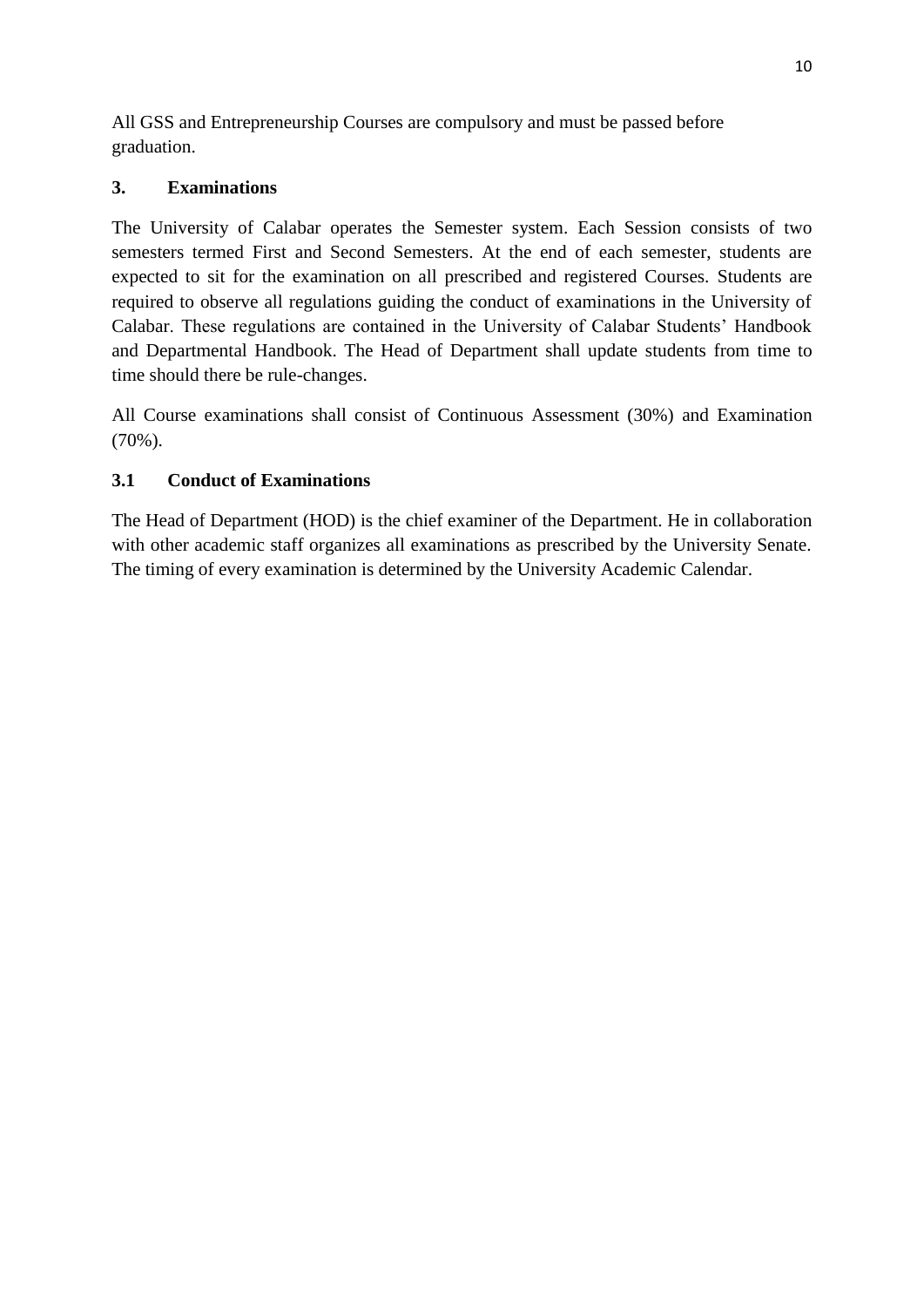# **3.2 Misconducts in Examination**

The following are deemed examination misconducts (wrong-doings) in the University of Calabar.

- i) Copying with cooperation
- ii) Copying without cooperation ('Giraffing')
- iii) Possession and/or use of extraneous material(s)
- iv) Impersonation (writing examination for another student)
- v) Supplying and/or receiving extraneous material(s)
- vi) Exchange of entire or part of Answer Booklet
- vii) Possessing another student's answer booklet
- viii) Courier (Smuggling of question paper(s) and/or answer booklet(s) in or out of the examination room)
- ix) Reading of notes/other relevant material(s) in toilet during an examination
- x) Writing on tables, desks, dresses, palms, laps or other material(s)
- xi) Plagiarism (using another person's thought or work without due acknowledgement)
- xii) Pre-knowledge of examination question(s)
- xiii) Writing of term paper or project for another student
- xiv) Possession and/or use of cell phone in an examination
- xv) Presentation of another student's fee clearance card or receipt in an examination

The various examination malpractices and the respective penalties as prescribed by the University of Calabar Senate are summarized in the Table below.

# **Examination Misconduct and prescribed punishment by Senate of the University of Calabar**

| SN             | <b>Offences</b>                                                                                                                | Punishment                                                                                                                 |
|----------------|--------------------------------------------------------------------------------------------------------------------------------|----------------------------------------------------------------------------------------------------------------------------|
| $\mathbf{1}$   | Communication with another student in the<br>examination room                                                                  | Cancellation of the papers of both students                                                                                |
| 2              | Possession of extraneous material(s) in the<br>examination room                                                                | Suspension for one academic session                                                                                        |
| 3              | a) Copying from extraneous material<br>b) Copying from extraneous material received<br>from another student in the examination | Suspension for two academic sessions for the<br>student or students involved                                               |
| $\overline{4}$ | Writing examination, term paper or project<br>for another student                                                              | Expulsion of the students involved. Where the<br>other party is a non-student, he/she should be<br>reported to the police. |
| 5              | Breaking in or unauthorized entry into any                                                                                     | Expulsion from the University                                                                                              |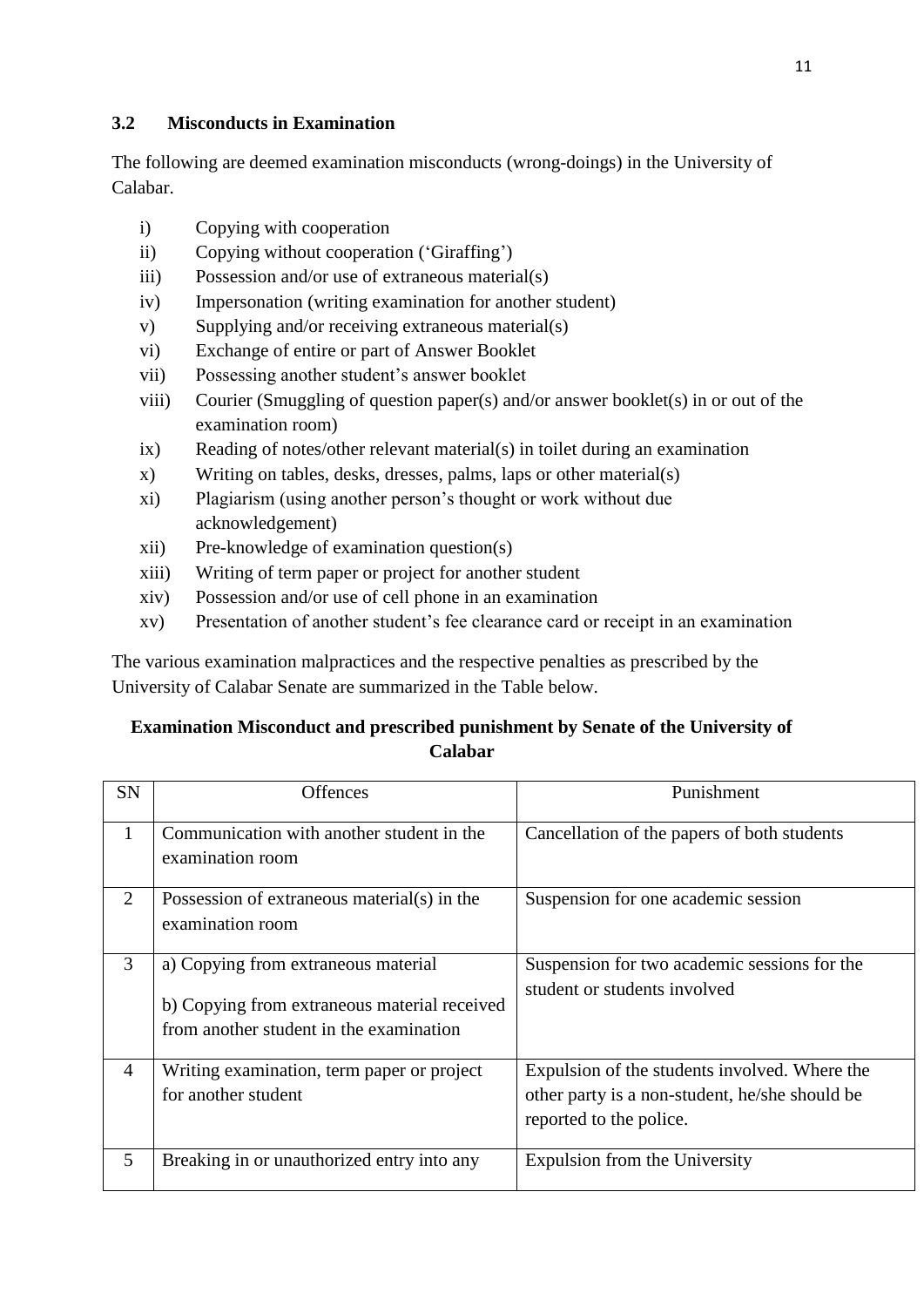|        | office of the University of Calabar and/or<br>removing, changing or tampering with                                                             |                                                                                                                                                   |
|--------|------------------------------------------------------------------------------------------------------------------------------------------------|---------------------------------------------------------------------------------------------------------------------------------------------------|
|        | examination materials or results and illegal                                                                                                   |                                                                                                                                                   |
|        | removal of same.                                                                                                                               |                                                                                                                                                   |
| 6      | i) Plagiarizing the entire:                                                                                                                    |                                                                                                                                                   |
|        | a) Undergraduate/Diploma/Certificate Term<br>Paper or Project                                                                                  | Cancellation of term paper or project plus<br>suspension for one academic session.                                                                |
|        | b) Graduate Term Paper or Project                                                                                                              | Suspension for two academic sessions                                                                                                              |
|        | c) Graduate Thesis/Dissertation                                                                                                                | Cancellation of the Thesis/Dissertation and<br>expulsion.                                                                                         |
|        | ii) Plagiarizing only part or sections of any of<br>the above                                                                                  | Suspension for one academic session. Cancellation<br>of the particular chapter or chapters                                                        |
| $\tau$ | Presentation of fake result(s) by a student or<br>for a student to the University                                                              | a) Cancellation of the result, if there is no evidence<br>that the student is involved in organizing the fake<br>result.                          |
|        |                                                                                                                                                | b) If it is discovered that the student had a hand in<br>the presentation of the fake result or results,<br>suspension for two academic sessions. |
| 8      | Snatching of examination material(s) before<br>or after an examination by a student or<br>students                                             | Expulsion of all involved                                                                                                                         |
| 9      | a) Possession of cell phone in an examination<br>hall.                                                                                         | a) Seizure of phone and cancellation of the paper.                                                                                                |
|        | b) Usage of the phone                                                                                                                          | b) Suspension for one academic session.                                                                                                           |
| 10     | Possession of another student's fee clearance<br>card or receipt in the examination hall with<br>the intention of writing for herself/himself. | Suspension for one academic session.                                                                                                              |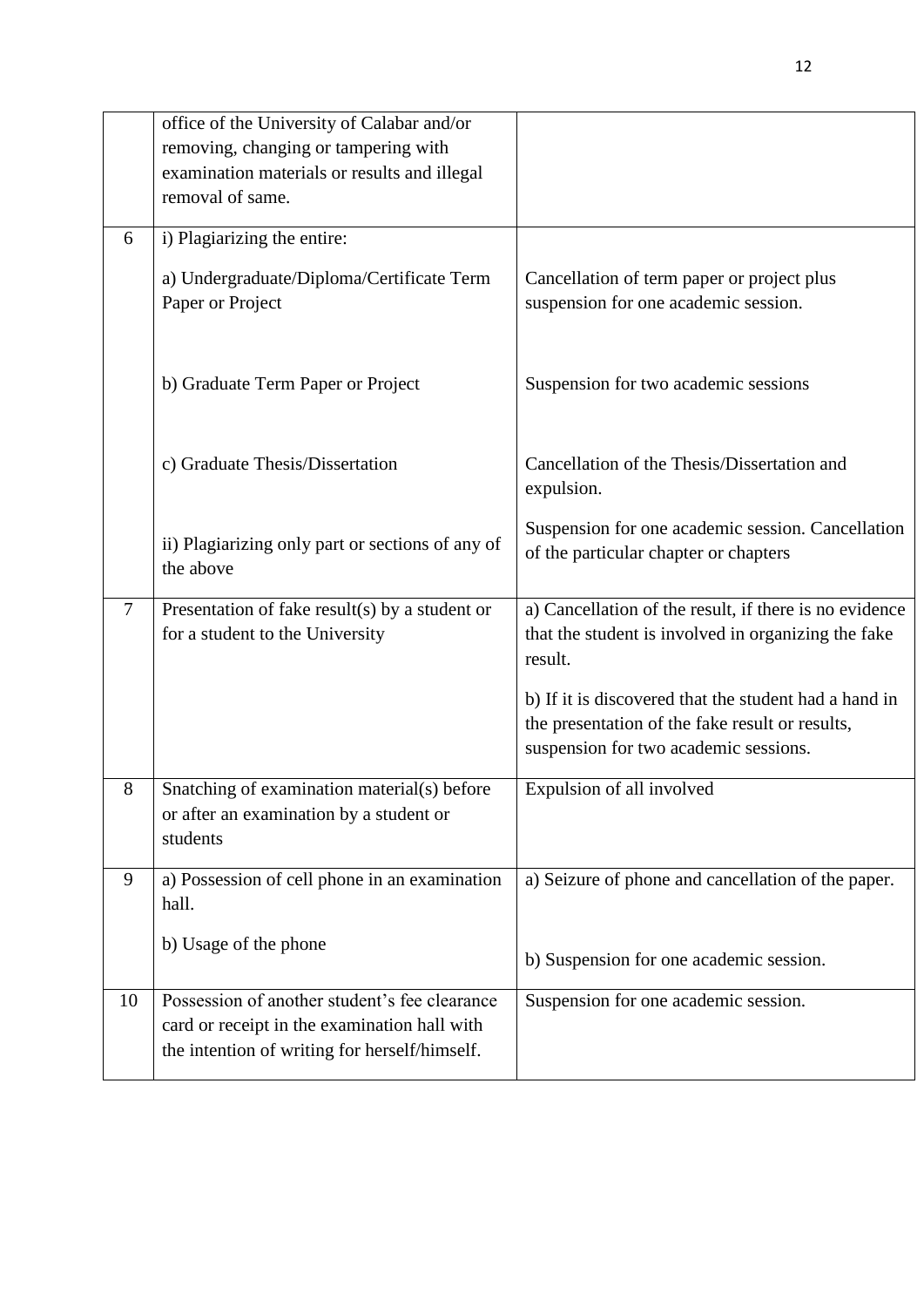# **3.3 Grading system**

The grading system shall constitute of continuous assessment and examination scores to be summed up as follows:

| Range of score (%) | Letter Grade   | Point          |
|--------------------|----------------|----------------|
| 70-100             | A              | 5              |
| 60-69              | B              | 4              |
| 50-59              | $\mathcal{C}$  | 3              |
| 45-49              | D              | $\overline{2}$ |
| 40-44              | E              |                |
| $0 - 39$           | $\overline{F}$ |                |

# **3.4 Computation of GPA and CGPA**

The Grade Point Average (GPA) is computed at the end of each Session for each student using the First and Second Semester Results. The Cumulative Grade Point Average (CGPA) is computed from Second Year and above. The final pass level (or Class of Degree) is based on the CGPA at the end of the final year of study.

The steps for computation of GPA and CGPA are outlined in sub-sections that follow.

# 3.4.1 **Computation of GPA (Year 1, Year 2)**

# **Year 1**

First Semester Result

| <b>Course code</b> | <b>Credit</b>  | Grade         | Point          | <b>Grade Point</b>         |
|--------------------|----------------|---------------|----------------|----------------------------|
|                    | <b>Hours</b>   |               |                | (Point x Credit Hour/Unit) |
| GOC 111            | 3              | A             | 5              | $5x3 = 15$                 |
| <b>BIO</b> 101     | 3              | B             | 4              | $4x3 = 12$                 |
| <b>CHM 101</b>     | 3              | B             | $\overline{4}$ | $4x3 = 12$                 |
| <b>PHY 101</b>     | 2              | $F_{\rm}$     | $\theta$       | $0x2=0$                    |
| <b>MTH 111</b>     | 3              | B             | 4              | $4x3 = 12$                 |
| <b>LAW 111</b>     | $\overline{2}$ | $\mathcal{C}$ | 3              | $3x^2 = 6$                 |
| GSS 101            | $\overline{2}$ | D             | $\overline{2}$ | $2x^2 = 4$                 |
| GSS 131            | 2              | D             | $\overline{2}$ | $2x^2 = 4$                 |
|                    | $= 20$         |               |                | Total = $65$               |
|                    |                |               |                |                            |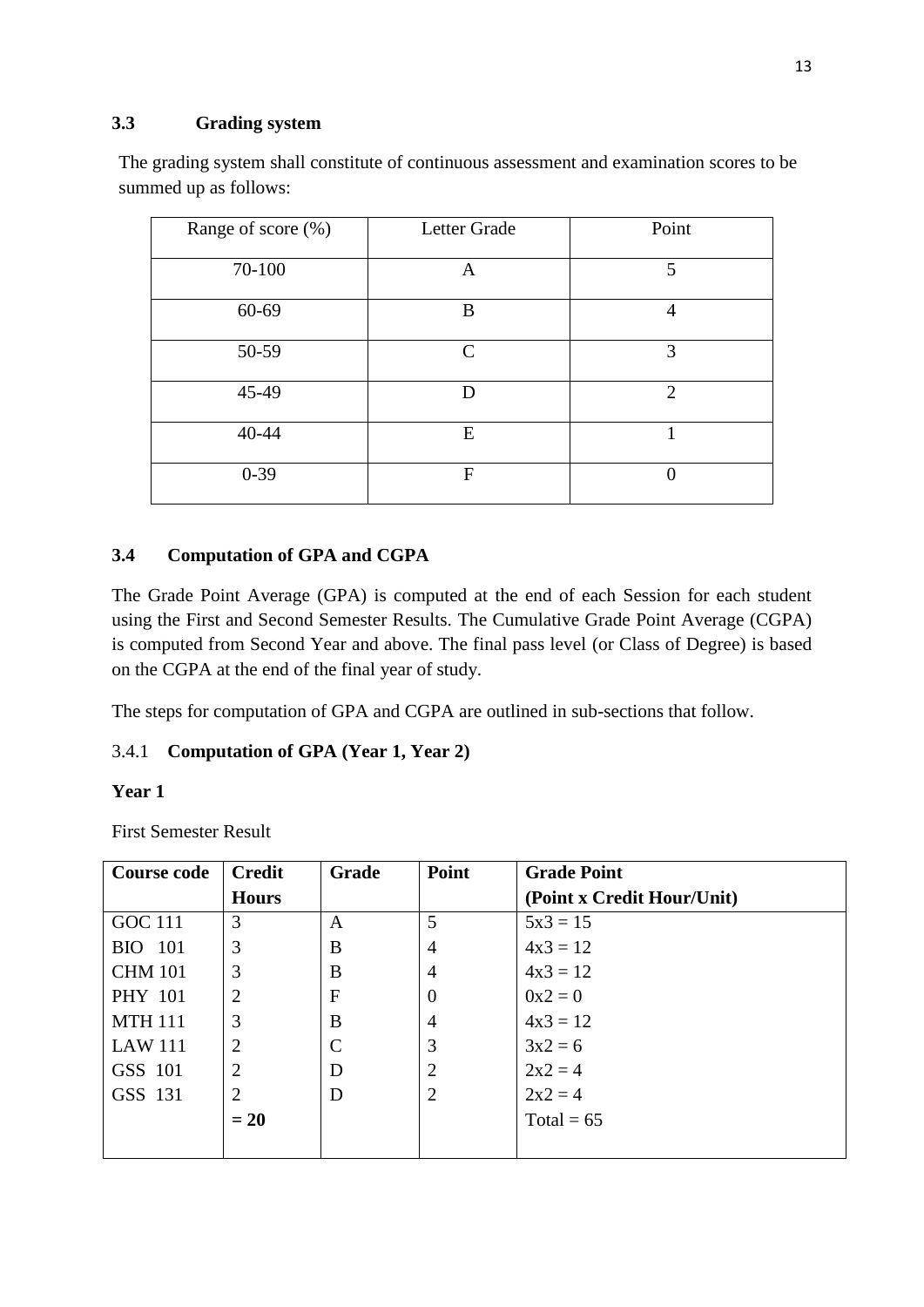| <b>Second Semester Result</b> |                |   |                |              |
|-------------------------------|----------------|---|----------------|--------------|
| <b>GOC 112</b>                | 3              | B | $\overline{4}$ | $4x3 = 12$   |
| <b>BIO</b> 102                | 3              | A | 5              | $5x3 = 15$   |
| <b>CHM 102</b>                | 3              | A | 5              | $5x3 = 15$   |
| PHY 102                       | $\overline{2}$ | C | 3              | $3x^2 = 6$   |
| <b>MTH 132</b>                | 3              | F | 0              | $0x3 = 0$    |
| GSS 112                       | $\overline{2}$ | B | 4              | $4x3 = 12$   |
| GSS 122                       | $\overline{2}$ | C | 3              | $3x^2 = 6$   |
| Law 112                       | $\overline{2}$ | B | 4              | $4x2 = 8$    |
| GSS 102                       | $\overline{2}$ | D | $\overline{2}$ | $2x2 = 4$    |
|                               | $= 22$         |   |                | Total = $78$ |
|                               |                |   |                |              |
|                               |                |   |                |              |

Total Grade Point =  $65 + 78 = 143$ 

Total Credit Hours =  $20 + 22 = 42$ 

# GPA = Total Grade Point / Total Credit Hours

 $= 143/42$ 

 $GPA = 3.40$ 

# **Year 2**

First Semester Result

| <b>Course code</b>            | <b>Credit</b> | Grade                       | Point          | <b>Grade Point</b> |
|-------------------------------|---------------|-----------------------------|----------------|--------------------|
|                               | <b>Hours</b>  |                             |                |                    |
| <b>BOC 221</b>                | 3             | A                           | 5              | $5x3 = 15$         |
| <b>COC 221</b>                | 3             | B                           | 4              | $4x3 = 12$         |
| <b>MAF 221</b>                | 3             | $\mathcal{C}_{\mathcal{C}}$ | 3              | $3x3 = 9$          |
| <b>POC 211</b>                | 3             | D                           | $\overline{2}$ | $2x3 = 6$          |
|                               | $=12$         |                             |                | Total = $42$       |
|                               |               |                             |                |                    |
| <b>Second Semester Result</b> |               |                             |                |                    |
| <b>BOC 222</b>                | 3             | A                           | 5              | $5x3 = 15$         |
| <b>BOC 212</b>                | 3             | B                           | 4              | $4x3 = 12$         |
| <b>COC 212</b>                | 3             | $\mathsf{C}$                | 3              | $3x3 = 9$          |
| <b>POC 212</b>                | 3             | D                           | $\overline{2}$ | $2x3 = 6$          |
| <b>MAF212</b>                 | 3             | B                           | $\overline{4}$ | $4x3 = 12$         |
|                               | $= 15$        |                             |                | $Total = 54$       |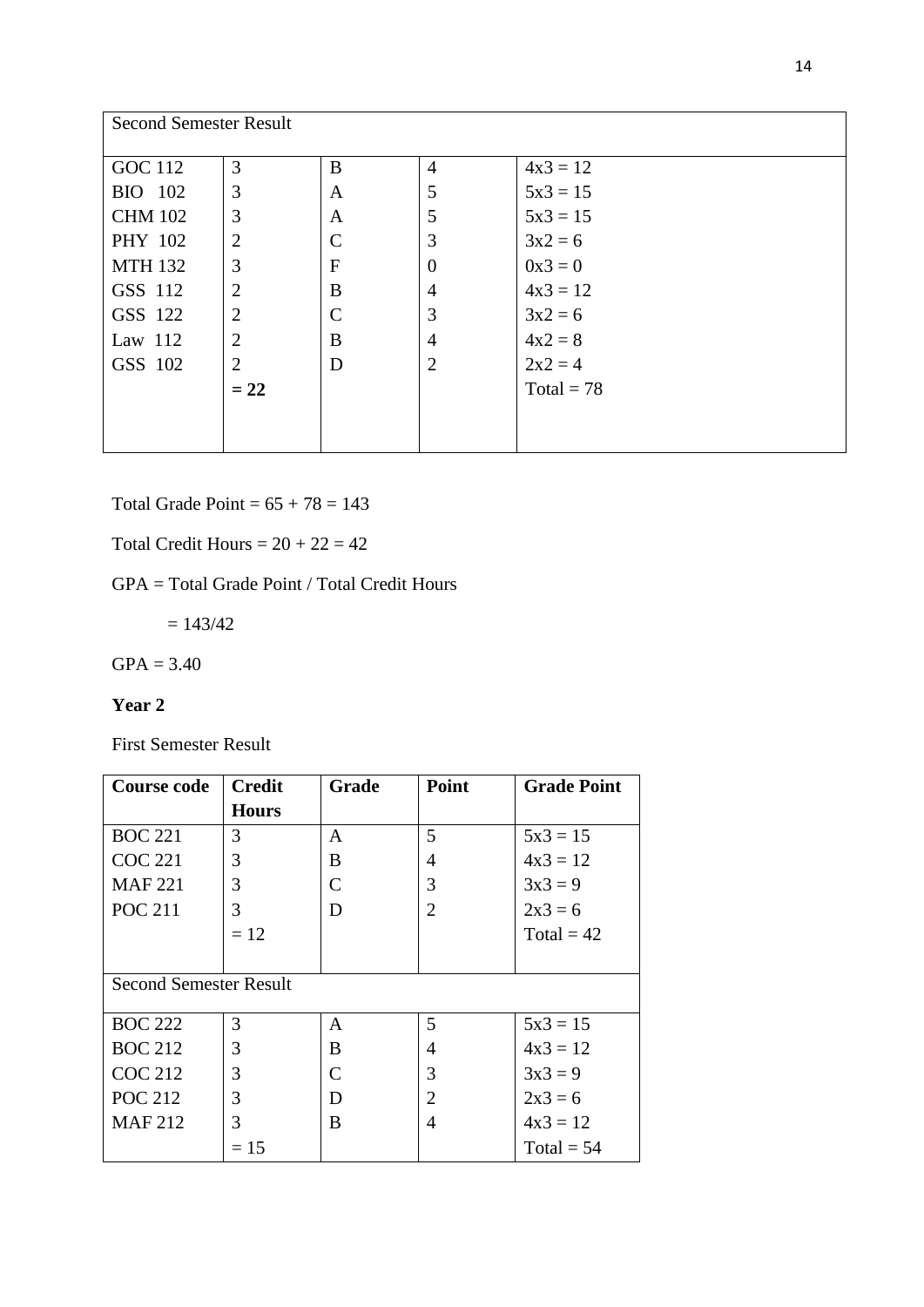### $GPA = 96/27 = 3.56$

So the GPA of this 'student' at the end of Year 1 was 3.40 and 3.56 at the end of Year 2.

# 3.4.2 **CGPA (Year 2 and above)**

To compute CGPA, two or more years are required. Thus using our example above, the CGPA would be computed thus:

CGPA (Year 2) =  $143 + 96/42 + 27$ 

 $CGPA$  = 3.46

# **Note that adding the GPAs for Years 1 and 2, then dividing by 2 is WRONG. This will over-estimate the CGPA.**

### 3.4.3 **Probation**

Probation is a study year an under-performing student is asked to repeat and pass all outstanding courses previously failed.

There two categories of students that should be on probation as prescribed by the University of Calabar Senate.

- i) A student who fails up to 10 Credit Units with CGPA of LESS THAN 1.50.
- ii) A student who fails up to 15 Credit Units and the CGPA is 1.50 or above.

A student on probation is required to register only the FAILED Courses. Any Course with a pass grade should not be registered.

# **Computing Probation GPA and CGPA**

At the end of the Probation Year, the GPA and CGPA will be computed to determine if the affected student is qualified to move on to the next level or Withdraw. Probation GPA is the GPA of the probation year, while the Probation CGPA is the CGPA of the Courses from previous Year(s) (including all passed and failed courses) and the Probation Year.

### 3.4.4 **Withdrawal from the programme**

- i) A student who fails up to 15 Credit Units BUT CGPA is LESS THAN 1.50 should WITHDRAW OR CHANGE PROGRAMME.
- ii) A student who fails MORE THAN 15 Credit Units should WITHDRAW.

# 3.4.5 **Repeat Course(s)**

When a student fails one or more Courses but the GPA or CGPA is above 1.50, those failed courses should be repeated at the next available opportunity. Note that Repeat Courses should be registered first before adding new level courses to make up to the maximum Credit Units approved per semester.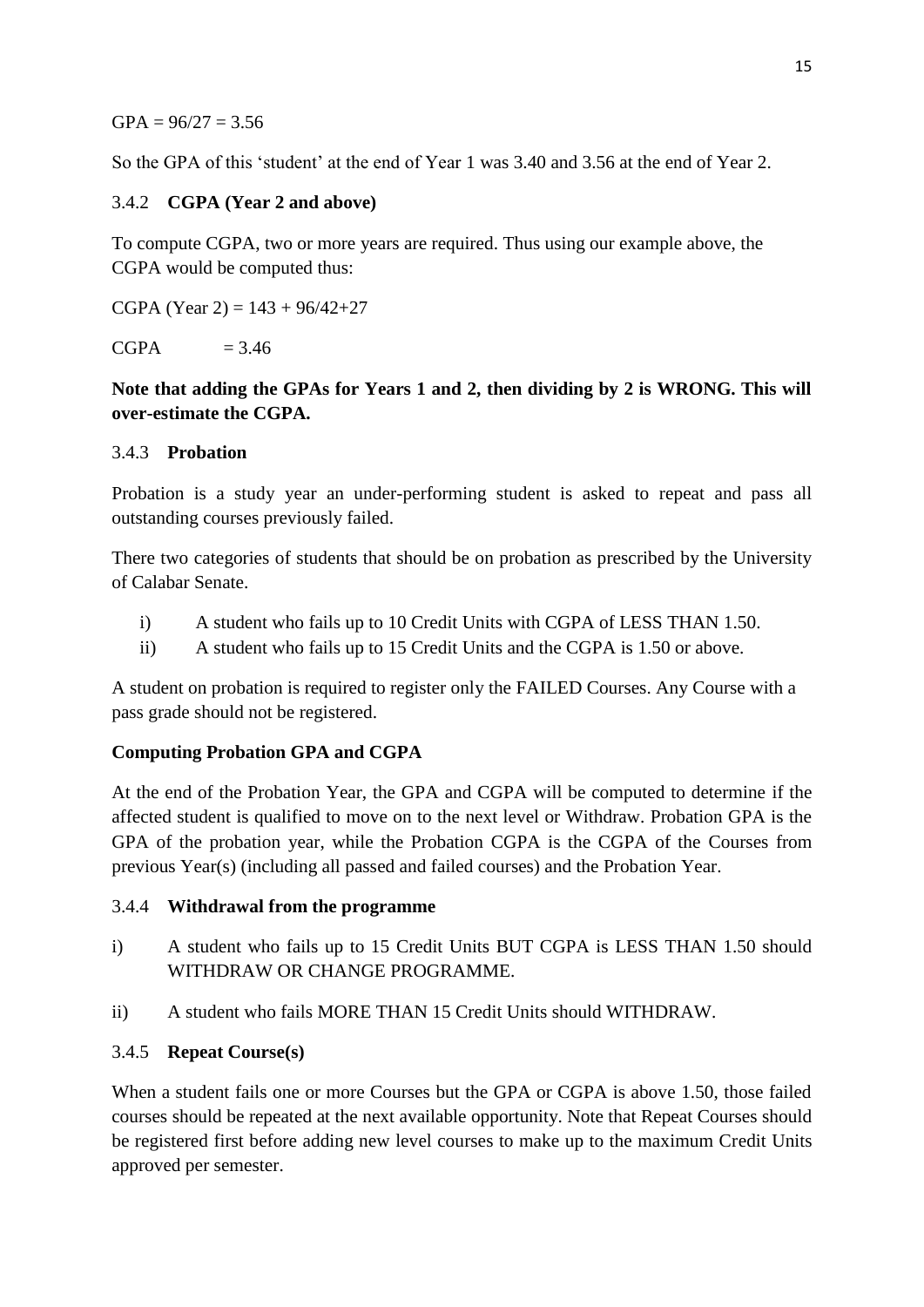# 3.4.6 **Carryover Course(s)**

When a student drops one or more Courses having exceeded the maximum recommended Credit Units for the semester, such course(s) is termed 'Carryover'. These courses should be registered for at the next available opportunity.

# 3.5 **Classification of Degree Results**

Final Degree Results are classified as follows.

| <b>CGPA Range</b> | <b>Class of Degree</b>    |
|-------------------|---------------------------|
| $4.50 - 5.00$     | 1 <sup>st</sup> Class     |
| 3.50-4.49         | $2nd Class Upper (or 21)$ |
| 2.40-3.49         | $2nd Class Lower (or 22)$ |
| 1.50-2.39         | 3 <sup>rd</sup> Class     |
| < 1.50            | Fail                      |

# **4.0 Summary of Course Requirements**

# **Year I of IV First Semester**

| <b>Course code</b>     | <b>Course Title</b>                     | Category     | <b>Credit</b>         |
|------------------------|-----------------------------------------|--------------|-----------------------|
|                        |                                         |              | <b>Hours</b>          |
| <b>GOC 111</b>         | History & Philosophy of Science         | A            | 3                     |
| <b>BIO 101</b>         | General Biology I                       | B            | 3                     |
| <b>CHM 101</b>         | General Chemistry I                     | B            | 3                     |
| <b>PHY 101</b>         | <b>General Physics I</b>                | B            | $\overline{2}$        |
| <b>MTH 111</b>         | Algebra & Trigonometry                  | B            | 3                     |
| GSS 141                | Anti-corruption I                       | C            | $\overline{2}$        |
| GSS 101                | General Oceanography I                  | $\mathsf{C}$ | $\mathcal{D}_{\cdot}$ |
| <b>GSS 131</b>         | Use of English & Communication Skills I |              | 2                     |
|                        |                                         |              |                       |
|                        | <b>Total Credits</b>                    |              | 20                    |
|                        |                                         |              |                       |
| <b>Second Semester</b> |                                         |              |                       |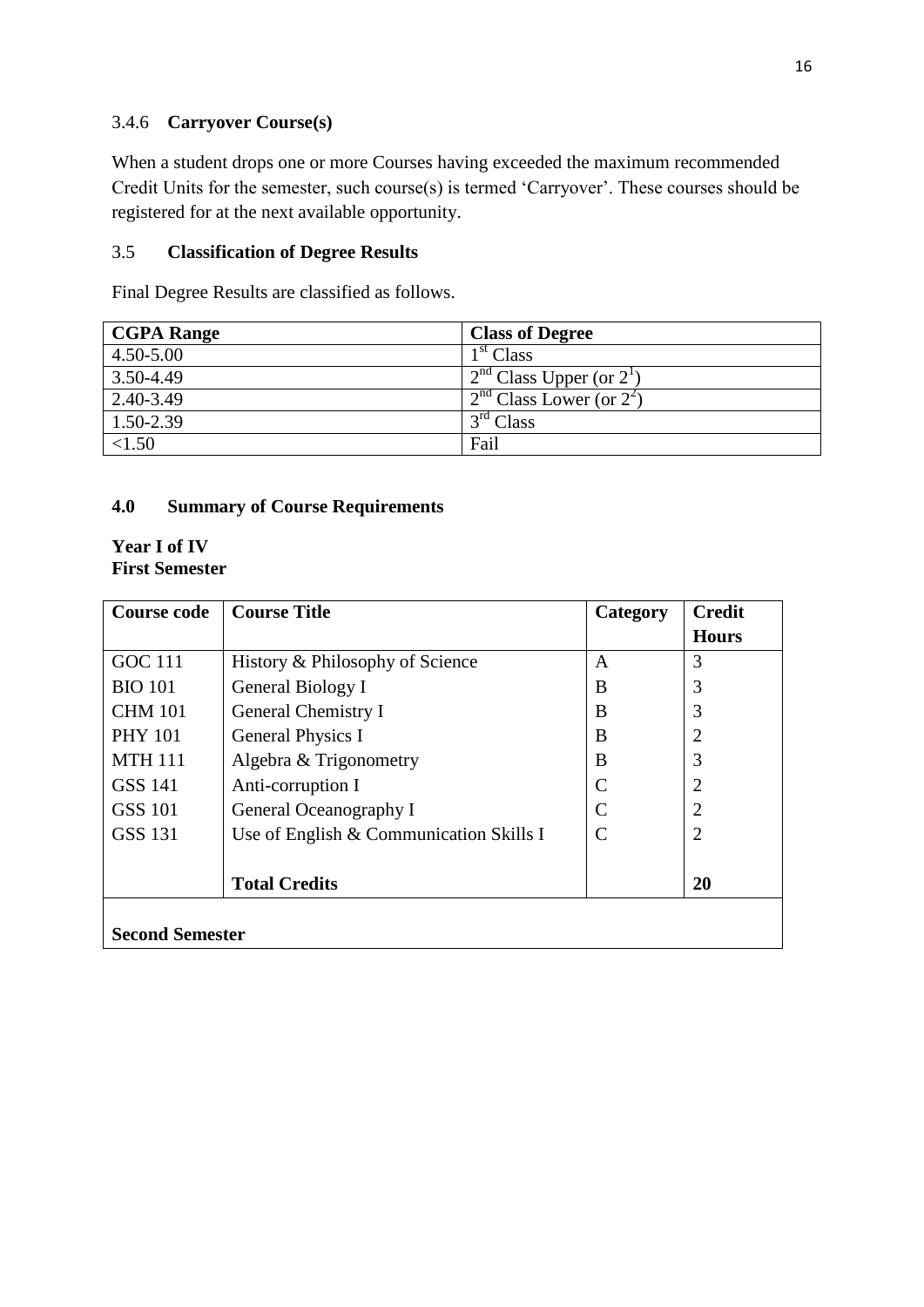| <b>GOC 112</b> | General Oceanography II                    | A | 3              |
|----------------|--------------------------------------------|---|----------------|
| <b>BIO 102</b> | General Biology II                         | B | 3              |
| <b>CHM 102</b> | General Chemistry II                       | B | 3              |
| <b>PHY 102</b> | <b>General Physics II</b>                  | B | 2              |
| <b>MTH 132</b> | Coordinate Geometry & Calculus             | B | 3              |
| <b>GSS 112</b> | Citizenship Education                      |   | $\overline{2}$ |
| GSS 122        | Philosophy and Logic                       |   | 2              |
| GSS 142        | Anti-corruption II                         | C | 2              |
| <b>GSS 102</b> | Use of English and Communication Skills II |   | 2              |
|                | <b>Total Credits</b>                       |   | 22             |
|                |                                            |   |                |
|                |                                            |   |                |

# **Year I1 of IV First Semester**

| <b>Course code</b>     | <b>Course Title</b>                           | Category       | <b>Credit</b>  |
|------------------------|-----------------------------------------------|----------------|----------------|
|                        |                                               |                | <b>Hours</b>   |
| <b>BOC 221</b>         | <b>Biological Oceanography I</b>              | A              | 3              |
| <b>COC 221</b>         | <b>Introductory Chemical Oceanography I</b>   | A              | 3              |
| <b>MAF 221</b>         | <b>Introduction to Mariculture</b>            | A              | 3              |
| <b>POC 211</b>         | Ocean Safety and Survival                     | A              | 3              |
| <b>POC 221</b>         | Ocean Circulation                             | A              | 3              |
| <b>GLG 101</b>         | <b>Physical Geology</b>                       | B              | 3              |
| <b>GSS 211</b>         | Introduction to Computers I                   | C              | $\overline{2}$ |
|                        |                                               |                |                |
|                        | <b>Total Credits</b>                          |                | 20             |
| <b>Second Semester</b> |                                               |                |                |
| <b>BOC 222</b>         | Application of GIS and Remote Sensing in      | $\mathbf{A}$   | 3              |
|                        | Oceanography                                  |                |                |
| <b>BOC 212</b>         | <b>Biological Oceanography II</b>             | A              | 3              |
| <b>COC 212</b>         | <b>Introductory Chemical Oceanography II</b>  | $\mathbf{A}$   | 3              |
| <b>POC 212</b>         | Introduction to Physical Oceanography of      | A              | 3              |
|                        | Nigeria                                       |                |                |
| <b>MAF212</b>          | Nigerian Inland, Coastal and Marine Fisheries | A              | 3              |
| <b>GLG 102</b>         | <b>Earth History</b>                          | B              | 3              |
| <b>GSS 212</b>         | <b>Computer Applications</b>                  | $\mathcal{C}$  | $\overline{2}$ |
| <b>GST 202</b>         | Entrepreneurship Development I                | $\overline{C}$ | $\overline{2}$ |
|                        | <b>Total Credits</b>                          |                | 22             |
|                        |                                               |                |                |
|                        |                                               |                |                |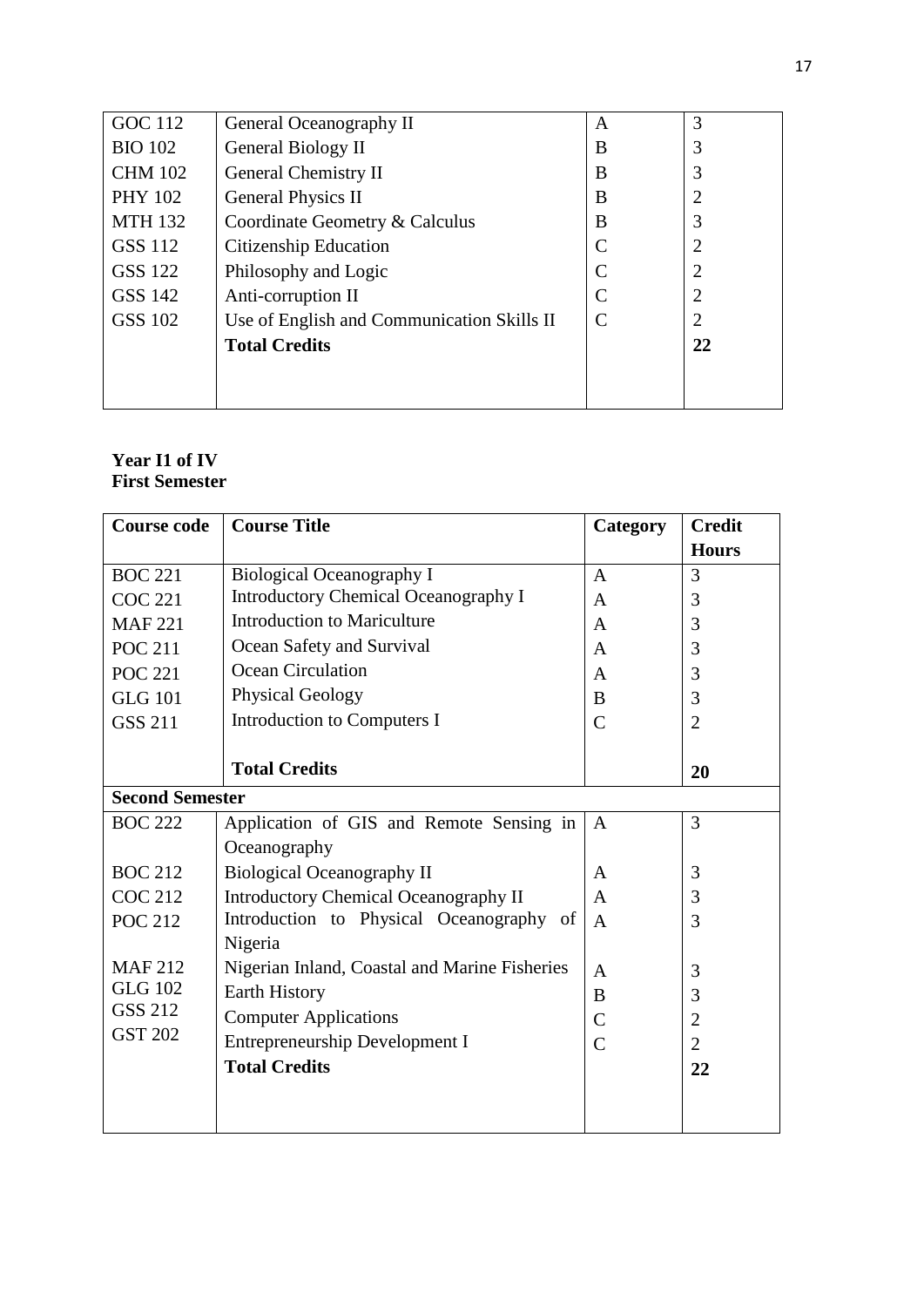*Year III of IV First Semester* COC 311 BOC 301 BOC 311 BOC 321 BOC 331 BOC 341 Marine Biochemical Cycle Biological Oceanographic Techniques Limnology Marine Ecology Statistical Methods in Oceanography Marine Ecosystem Conservation **Total Credits** A A A A A A 3 3 3 3 3 3 **18 Second Semester** BOC 302 SIWES Programme **Total Credit 6 6** *Year IV of IV First Semester* BOC 400 BOC 401 BOC 411 BOC 421 BOC 431 COC 421 Thesis Research Project Biological Oceanography Seminar Fish Population Biology Marine and Policy Marine Fisheries Resources & Magt. Marine Pollution **Total Credits** A A A A A A 3 2 3 2 3 3 **16 Second Semester** BOC 400 BOC 402 BOC 412 BOC 422 BOC 432 GST 302 Thesis Research Project Pathology of Marine Organisms Fisheries Oceanography Biogeography of Marine Organisms Marine Microbiology Entrepreneurship Development II **Total Credits** A A A A A  $\mathsf{C}$ 3 3 3 3 2  $\mathcal{L}$ **16 Grand Total 140**

*Year III of IV* **(Biological Oceanography Option)** *First Semester*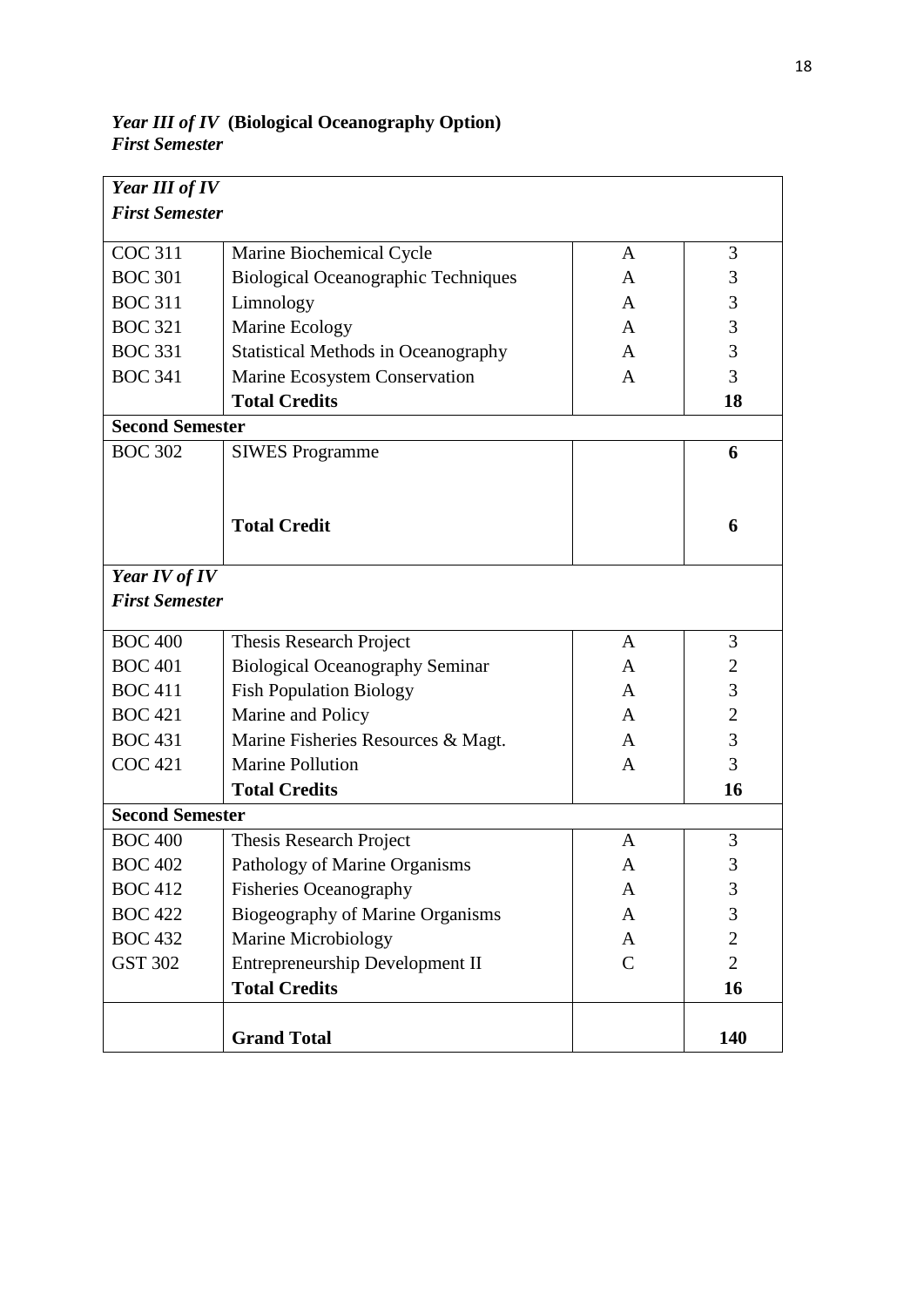| <b>Course code</b>     | <b>Course Title</b>                               | Category | Credit       |
|------------------------|---------------------------------------------------|----------|--------------|
|                        |                                                   |          | <b>Hours</b> |
| <b>COC 301</b>         | Ocean Biogeochemical Cycles                       | A        | 3            |
| <b>BOC 351</b>         | <b>Statistical Methods in Oceanography</b>        | A        | 3            |
| <b>COC 311</b>         | Sampling and Analytical Methods in                | A        | 3            |
|                        | <b>Chemical Oceanography</b>                      |          |              |
| <b>COC 321</b>         | <b>Interstitial Chemistry of Marine Sediments</b> | A        | 3            |
| <b>COC 331</b>         | Chemistry of Sea Surface Micro-layer              | A        | 3            |
| <b>COC 341</b>         | <b>Marginal Seas Chemistry</b>                    | A        | 3            |
|                        |                                                   |          |              |
|                        | <b>Total Credits</b>                              |          | 18           |
|                        |                                                   |          |              |
|                        |                                                   |          |              |
| <b>Second Semester</b> |                                                   |          |              |
| <b>COC 302</b>         | Industrial Training (SIWES)                       | A        | 6            |
|                        |                                                   |          |              |
|                        | <b>Total Credits</b>                              |          | 6            |
|                        |                                                   |          |              |

# *Year III of IV* **(Chemical Oceanography Option)** *First Semester*

# **Year IV of IV First Semester**

| <b>Course code</b>     | <b>Course Title</b>                     | Category      | <b>Credit</b>  |
|------------------------|-----------------------------------------|---------------|----------------|
|                        |                                         |               | <b>Hours</b>   |
| <b>COC 400</b>         | Research Project                        | A             | 3              |
| <b>COC 401</b>         | <b>Chemical Oceanography Seminar</b>    | A             | 3              |
| <b>COC 411</b>         | Marine Petroleum Chemistry              | A             | 3              |
| <b>COC 421</b>         | Marine Pollution                        | A             | 3              |
| <b>COC 431</b>         | Deep Sea Chemistry                      | A             | 3              |
| <b>COC 441</b>         | Marine Atmospheric Chemistry            | A             | 3              |
|                        |                                         |               |                |
|                        | <b>Total Credits</b>                    |               | 18             |
|                        |                                         |               |                |
| <b>Second Semester</b> |                                         |               |                |
| <b>COC 400</b>         | <b>Research Project</b>                 | A             | 3              |
| <b>COC 412</b>         | <b>Estuarine Chemistry</b>              | A             | 3              |
| <b>COC 422</b>         | <b>Chemical Tracer Oceanography</b>     | A             | 3              |
| <b>COC 432</b>         | Marine Organic Geochemistry             | A             | 3              |
| <b>COC 442</b>         | Chemical Oceanography<br>Coastal<br>and | A             | 3              |
|                        | Management                              |               |                |
| <b>GST 302</b>         | Entrepreneurship Development II         | $\mathcal{C}$ | $\overline{2}$ |
|                        |                                         |               |                |
|                        | <b>Total Creditsi</b>                   |               | 17             |
|                        | <b>Grand Total</b>                      |               | 143            |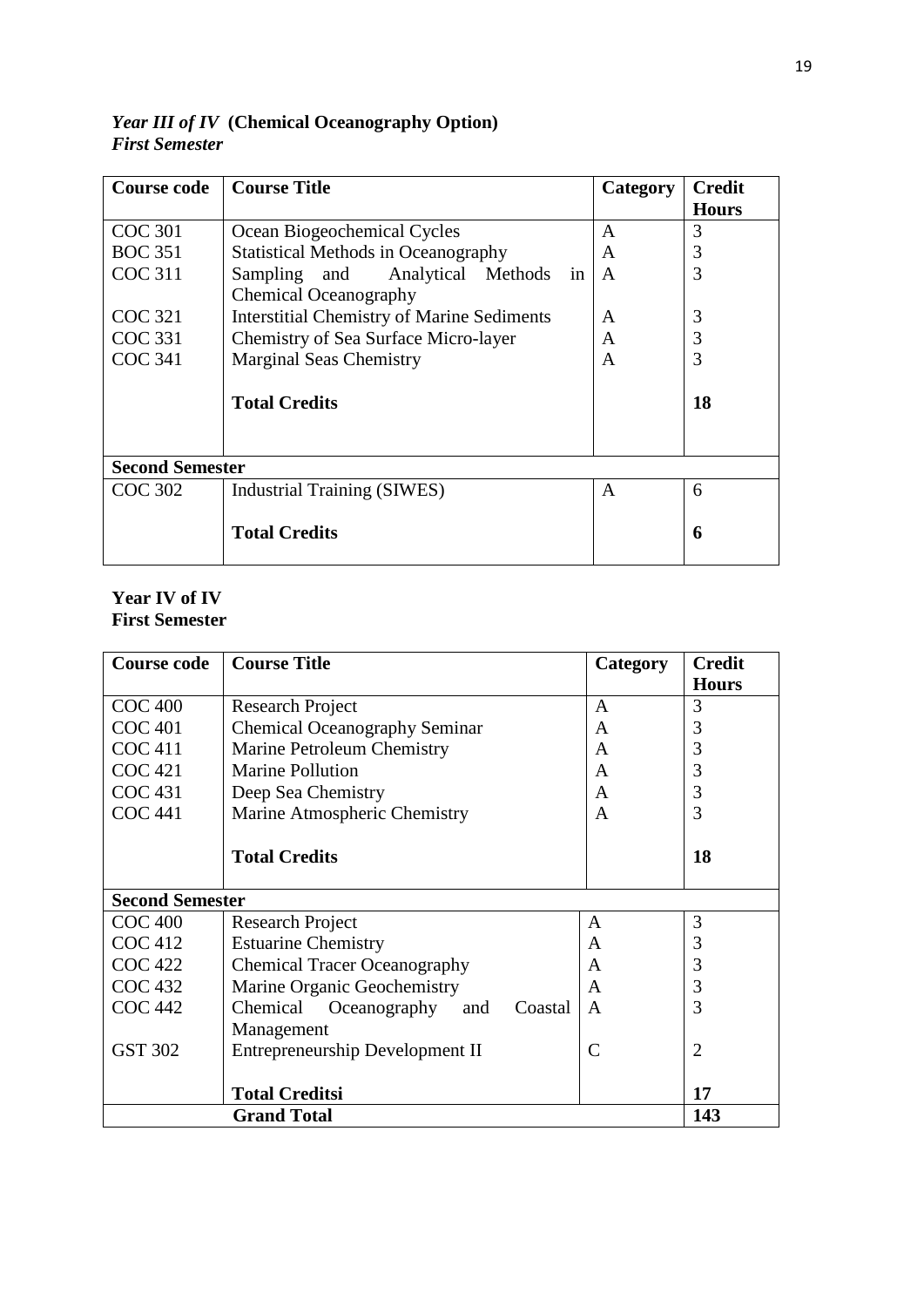| <b>Course code</b>     | <b>Course Title</b>                                                         | Category | <b>Credit</b> |  |  |
|------------------------|-----------------------------------------------------------------------------|----------|---------------|--|--|
|                        |                                                                             |          | <b>Hours</b>  |  |  |
| GOC 311                | Marine Geophysics                                                           | A        | 3             |  |  |
| GOC 321                | Ocean Basin Tectonics and Geo-hazards                                       | A        | 3             |  |  |
| GOC 331                | Geological Oceanography Survey Techniques<br>and Map Analysis               | A        | 3             |  |  |
| GOC 341                | Coastal Hydrogeology                                                        | A        | 3             |  |  |
| GOC 351<br>GOC 361     | Coastal Geomorphology and Sedimentology<br>Marine Geo-Statistics and Models | A<br>A   | 3<br>3        |  |  |
| <b>GLG 251</b>         | <b>Systematic Palaeontology</b><br><b>Total Credits</b>                     | B        | 3<br>21       |  |  |
| <b>Second Semester</b> |                                                                             |          |               |  |  |
| GOC 302                | <b>Industrial Training (SIWES)</b>                                          | A        | 6             |  |  |
|                        | <b>Total Credits</b>                                                        |          | 6             |  |  |

*Year III of IV* **(Geological Oceanography Option)** *First Semester*

# **Year IV of IV First Semester**

| <b>Course code</b>     | <b>Course Title</b>                                     | Category | <b>Credit</b>               |  |
|------------------------|---------------------------------------------------------|----------|-----------------------------|--|
|                        |                                                         |          | <b>Hours</b>                |  |
| <b>GOC 400</b>         | Research Project                                        | A        | 3                           |  |
| GOC 411                | Geological Oceanography Seminar                         | A        | 3                           |  |
| <b>GOC 421</b>         | Ocean Sedimentation Modelling                           | A        | 3                           |  |
| <b>GOC 431</b>         | Marine<br>Geochemistry<br>and<br>Paleo-<br>Geochemistry | A        | 3                           |  |
| <b>GOC 441</b>         | Marine Geology of Nigeria                               | A        | 3                           |  |
| <b>GLG 461</b>         | Micropaleontology                                       | B        | 3                           |  |
|                        | <b>Total Credits</b>                                    |          |                             |  |
| <b>Second Semester</b> |                                                         |          |                             |  |
| GOC 400                | <b>Research Project</b>                                 | A        | 3                           |  |
| <b>GOC 412</b>         | Palae-Oceanography                                      | A        | 3                           |  |
| <b>GOC 422</b>         | Geological Oceanography<br>Coastal<br>and<br>Management | A        | 3                           |  |
| GOC 432                | <b>Ocean Geo-Resources</b>                              | A        | 3                           |  |
| <b>GLG 242</b>         | Igneous and Metamorphic Petrology                       | A        | 3                           |  |
| <b>GST 302</b>         | Entrepreneurship Development II                         |          | $\mathcal{D}_{\mathcal{L}}$ |  |
|                        | <b>Total Credits</b>                                    |          | 17                          |  |
| <b>Grand Total</b>     |                                                         |          | 146                         |  |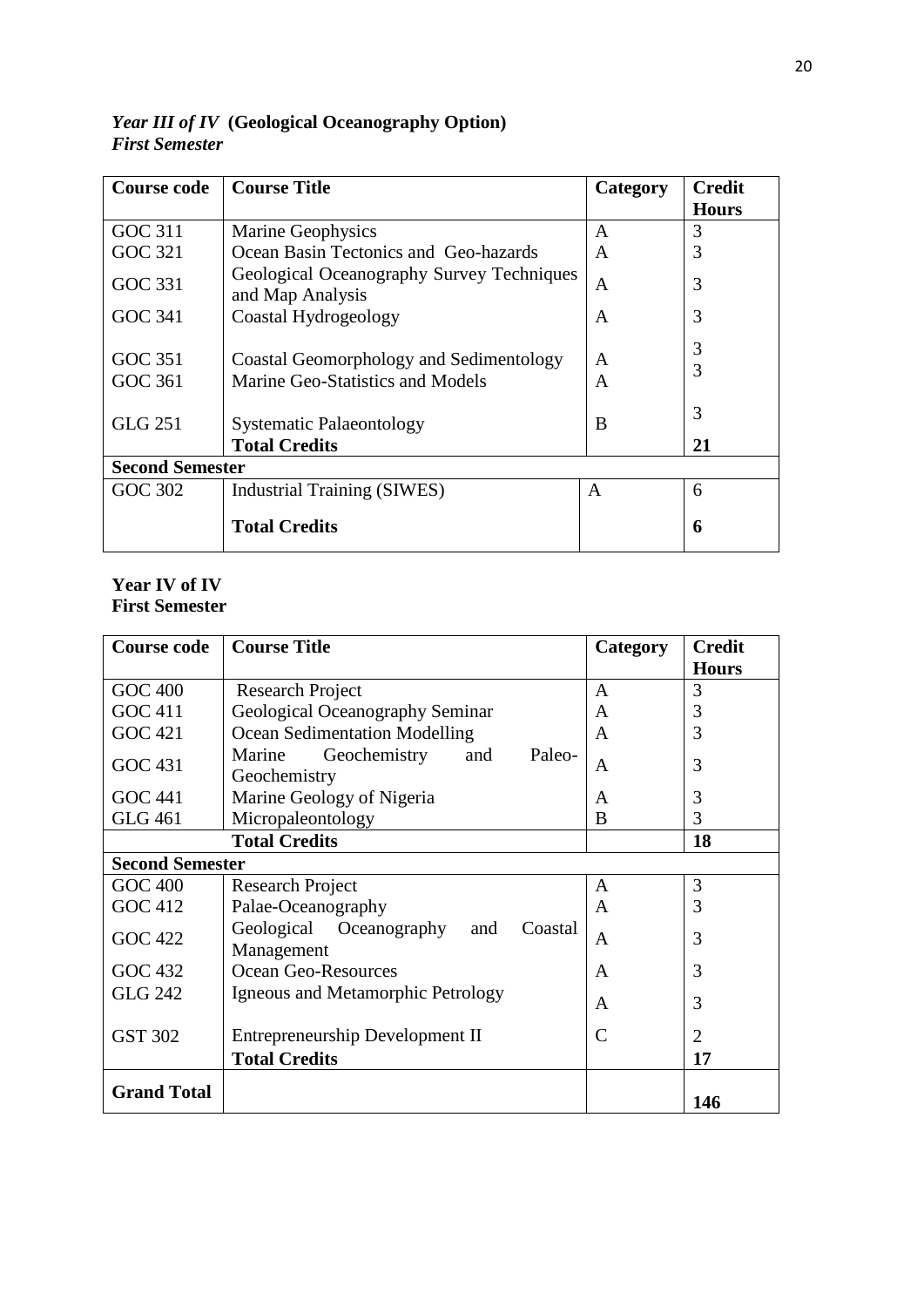| <b>Course code</b>     | <b>Course Title</b>                                | Category     | <b>Credit Hours</b> |
|------------------------|----------------------------------------------------|--------------|---------------------|
| <b>MAF 301</b>         | Mariculture & Aquaculture Systems / Practices I    | $\mathbf{A}$ | $\overline{3}$      |
| <b>MAF 311</b>         | Fish Nutrition and Feeding Habits of Marine Fishes | $\mathbf{A}$ | 3                   |
| <b>MAF 321</b>         | <b>Culture of Marine Organisms</b>                 | $\mathbf{A}$ | 3                   |
| <b>MAF 331</b>         | <b>Fisheries Techniques</b>                        | $\mathbf{A}$ | 3                   |
| <b>MAF 341</b>         | Anatomy and Physiology of Fishes                   | $\mathbf{A}$ | 3                   |
| <b>BOC 351</b>         | <b>Statistical Methods in Oceanography</b>         | A            | 3                   |
| <b>Total</b>           |                                                    |              | 18                  |
| <b>Second Semester</b> |                                                    |              |                     |
| <b>MAF 302</b>         | <b>Industrial Training (SIWES)</b>                 |              | 6                   |
| <b>Total</b>           |                                                    |              | 6                   |
|                        |                                                    |              |                     |
| Year IV of IV          | <b>Course Title</b>                                | Category     | <b>Credit Hours</b> |
| <b>First Semester</b>  |                                                    |              |                     |
| <b>MAF400</b>          | Thesis Research Project                            | $\mathbf{A}$ | $\overline{3}$      |
| <b>MAF401</b>          | Current Topics in Mariculture Capture Fisheries    | $\mathbf{A}$ | $\overline{2}$      |
| <b>MAF411</b>          | Hatchery Management, Fish Breeding and Genetics    | A            | 3                   |
| <b>BOC 431</b>         | Marine laws and Policy                             | A            | $\mathbf{2}$        |
| <b>COC 421</b>         | <b>Marine Pollution</b>                            | $\mathbf{A}$ | 3                   |
| <b>MAF421</b>          | Marine Resource Management and Conservation        | $\mathbf{A}$ | 3                   |
|                        |                                                    |              |                     |
| <b>Total</b>           |                                                    |              | <b>16</b>           |

*Year III of IV* **(Mariculture and Marine Fisheries Resources Option)** *First Semester*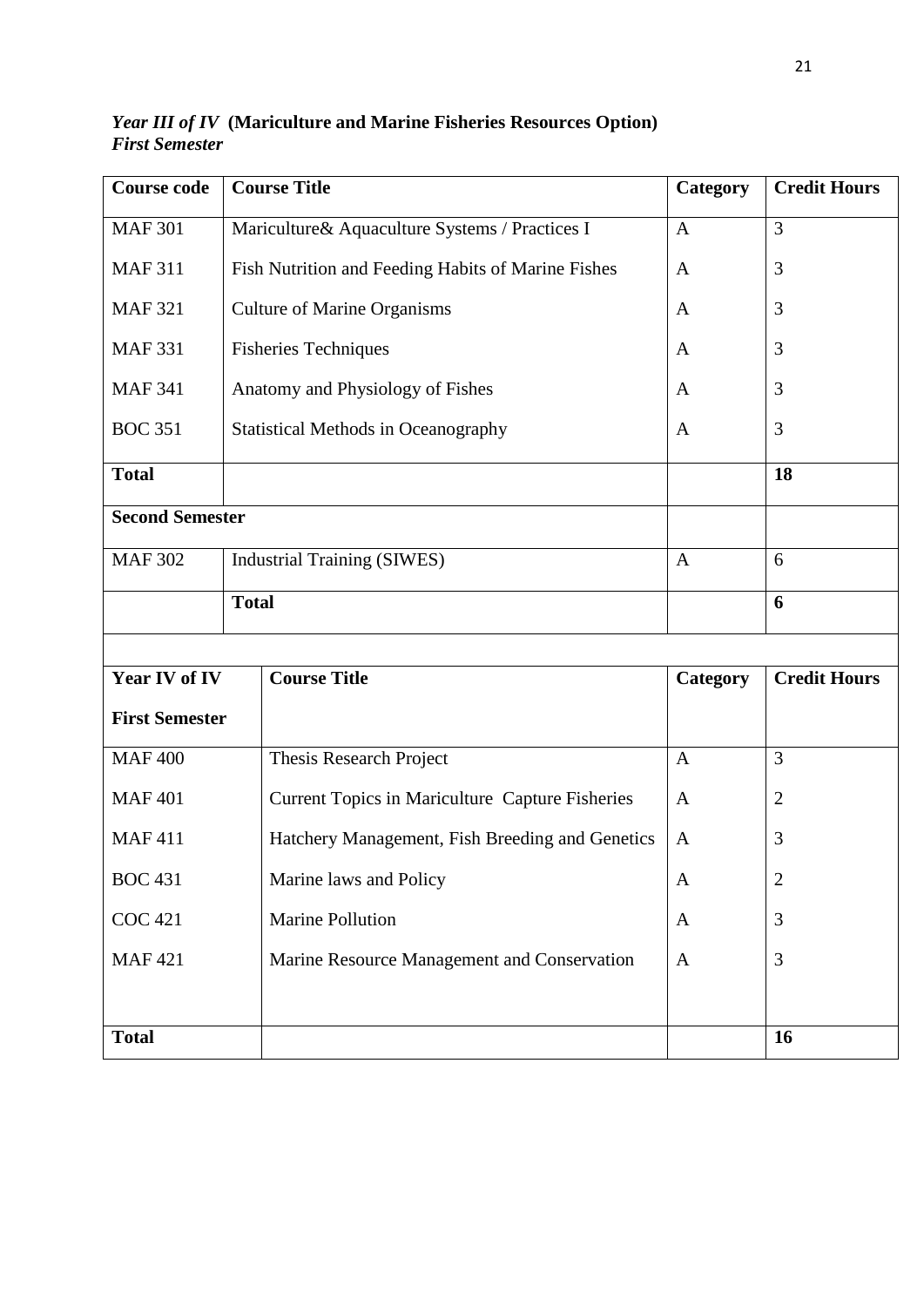| <b>Year IV of IV</b>   |                                                  |                |                |
|------------------------|--------------------------------------------------|----------------|----------------|
| <b>Second Semester</b> |                                                  |                |                |
| <b>MAF400</b>          | Thesis Research Project                          | $\overline{A}$ | 3              |
| <b>MAF412</b>          | Pathogens and Diseases of Marine Organisms       | A              | 3              |
| <b>MAF422</b>          | Mariculture & Aquaculture Systems / Practices II | A              | 3              |
| <b>BOC 442</b>         | Marine Microbiology                              | A              | $\overline{2}$ |
| <b>MAF432</b>          | Fish processing, preservation and marketing      | A              | $\overline{2}$ |
| GST 302                | Entrepreneurship Development II                  | $\mathsf{C}$   | $\overline{2}$ |
| <b>Total</b>           |                                                  |                | 15             |
| <b>Grand Total</b>     |                                                  |                | 139            |

# *Year III of IV* **(Physical Oceanography Option)** *First Semester*

| <b>Year III of IV</b><br><b>First Semester</b> |                                                    |              |                     |  |
|------------------------------------------------|----------------------------------------------------|--------------|---------------------|--|
| <b>Course code</b>                             | <b>Course Title</b>                                | Category     | <b>Credit Hours</b> |  |
| <b>POC 311</b>                                 | Ocean Waves and Tides                              | A            | 3                   |  |
| <b>POC 321</b>                                 | <b>Nearshore Currents</b>                          | A            | 3                   |  |
| <b>POC 331</b>                                 | Inshore and Deltaic Hydraulics                     | A            | 3                   |  |
| <b>POC 341</b>                                 | <b>Beach Processes</b>                             | A            | 3                   |  |
| <b>POC 351</b>                                 | Ocean Physical Processes Monitoring and<br>Mapping | $\mathbf{A}$ | 3                   |  |
| <b>GOC 311</b>                                 | Marine Geophysics                                  |              | 3                   |  |
| <b>Total Credits</b>                           |                                                    |              | 18                  |  |
| Year III of IV<br><b>Second Semester</b>       |                                                    |              |                     |  |
| <b>POC 302</b>                                 | <b>Industrial Training (SIWES)</b>                 | A            | 6                   |  |
|                                                | <b>Total Credits</b>                               |              | 6                   |  |
| <b>Year IV of IV</b><br><b>First Semester</b>  |                                                    |              |                     |  |
| <b>POC 400</b>                                 | <b>Research Project</b>                            | A            | 3                   |  |
| <b>POC 411</b>                                 | Physical Oceanography Seminar                      | A            | 3                   |  |
| <b>POC</b> 421                                 | Acoustic, Optical and Tracer<br>Oceanography       | A            | 3                   |  |
| <b>POC</b> 431                                 | Regional Oceanography                              | A            | 3                   |  |
| <b>POC 441</b>                                 | Sea Level Dynamics                                 | A            | 3                   |  |
| <b>POC 451</b>                                 | Introductory<br>Physical<br>Oceanography           | A            | 3                   |  |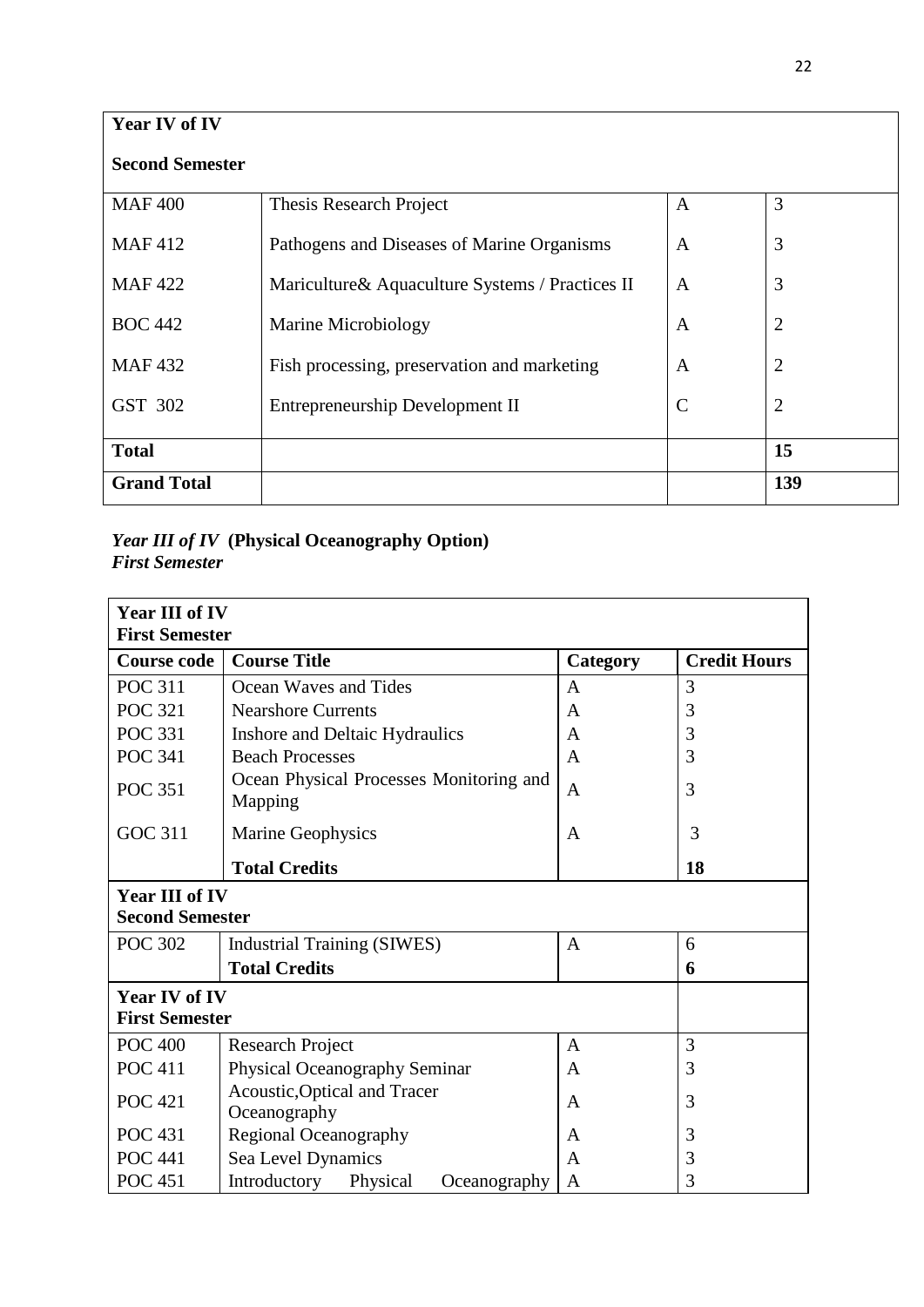|                        | Modelling                                                    |   |                |
|------------------------|--------------------------------------------------------------|---|----------------|
|                        | <b>Total Credits</b>                                         |   | 18             |
| Year 1V of 1V          |                                                              |   |                |
| <b>Second Semester</b> |                                                              |   |                |
| <b>POC 400</b>         | <b>Research Project</b>                                      | A | 3              |
| <b>POC</b> 412         | Ocean Continental Margin and Deep-<br><b>Water Processes</b> | A | 3              |
| <b>POC</b> 422         | Marine Meteorology                                           | A | 3              |
| <b>POC</b> 432         | <b>Coastal Ocean Interactions</b>                            | A | 3              |
| <b>POC</b> 442         | Physical<br>Oceanography<br>Coastal<br>in                    |   |                |
|                        | <b>Engineering and Management</b>                            | A | 3              |
| <b>GST 302</b>         | Entrepreneurship Development II                              |   | $\overline{2}$ |
|                        | <b>Total Credits</b>                                         |   | 18             |
| <b>Grand Total</b>     |                                                              |   | 144            |

**\*Category A = Core Courses, B = Elective Courses, C = General Courses**

### **5.0 Description of Courses**

### *BIO 101: General Biology I 3 Credit Units*

An introductory course which aims to give the students a background to the general tenets of animal and plant biology – cell structure and organization; diversity; reproduction; interrelationship of organisms, heredity, evolution and elements of ecology.

### *BIO 102: General Biology II 3 Credit Units*

The course is intended to give a comparative study of the major morphological characteristics of the different plant and animal groups showing the gradual evolution from lower to higher organisms. The ecological adaptations of the different groups of plants and animals will be studied.

### *BOC 221: Biological Oceanography I 3 Credit Units*

Introduction to the world of marine plankton. Definitions based on size and habitat categories. Marine plankton groups; Plankton reproduction and growth rates. Factors affecting photosynthetic reproduction of phytoplankton. Marine zooplankton groups and methods of phytoplankton and zooplankton sampling.

**Practical:** Field sampling for phyto- and zoo-plankton. Microscopy - study of plankton samples.Emphasis shall be on characteristic features and identification using keys.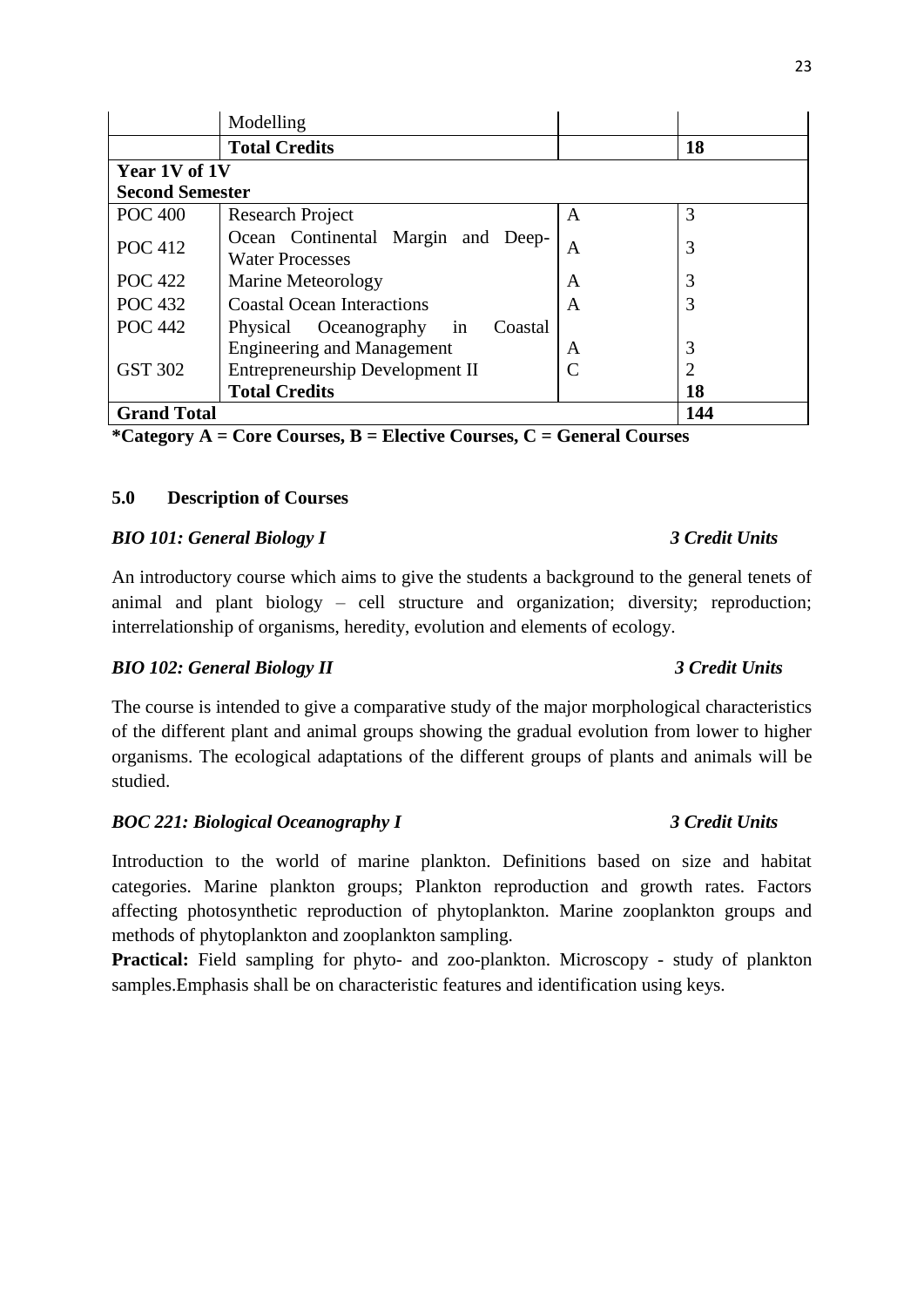### *BOC 212: Biological Oceanography II 3 Credit Units*

Marine benthos, nekton and microbes. Basic ecological divisions of the oceans. Benthos: different classes, identification; substrate types and grain size analysis; physical and biological factors affecting distribution of benthic communities; life on the seashore, zonation of organisms. Sampling techniques for marine benthos. Nekton: different groups including fish, crustaceans, mollusca, mammals etc, adaptations to life; factors affecting their distribution; migrations; sampling methods for nekton. Microbes: different groups in the ocean,; emphasis on identification; importance of microbial loop in the detrital food chain. **Practical:** sampling benthos, nekton and microbes in the field. Laboratory analysis and identification of specimens.

### *BOC 222: Application of GIS and Remote Sensing in Oceanography 3 Credit Units*

Definitions, fundamentals and applications of Geographic Information System (GIS); principles of GIS; Map making; use of GIS in fisheries and marine geo-spatial planning, use of GIS in aquaculture development; use of GIS in marine protected areas. What is remote sensing; application of remote sensing in oceanography and aquaculture. Types of sensors and their application. Software used in GIS and Remote Sensing, examples ArcGIS, QGIS, GRASS, ENVI; ERDAS IMAGIN, etc. Hands-on laboratory components.

### *BOC 301: Biological Oceanographic Techniques 3 Credit Units*

The course will focus on introducing students to biological oceanographic instrumentation: microscopy, microtechniques, quadrats, plankton nets, water samplers, sediment samplers, trawls and dredges, biomarkers, benthos sampling, microbial sampling, underwater photography and general marine biological research methods.Practical demonstration of instruments and their workings.

### *BOC 311: Limnology 3 Credit Units*

Introduction to the study of lakes and rivers, morphology and typography of lakes and rivers. Hydrodynamics and water circulation. Physico-chemical characteristics of lakes and rivers. Phyto- and zooplankton and biological production in lakes & rivers. Nitrogen and phosphorus cycles in freshwaters. Biogeochemical cycling of nutrients; the significance of lakes and rivers and their floodplains for fish production. Evolutionary significance of lakes as a milieu for fish speciation. Water cycle and management of river basins (watershed).

**Practical:** laboratory study of physio-chemical parameters of lakes and rivers. Identification of freshwater plankton and macro invertebrates.

### *BOC 321: Marine Ecology 3 Credit Units*

Emphasis on the relationship between marine organisms and their environment. Interactions between the various organisms or groups of organisms: predation, competition, parasitism, symbiosis, commensalism. Specialized marine ecosystems: estuaries, kelps, mangroves, coral reefs, open oceans, hydro-thermal vents and cold seeps. Organic production in the sea and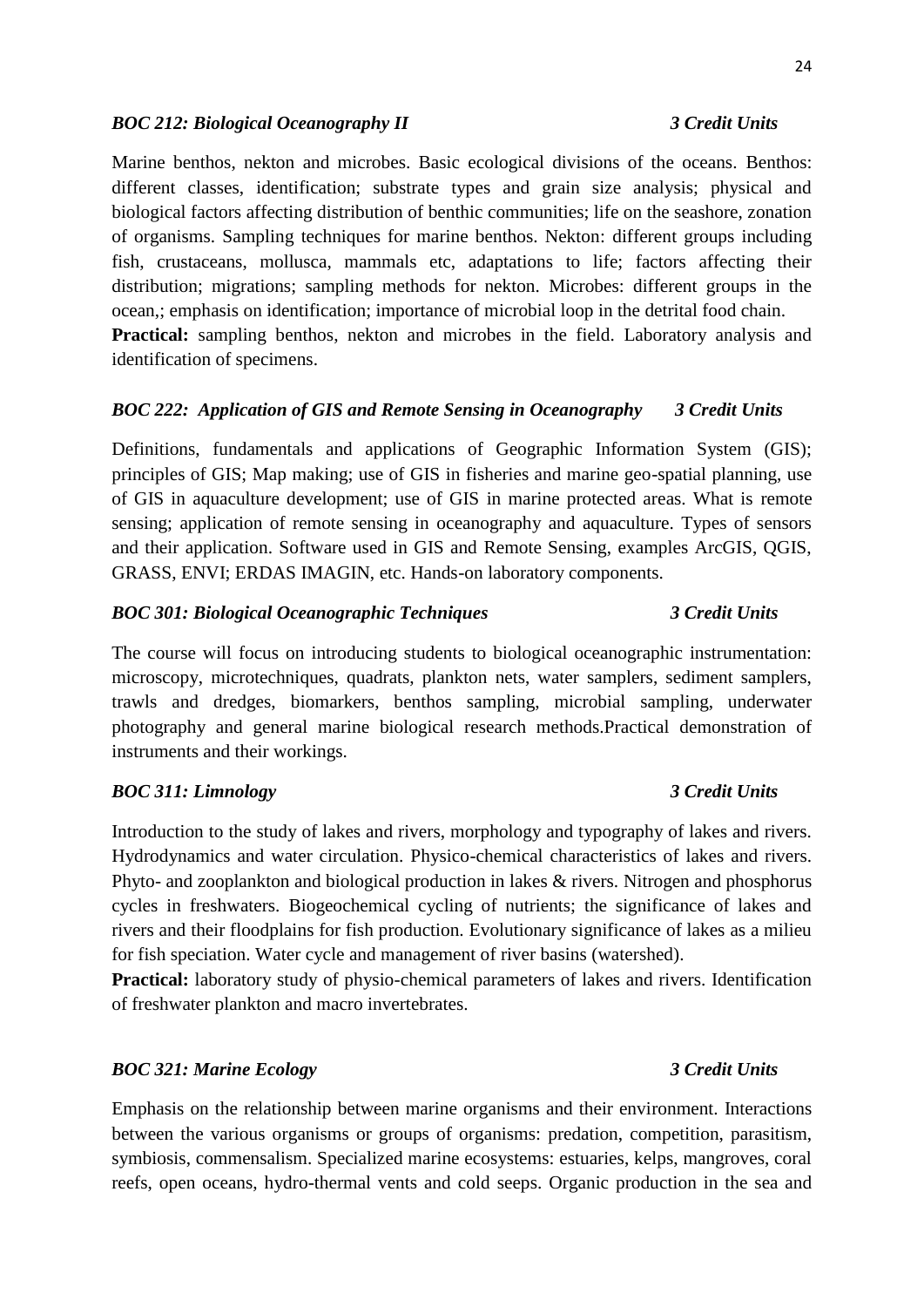regulating factors. Marine productivity – measurements and calculation; Food web analysis; microbial loop and detrital chain. Energy balance sheet; The use of ECOPATH as a marine ecological tool; Human impact on the marine environment.

**Practical:** Experimentation on methods of measurement of organic production – e.g. the oxygen bottle for measuring photosynthesis.

### *BOC 341: Marine Ecosystem Conservation 3 Credit Units*

The purpose of this course is describe the marine ecosystem and approaches to the conservation of the marine life and their habitats. Negative impacts of human activities (habitat pollution, degradation and modifications), and the unprecedented climate change on the existence of marine ecosystems shall be considered. The most vulnerable are the so-called blue ecosystems, comprising of the mangroves, coral reefs, seagrass beds and kelp. Techniques and technologies for marine conservation shall be espoused. International Laws and treaties relating to marine ecosystems conservation shall be examined. Endangered and threatened species conservation and rehabilitation, establishment procedures for and management of marine protected areas (MPAs), Marine Reserves and Sanctuaries shall be components of the course. Examples of marine ecosystem conservation projects are used as case studies. The role of International Union for the Conservation of Nature (IUCN), Marine Conservation Society and other governmental and non-governmental organizations are emphasized. Community-based efforts in marine conservation shall be encouraged.

# *BOC 332: Statistical Methods in Oceanography 3 Credit Units*

Introduction to the application of statistical principles in the marine sciences; role of statistics in experimental design and analysis of data. Developing the scientific question; hypothesis testing and drawing inferences. Topics to range through definition and classification of variables and parameters; statistics of central tendency and measure of spread; probability theory; binomial and Poisson distributions; normal distribution; confidence limits;  $X^2$  test; analysis of variance (anova); regression & correlation, and Ecological Statistics.

# *BOC 401: Biological Oceanography Seminar 2 Credit Units*

Graduating students to conduct a literature survey on topical issues in marine biology and produce a properly arranged report. Both oral presentation of report and bound copy will be assessed and graded.

# *BOC 411: Fish Population Biology 3 Credit Units*

Introduce students to fish population dynamics and stock assessment. To be emphasized shall be the four elements of fish population dynamics (recruitment, growth, natural and fishing mortality) other topics: models of fish growth and mortality, age and growth determinations, determination of mortality rates, length-weight relationships, condition factors (GSI and HSI). Fish migrations – types and importance. Methods of estimating fish population size. **Practical:** Exercises on fish population analysis with real and hypothetical data.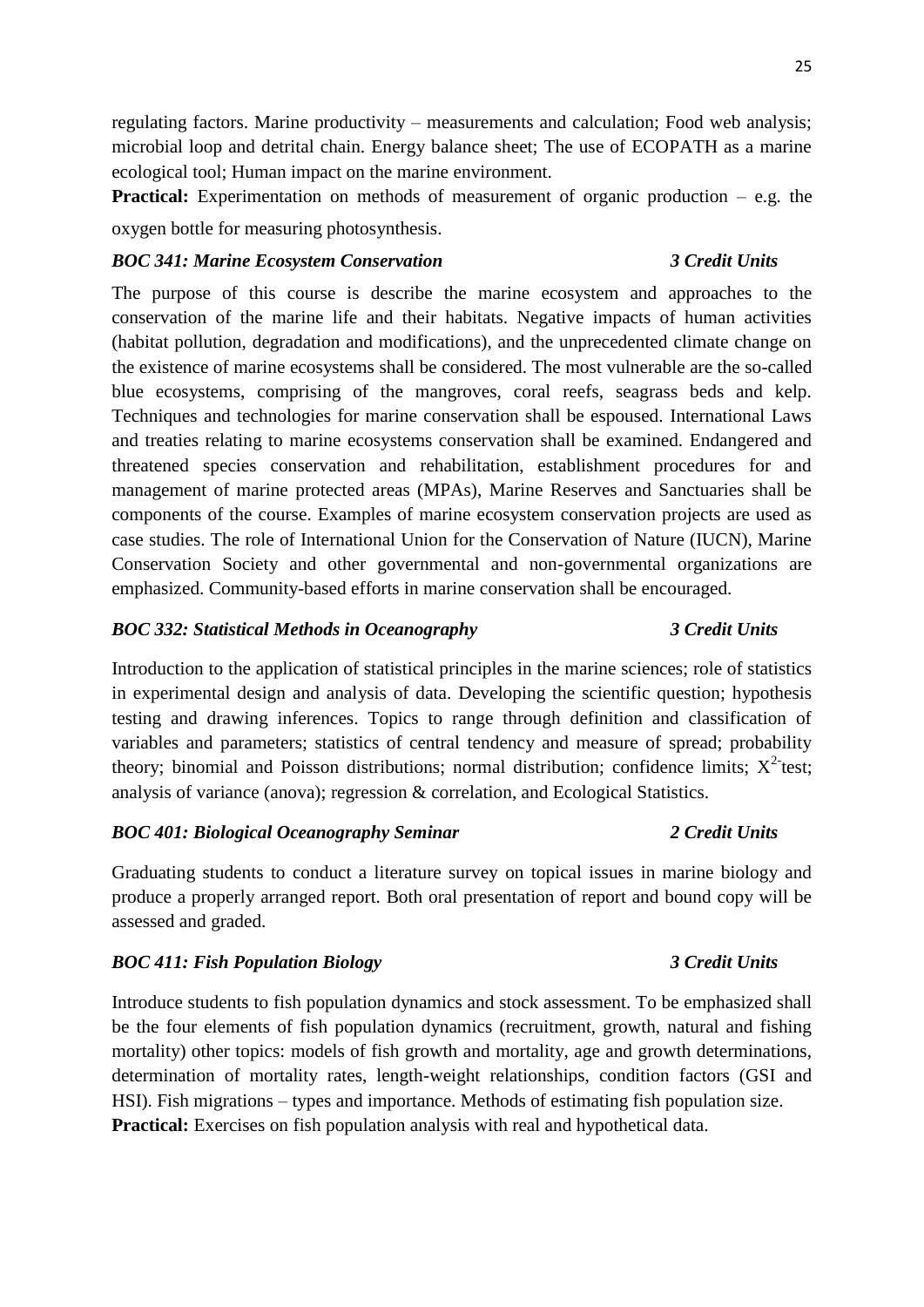### *BOC 421: Marine Law and Policy 2 Credit Units*

Concepts in marine policy as related to human use of marine space and resources. Various elements of marine policy (objectives, laws, guidelines and processes of evolution of marine policy). Various economic and strategic interests covered by marine policy. UN Convention on Law of the Sea (UNCLOS 82). Agenda 21 of UNCED. Marine laws and regulations of Nigeria.

### *BOC 431: Marine Fisheries Resources and Management 3 Credit Units*

The various marine fishery resources: fin-fish, shell fish (shrimps, krill, lobsters, crabs) molluscs (periwinkles, mussels, clams, cephalopods, octopods), mammals (whales etc.). Resources size and state of exploitation for different world areas. Major fish harvesting and processing methods to be studied. Fisheries management at national regional and international levels. Role of international fisheries commissions such CECAF, ICNAF, NAFO, IOFC, etc. the roles of UNESCO's Regional Seas Program and Large Marine Ecosystem (LME Programme) in fisheries management. Methods of fishery regulation, monitoring, control and surveillance. Marine nature reserves. Biology of some Nigerian food fishes and shellfish. Impact of fisheries and aquaculture on the marine environment.

### *BOC 402: Pathology of Marine Organisms 3 Credit Units*

The course will provide knowledge and understanding of the nature and aetiology of the various pathological conditions in the different phylogenetic classes of marine organisms, particular attention being paid to those species of commercial/medical/ environmental significance.

Basic definitions. The major pathogen groups in marine organisms: viruses, bacteria, fungi, protozoa, helminthes etc. pathologies in different taxonomic groups of marine organisms – invertebrates, vertebrates. Environment-host-pathogen interactions in the marine environment Epidemiology of disease in wild marine fish stocks; impact of stock specific parameters; impacts of environment parameters.Pathology as a contributory factor to natural mortality.Economic and public health aspects of marine pathologies.Use of pathogens as biological tags for marine organisms.Pathology as indicator of pollution effects.Marine pathological techniques.

### *BOC 412: Fisheries Oceanography 3 Credit Units*

Students will be introduced to the concepts of marine fish population and regulation; role of environmental variability on year class strength and recruitment. Species concepts; component populations of fish species; population characteristics.Extant hypothesis on marine fish population regulation; cardinal hypothesis (match/mismatch and member/vagrant hypotheses); Lasker hypothesis.Recorded long term variability in fish stock abundance. Scales of physical and biological processes and the problem of population analysis; stock recruitment relationships, sequential population analysis, biochemical index of survivors.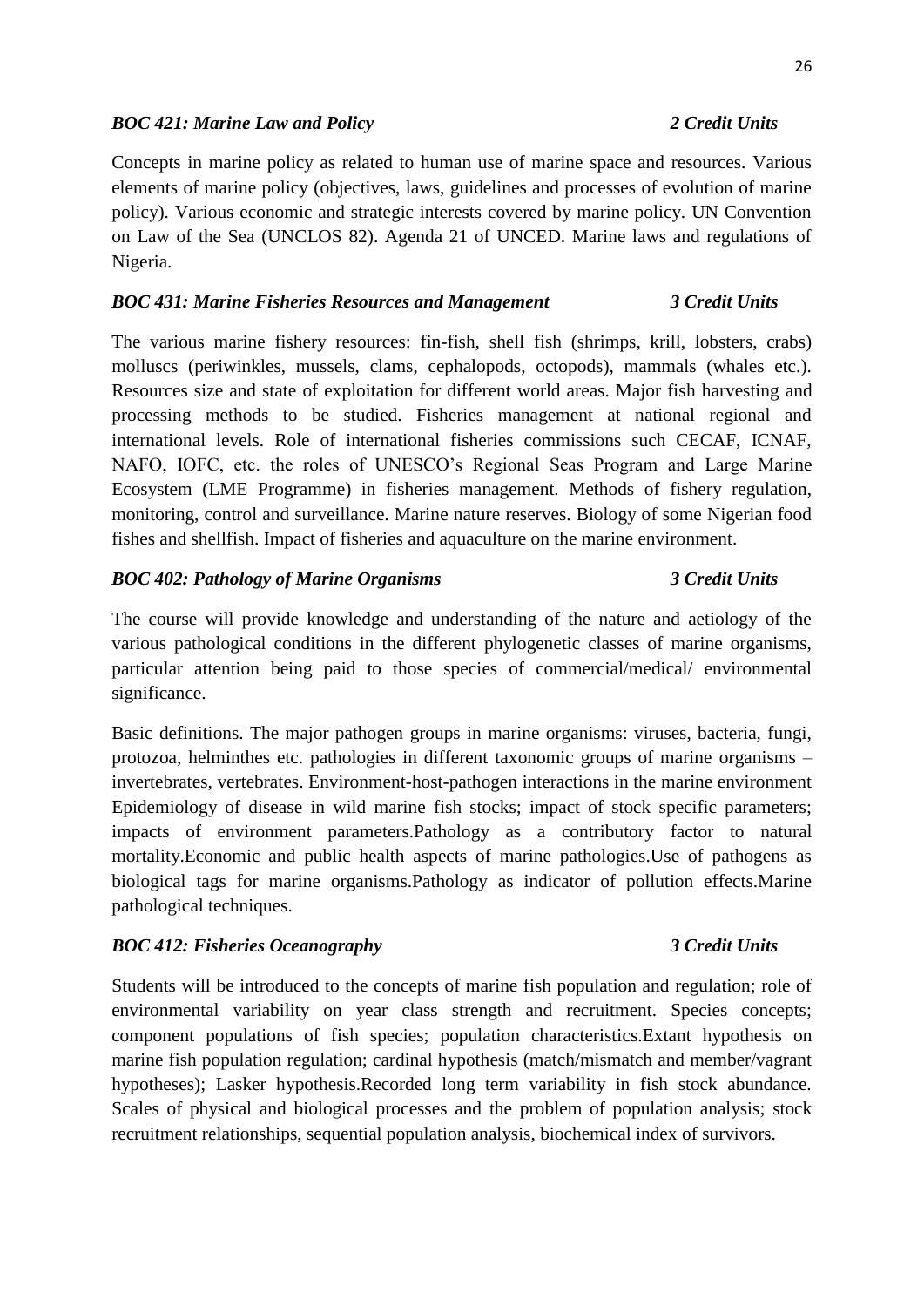### *BOC 422: Biogeography of Marine Organisms 3 Credit Units*

The course provides insight into the patterns of distribution of different species, genera, families and higher taxa of marine organisms in different geographic regions of oceans; relations between distribution and evolution of different groups and their adaptations to different marine regions. To cover the range of marine organisms – plankton invertebrate and vertebrate groups.Major ecological divisions of the oceans (littoral, continental shelf, deep benthic zones.Epipelagic, mesopelagic, bathypelagic etc.). Major marine regions: Indo-West Pacific, Western Atlantic, Eastern Pacific, Eastern Pacific Barrier, Eastern Atlantic, Mediterranean Sea, Arctic and Antarctic.

### *BOC 432: Marine Microbiology 2 Credit Units*

Hydrologic cycle, Distribution of microorganisms in marine ecosystems and factors influencing such distributions. Measurements of microbial abundance, biomass and growth; primary and secondary productivity; Microbial food chain, web and the "microbial loop" concept. Biogeochemical cycle of nutrients; Pollution and self-purification of water.

### *COC 221: Introductory Chemical Oceanography I 3 Credit Units*

Roles, ethics and challenges of Chemical Oceanographers in national and global development; Oceans as a natural laboratory; Chemical processes in the oceans; Factors that affect ocean chemistry – natural and human-induced; General global trends in ocean chemical parameters and ship-based sampling; An overview of ocean chemistry monitoring and surveillance systems and platforms; Mussel Watch; Applications of GIS and Remote Sensing; Ecotoxicology; Nano particles; Contaminant risk factors; Bio-indicators and biomarkers; Chemical remediation techniques.

### *COC 212: Introductory Chemical Oceanography II 3 Credit Units*

Study of the sources, fate and sink of organic constituents of seawater; Dissolved organic materials in the sea – sources and supply, removal processes, organic composition of seawater. Particulate organic carbon in the sea – origin, quantity and nature of particulate organic carbon; chemical composition. Interaction between organic and inorganic compounds. Input and diagenesis of organic materials in sediments. Complex forming properties of organic matter, soluble, polymeric and colloidal complex, interdependence of complex formation, Carbon isotope ratios.

### *COC 301: Ocean Biogeochemical Cycles 3 Credit Units*

This will involve the study of sedimentary and gaseous cycles of major nutrient elements; Sedimentary chemistry and mineralogy; Rock type distribution; Compositional trends in shales, carbonate rocks, evaporites; Cycles of silicon, iron, titanium and aluminium; Cycles of magnesium and potassium; Cycles of sodium and chlorine; Cycles of sulphur; Cycles of calcium and carbon; Micronutrient element cycles (nitrogen, phosphorous, carbon, silicon); Uptake, regeneration and distribution of micronutrients in the sea.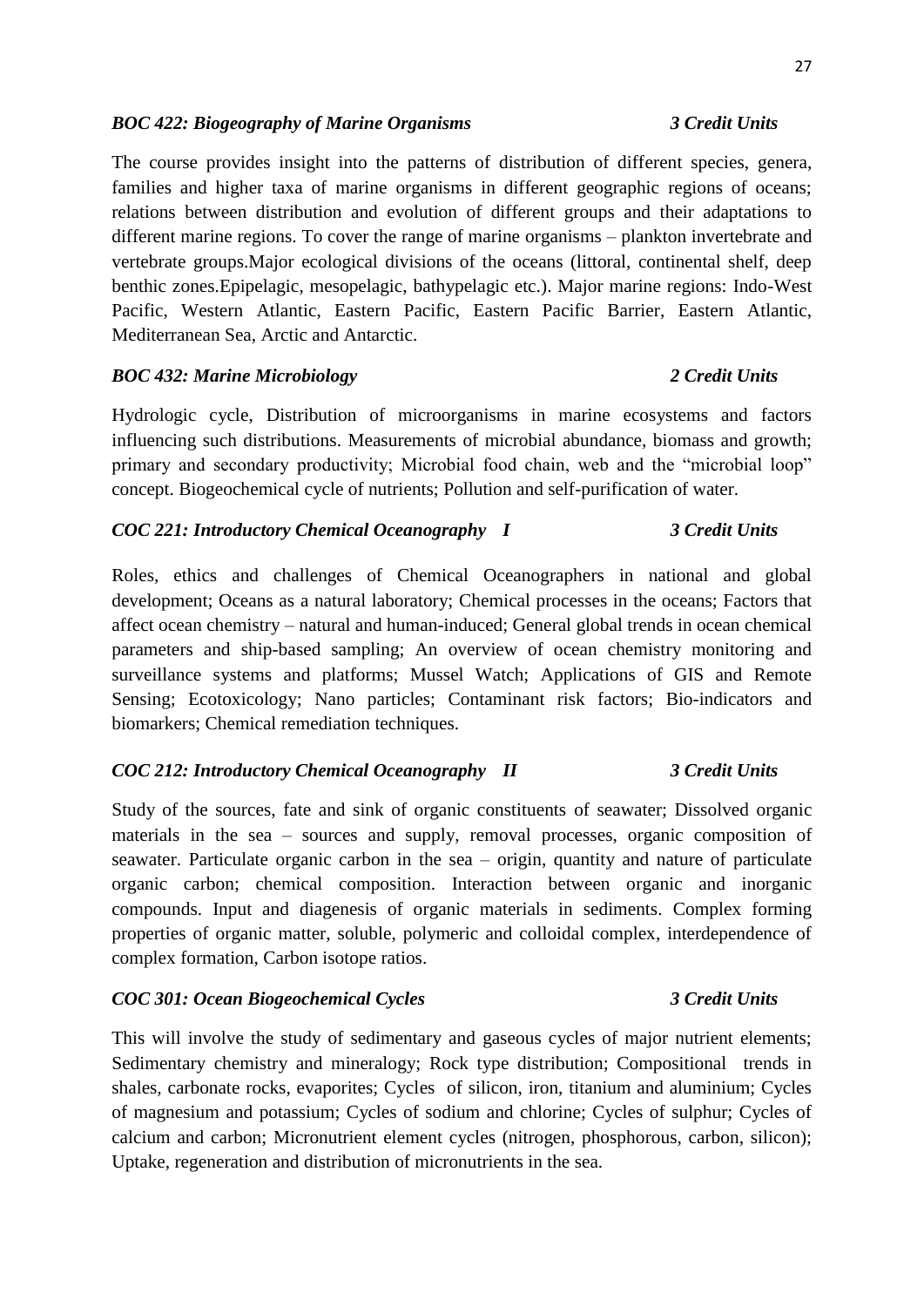### *COC 311: Seawater Chemistry* **and Colloids** *3 Credit Units*

Chemistry of sea surface microlayer. Speciation of dissolved elements in seawater; Solubility concept; Chemical equilibrium in sea water; Concentration ratios and dissociation constants; Activity coefficients and ionic strength of seawater; Colloids availability and mobility; sources, distribution, partitioning in sea water. Characterization of colloids; isotopic exchanges; Fe-Mg-Si-Al colloid complexes, colloids as sink for marine pollutants. Influence of colloids and sediments on water quality. Geochemistry of marine colloids and seston.

### *COC 321: Sampling and Analytical Methods in Chemical Oceanography 3 Credit Units*

Sampling techniques for the collection of water, sediment, organisms and aquatic plants. Instrumentation – principles. Laboratory procedures. Preliminary treatment, Tissue preparation and preservative methods. Titrimetric and spectrophotometric methods (colorimetry, AAS, FT-IR etc). Chromatography: Organic compounds (hydrocarbons, pesticides, polychlorinated biphenyls etc.). Separation techniques, HPLC, Amino acid analyser, GC-MS. Data handling and interpretation.

### *COC 331: Interstitial Chemistry of Marine Sediments 3 Credit Units*

A description of the chemical composition of interstitial waters; Chemistry of Interstitial waters of shallow and deep marine sediments; Nutrient fluxes in interstitial waters of tropical marine sediments; Redox processes in interstitial marine sediments; Sub-surface chemistry and elements profiling.

### *COC 341: Marginal Seas Chemistry 3 Credit Units*

The course examines the characteristics of marginal seas based on chemical constituents. Water quality of marginal seas. Contrasting features (chemical and physical) between coastal ocean, marginal seas and open ocean such as salinity, precipitation, temperature trends; Transport and fate of chemicals in marginal seas and pollution trends as well as biogeochemical processes; Bathymetry, water mass and circulation patterns, biomass and productivity of marginal seas; Interactions with the coastal ocean.

### *COC 401: Chemical Oceanography Seminar 3 Credit Units*

The student is expected to undertake detailed review of a given topic of interest in chemical oceanography and present the literature information in a seminar.

### *COC 411: Marine Petroleum Chemistry 3 Credit Units*

Organic geopolymers; Macromolecular organic matter; Petroleum hydrocarbon formation; Hydrocarbon geochemistry; Source rocks and organic matter type; Geochemical/maturity parameters: CPI, Pristane/Phytane ratios, Steranes, hopanes, sterols, styrenes, phenanthrenes ratios, etc. Hydrocarbon/crude oils classification; Sources and fate of hydrocarbons in seawater; Polyaromatic hydrocarbons; Hydrocarbon (HC) bioconversion by bacteria; HC accumulation in water, sediments and biota; Biomarker chemistry.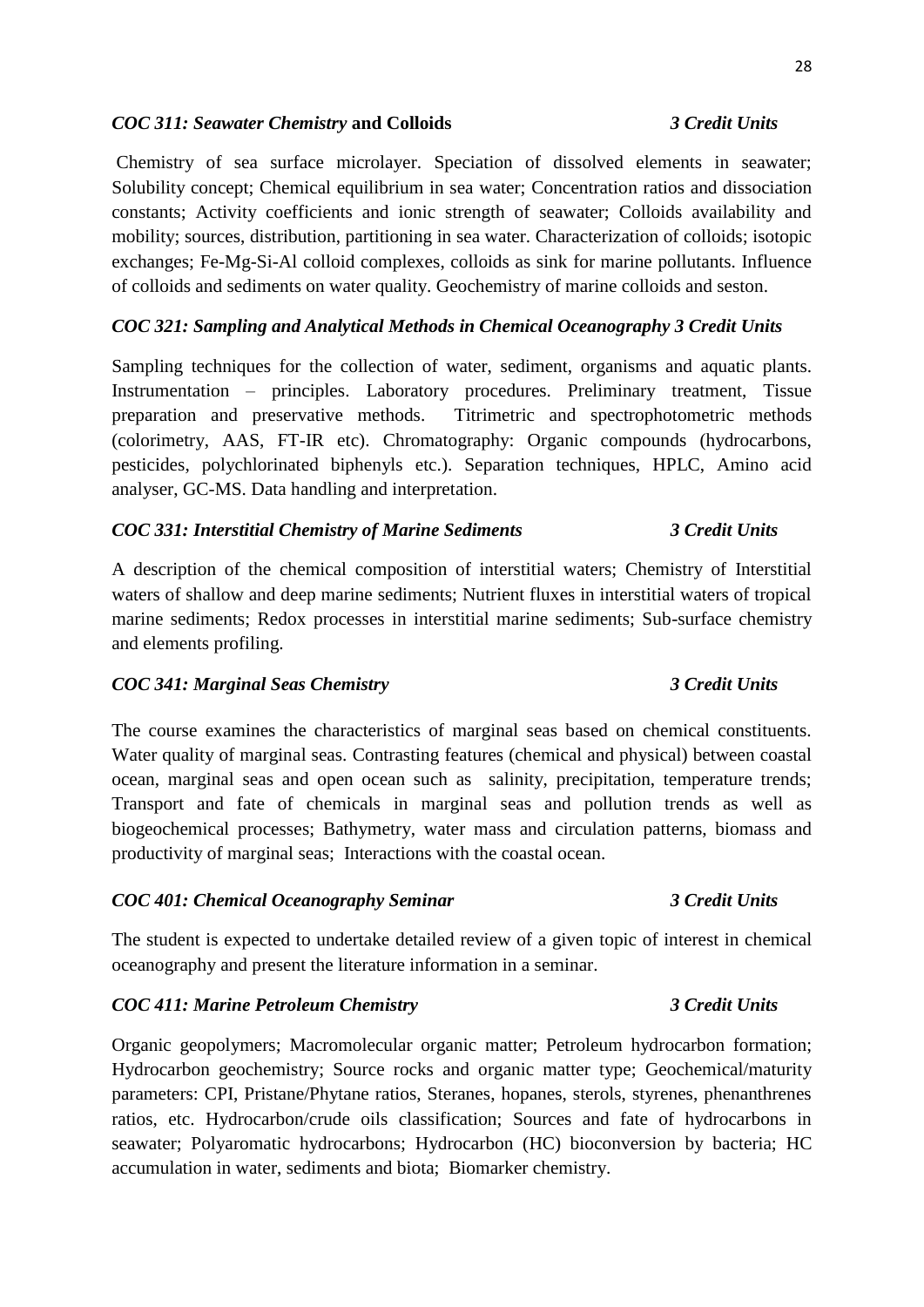### *COC 421: Marine Pollution 3 Credit Units*

Definition, types and classes. Transport pathways of marine pollutants: Littering, ocean mining, Oil spills, Heavy metals pollution, toxic waste dumping, persistent organic pollutants (PCBs, PAHs, Organochlorines etc) – abundance and distribution in the marine environment.. Agricultural activities, urbanisation, fisheries and eco-tourism: impacts on the ocean. Effects of anthropogenic additions on waters, sediment and biota. Economic impacts of ocean pollution. Legal aspects of marine pollution. partitioning and toxicity; determination of techniques and control.

### *COC 431: Deep Sea Chemistry 3 Credit Units*

The course shall evaluate deep ocean sedimentation and diagenetic processes; Sink and fate of organic and inorganic constituents in deep sea; Chemical speciation; Redox processes in deep sea sediments; Major and minor elemental species, Fe, Mn, and S in deep sea sediments; Anoxic oxidation of sedimentary sulphur; Chemical reactions at mid-ocean ridge; Gas hydrates; Oxygen minimum zones; Anoxic basins; Chemistry of hydrothermal systems; Deep sea chemical mass balance.

### *COC 441: Marine Atmospheric Chemistry 3 Credit Units*

Ocean properties; Transfer of gases and chemical species across air-sea interface; Oceanic evaporation and precipitation; Acid rain chemistry; Transport of pollutants at the air-sea interface; Long range transport of Atmospheric pollutants (LRTAP): Dust haze and effects on coastal ocean; Chemistry of ocean-climate interactions; Marine aerosols and influence on ocean chemistry; Chemical aspects of marine meteorology.

### *COC 412: Estuarine Chemistry 3 Credit Units*

Estuarine types based on degree of mixing and geomorphology; Chemical composition and processes in estuaries; Chemical species in estuaries – major and minor elements, dissolved and particulate organic carbon; Salinity and salinity stratification; Conservative and nonconservative parameters; Mixing zones and turbidity maximum; Ionic strength and flocculation processes; Materials and pollutant fluxes; Organic and inorganic complexes in estuaries; Estuarine productivity and pollution.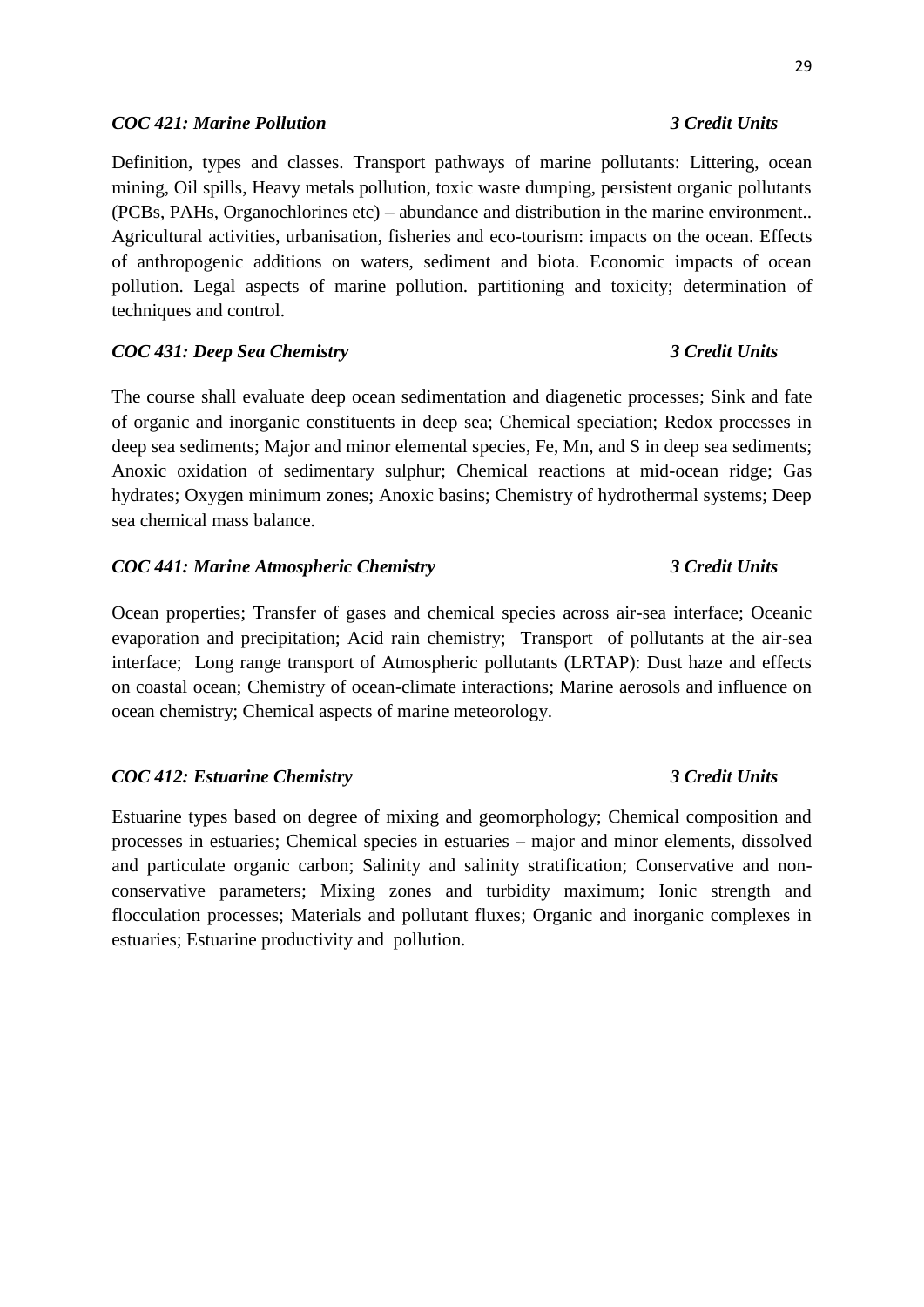### *COC 422: Chemical Tracer Oceanography 3 Credit Units*

Radioactive nuclides in seawater; Radioactive substances enrichment; Useful isotopes; Abundance and distribution of radionuclides in sea water, biota and sediments of the world's ocean and seas; Oceanic water mass tracers; Stable isotope tracers; Artificial radionuclides as tracers in the ocean; Tracer techniques in chemical instrumentation; Application of chemical tracers in the determination of mixing times of water masses in the surface and deep ocean.

### *COC 432: Marine Organic Geochemistry 3 Credit Units*

General principles of organic geochemistry with emphasis on element distribution in hydrosphere, lithosphere, biosphere and atmosphere; Chlorophyll as a precursor organic matter; Organic matter in water and sediments; Formation and export; Nutrients and organic matter; Diagenesis, catagenesis and metagenesis of organic matter; Organic matter at sediment-water interface; Chemical composition of biomass: Redfield ratio, marine versus terrigenous organic matter, degradation and selective preservation of organic matter; Formation of kerogen; Pathways of organic constituents in the ocean; Oxic and anoxic environments; Measurements of organic matter.

### *COC 442: Chemical Oceanography and Coastal Management 3 Credit Units*

This course deals with application of chemical principles in prevention, containment, and management of variety of natural and anthropogenic discharged lethal substances into the oceans from various sources. Major focus is on waste treatment and chemistry-based remediation technologies.

### *GOC 111: General Oceanography I 3 Credit Units*

Description of ocean basins; Evolution of ocean basins; Terrestrial processes impacting marine realm; Marine sediment types; Marine economic minerals; Sea level change; Ocean Circulation; Coastal processes; Geological oceanographic survey techniques; Physical oceanographic survey techniques; Ocean bed stratigraphy and correlation; Geological and physical oceanography thoughts and ethics.

### *GOC 112: General Oceanography II 3 Credit Units*

The course will provide an overview of the oceanic environment with emphasis on its chemical composition and properties. Origin of seawater and chemical elements in seawater; Major cations, major anions; Salinity and salinity determinations; Dissolved gases in seawater – composition of gases in the atmosphere; Solubility of gases in water; Nonreactive gases in ocean (nitrogen and noble gases), minor gases in ocean (nitrous oxide, gaseous hydrocarbons, carbon monoxide); Oxygen and carbon dioxide in ocean; Photosynthesis and primary production; Physical control of primary production; Food chain and energy transfer; Benthic plants and animals; Determinants of benthic community structure.

### 30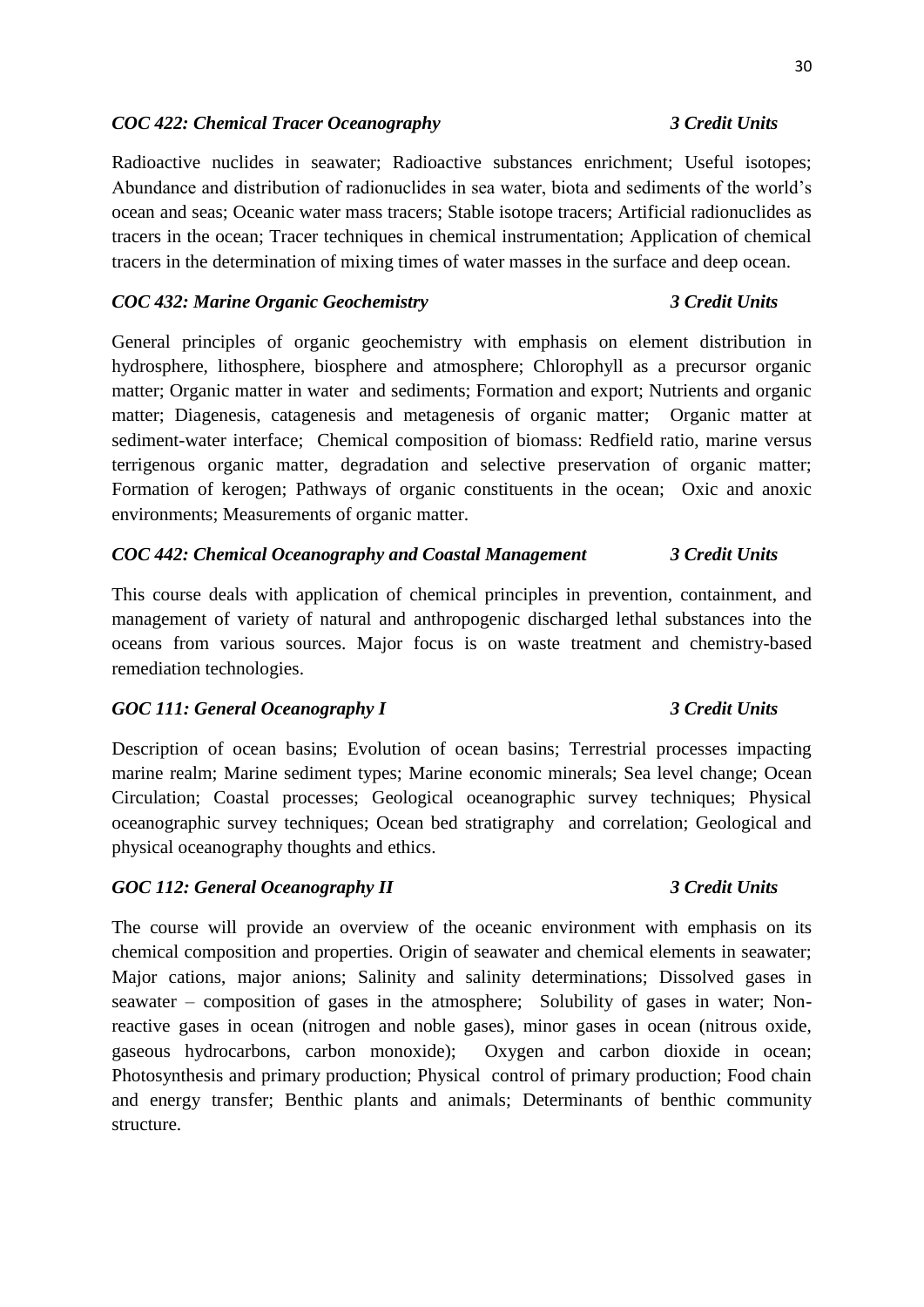### *GOC 311: Marine Geophysics 3 Credit Units*

Seismic wave generation, propagation and modification; Acoustic properties of earth materials; Shallow-water seismic survey planning and implementation; Deep-water seismic survey planning and implementation; Processing and interpretation of seismic information; Principles of seismic stratigraphy; Seismic survey case studies and Practical.Earth's gravity, magnetic and geoelectrical fields; Density, magnetic and electrical properties of earth materials; Concept of anomalies in gravity, magnetic and geoelectric surveys; Planning and implementation of gravity, magnetic and geoelectric marine surveys; Processing and interpretation of gravity, magnetic and geoelectric survey data; Magneto-stratigraphy and electrical log analysis; Application and case studies of gravity, magnetic and geoelectric surveys in the marine realm; Laboratory and field practical exercises.

### *GOC 321: Ocean Basin Tectonics and Geo-hazards 3 Credit Units*

Plate tectonics theory; Ocean basin structure; Continental margin types; Birth and development of ocean basins; Earthquakes and volcanisms; Mid-ocean ridges; Island arc dynamics; Impacts on coastal geology*;* Nature and types of marine geological hazards; Monitoring and prediction of marine geological hazards; Marine geological hazards mapping and interpretation; Prevention and contingency planning for marine geological hazards; Ecologic and human impacts of marine geological hazards.

### *GOC 331: Geological Oceanographic Survey Techniques and Map Analysis 3 Credit Units*

This course is a practical on-site, independent, multi-facet mapping of coastal and marine seabed and adjoining subaerial portion. It further requires the students to conduct appropriate laboratory analyses of samples and interpretation of field observations. These results will then be aptly presented in geological maps accompanied with a scientific report. To be addressed are: Navigational and platform observations; Base maps and charting; Bottom and water column sampling: Sub-surface sampling: Grain size and bed-form analyses: Microscopic analysis. Stratigraphy and correlation; Palaeo-environmental reconstruction; Focus is also placed on elucidating and correctly interpreting information represented in one or some combination of bathymetric, sediment type, geochemical, mineralogical, geotechnical, geophysical intensity, and palaeontological maps of the ocean bottom in relation to trend surface analysis, anomaly recognition, facies discrimination for further application including environmental change dynamics assessment, exploration target, vulnerability evaluation and knowledge communication. Though a largely a laboratory instruction, the underlying theory will be laid in each case.

# *GOC 341: Coastal Hydrogeology 3 Credit Units*

Hydrological cycle and hydrogeological properties of coastal sediments, concept of aquifers and problems of saltwater intrusion, basic water quality parameters and standards, hydrogeological mapping and interpretation, groundwater wells, drilling and budgeting, groundwater exploration and coastal subsidence, sea level rise and coastal aquifer quality, hydrogeology of coastal Nigeria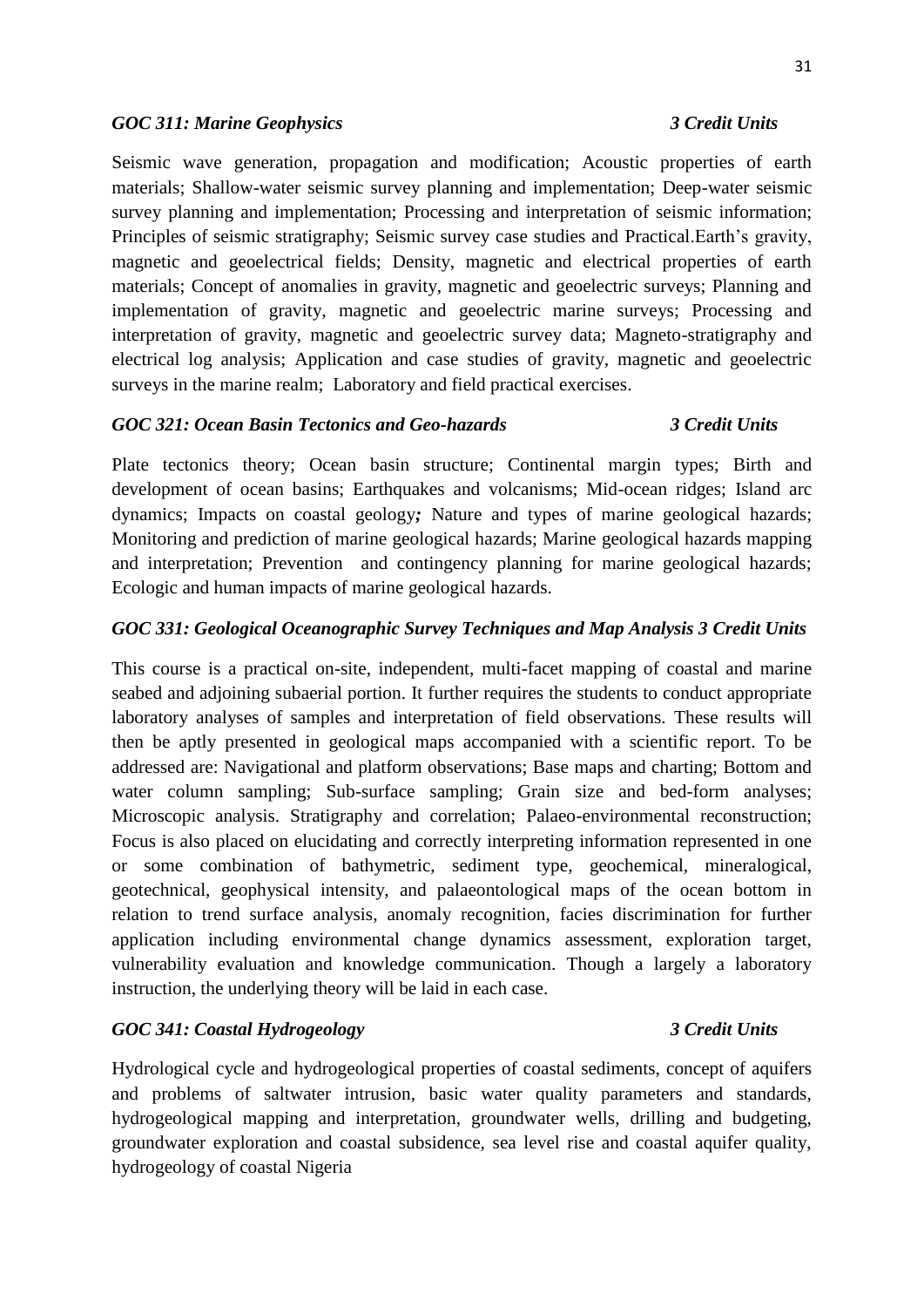### *GOC 351: Coastal Geomorphology and Sedimentology 3 Credit Units*

General classification of coastal environments; Origin of coastal morphologies; Coastal processes; Characteristics of wind-dominated coasts; Characteristics of wave-dominated coasts; Characteristics of tide-dominated coasts; Sea level and coastal change; Man as a coastal modifying agent; Fundamentals of sediments as building blocks of morphology will receive attention including types, classifications, textural and mineralogical properties and internal structures.

### *GOC 361: Marine Geo-Statistics and Models 3 Credit Units*

The course outlines the utility of statistics of geological attributes in enhancing understanding of complex and dynamic nature of the ocean system in relation to tectonic regime, climatic condition, material supply, bathymetric characteristics, and interfacing inshore and offshore fluid motion at multi-time scales. Within existing plethora of types of models, this course will focus on those that are provenance-based, process-based, property-based and productbased. Special attention is given to time-space domain, concept of equifinality, simulations and heuristic approach. Emphasis will be given to Relevance of statistical analysis in the following: Problems of scaling and representativeness; Random and stratified sampling; Summary and independent value statistics; Trend surface analysis; Cluster analysis; Regression and correlation; Significance and confidence limits.

### *GOC 411: Geological Oceanography Seminar 3 Credit Units*

The student is expected to conduct, in the main, literature review of a given topic of interest in geological oceanography and communicate such collated information in a seminar presentation. Students are encouraged to enrich the presentation with own observations.

### *GOC 421: Ocean Sedimentation Modelling 3 Credit Units*

Origin and classification of marine sediments; Marine depositional environments; Factors controlling marine sediment deposition; Sedimentation patterns and facies; Sea level and depositional sequence; Preservation potentials of sedimentary bodies; Rock record reconstruction of coastal and marine sand bodies. Fluvio-estuarine sedimentation models and facies; Beach-surf zone morphodynamic models and facies; Tidal flat/mangrove swamp sedimentation models and facies; Shoreface sedimentation models and facies; Shelf sedimentation models and facies; Deltaic depositional models and facies; Deep-sea sedimentation models; Storm depositional models; Sea level and coastal/marine sedimentation styles.

### *GOC 431: Marine Geochemistry and Palaeo-Geochemistry 3 Credit Units*

Petrology and mineralogy of the lithosphere; Sources of geochemical inorganic and organic material fluxes in the oceans; Elemental composition of seafloor sediments; Geochemical processes and mineralization; Concept of geochemical anomaly, enrichment indices and signature; Geochemical mapping and correlation. Preparation of marine geochemical maps and interpretation; marine geochemical reporting. Concepts in paleo-geochemistry,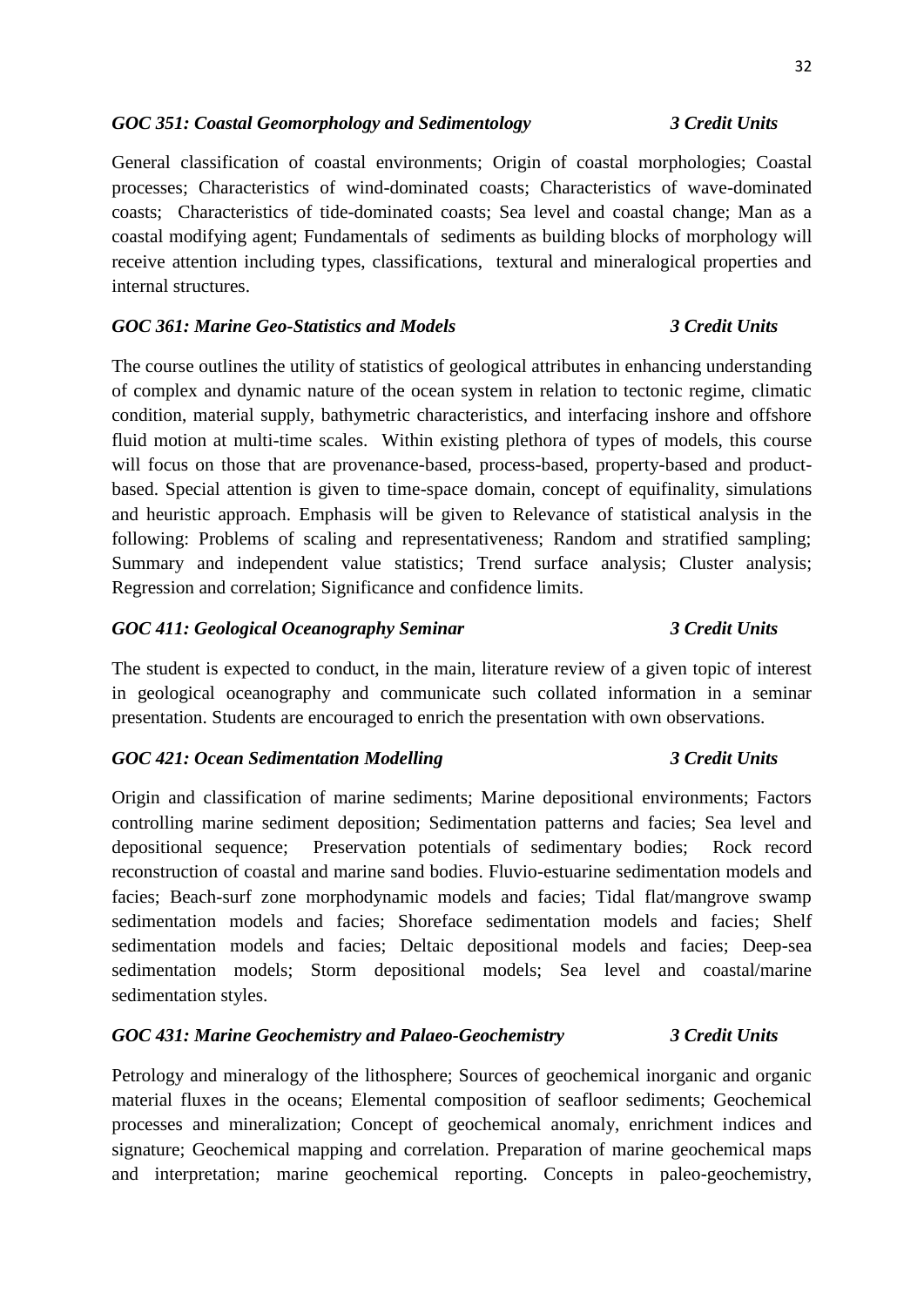petrogenesis and geochronology; Ocean magmas and volcanism; Geochemical signatures of ocean province tectonism; Geochemical discriminating diagrams; Chemostratigraphy; Tracking anthropogenic contaminants; Geochemical concentration profiles and ratios. Case studies.

# *GOC 441: Marine Geology of Nigeria 3 Credit Units*

This a synthesis of results of Nigeria's fluvial, estuarine, lagoon, swamp and tidal creek, barrier beach, surf zone, mouth bar and deltaic and offshore processes, sediments, mineralogy, geochemistry, paleontology, geotechnical, geophysical and hydrogeological characteristics as well as geo-resources. The genesis, morphodynamics, and facies relationships of these coastal sub-environments to other global counterparts are emphasized.

# *GOC 412: Paleo-Oceanography 3 Credit Units*

This courses addresses modern-day geologic controls on ocean circulation as well as the geological expressions of the circulation necessary for paleo-reconstruction. Topics include: Concept of ocean circulation; Advance view of continental drift and sea-floor spreading; Coastal and open ocean upwelling; Boundary currents; Shelf-break currents; Contourites; Geostrophic currents; Topographic rips; Turbidity currents and turbidites; Deposits of phosphates; Coral reefs; Deep sea fan systems; Global paleo-temperature; Distribution of planktonic/benthic foraminiferal assemblages and isotopic ratios in ocean sediment; Paleocirculation reconstruction through geologic time.

# *GOC 422: Geological Oceanography and Coastal Management 3 Credit Units*

This course elucidates the application of geological knowledge to a wide range of coastal management issues, namely shoreline erosion, coastal conservation, storm surges and coastal flooding, sea-floor constructions and stability, oil spill longevity, tracking sediment transport, tracing coastal currents and waste disposal associated with resource exploitation and use.

# *GOC 432: Ocean Geo-Resources 3 Credit Units*

Classification of minerals; Mineral-forming processes; Ocean mineral provinces; Marine mineral prospecting and reserve estimation; Marine mineral exploitation techniques; Mineral ore processing and refining; Marine mineral deposits of Nigeria; Crude oil formation, accumulation, and exploration; Ocean energy types and harnessing prospects; Ecotourism.

# *GLG 101: Physical Geology 3 Credit Units*

Planet Earth, its composition from core to crust. Minerals, rocks and weathering; Processes sculpturing the Earth and resulting landforms. Major structures of the Earth; Practical identification of common rock-forming minerals, rocks, and interpretation of Topographic and simple geologic maps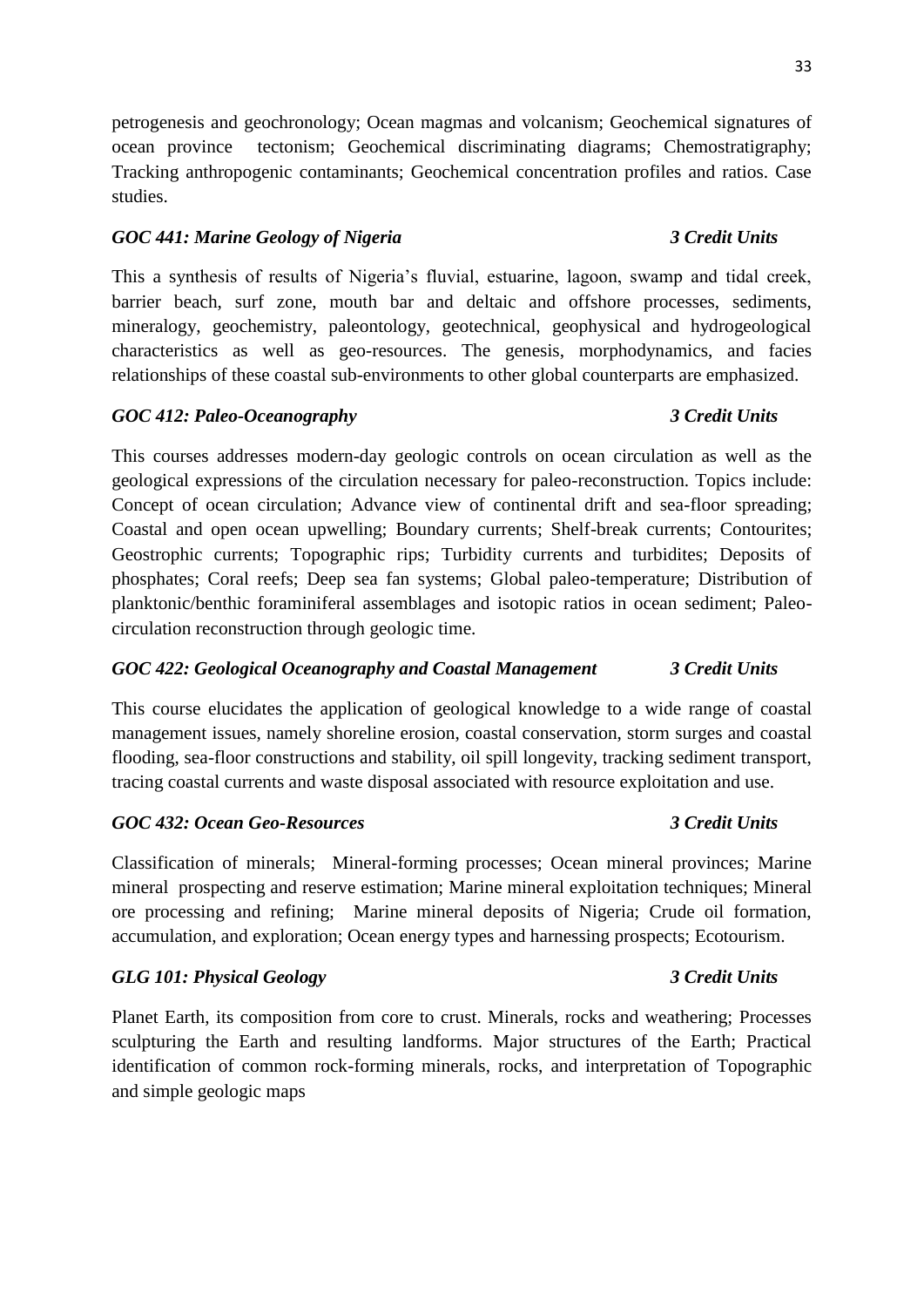### *GLG 102: Earth History 3 Credit Units*

Geologic time-scale and its methods of measurement. Origin and chemical evolution of the atmosphere and hydrosphere; the history of life from bacteria to man; concepts of paleoclimate, paleogeography, Paleoceanography, paleomagnetics, and mountain-building. Development of geologic concepts and principles; practical identification of common fossil groups

### *GLG 251: Systematic Palaeontology 3 Credit Units*

Paleontologic principles including the preservation and occurrence of fossils, and fossils as paleo-environmental indicators. Morphology, evolution and identification of major animal phyla, viz., Protozoa, Porifera, Coelenterate, Bryozoa, Brachiopods, Mollusca, Arthropoda, Echinodermata, Graptolithina; their distribution through time. Vertebrate and plant fossils. Trace fossils.

### *GLG 461: Micropaleontology 3 Credit Units*

Morphological outline and biostratigraphic distribution of major groups of microfossils; outline classification of foraminiferal paleoecology and planktonic fora mineral biochronology.

### *GLG 242: Igneous and Metamorphic Petrology 3 Credit Units*

Origin, occurrence, geologic setting and systematic description of igneous rocks. Metamorphism and description of metamorphic rocks; metamorphic minerals and textures of metamorphic rocks.

### *MAF 221: Introduction to Mariculture 3 Credit Units*

Definition of mariculture, aims and objectives. Concepts and methods used in cultivation. History of mariculture. Types of mariculture. Mariculture systems /enclosures. Farm siting. Cultured and emerging species. Prospects and economic importance. Mariculture versus aquaculture. Land-based mariculture. Mariculture in Nigeria. Mariculture in India and others.

### *MAF 212: Nigerian inland, Coastal and Marine Fishes 3 Credit Units*

Inland, coastal and marine fish species of Nigeria and associated rivers, lakes, reservoirs, coastal and marine waters. Surveys, fish identification and classification. Field and laboratory practical.

### *MAF 301: Mariculture and Aquaculture Systems and Practices I* 3 *Credit Units*

Design and development of mariculture and aquaculture systems(Land and sea based), fluid mechanic, mariculture enclosures, re-circulating mariculture and aquaculture systems .Pond and cage construction and maintenance – survey techniques, site selection criteria for land and sea based enclosures .Maintenance of culture systems( including erosion control. dike repairs ,water drainage systems, desilting etc) Impoundment of aquaculture enclosures. Ocean ranching.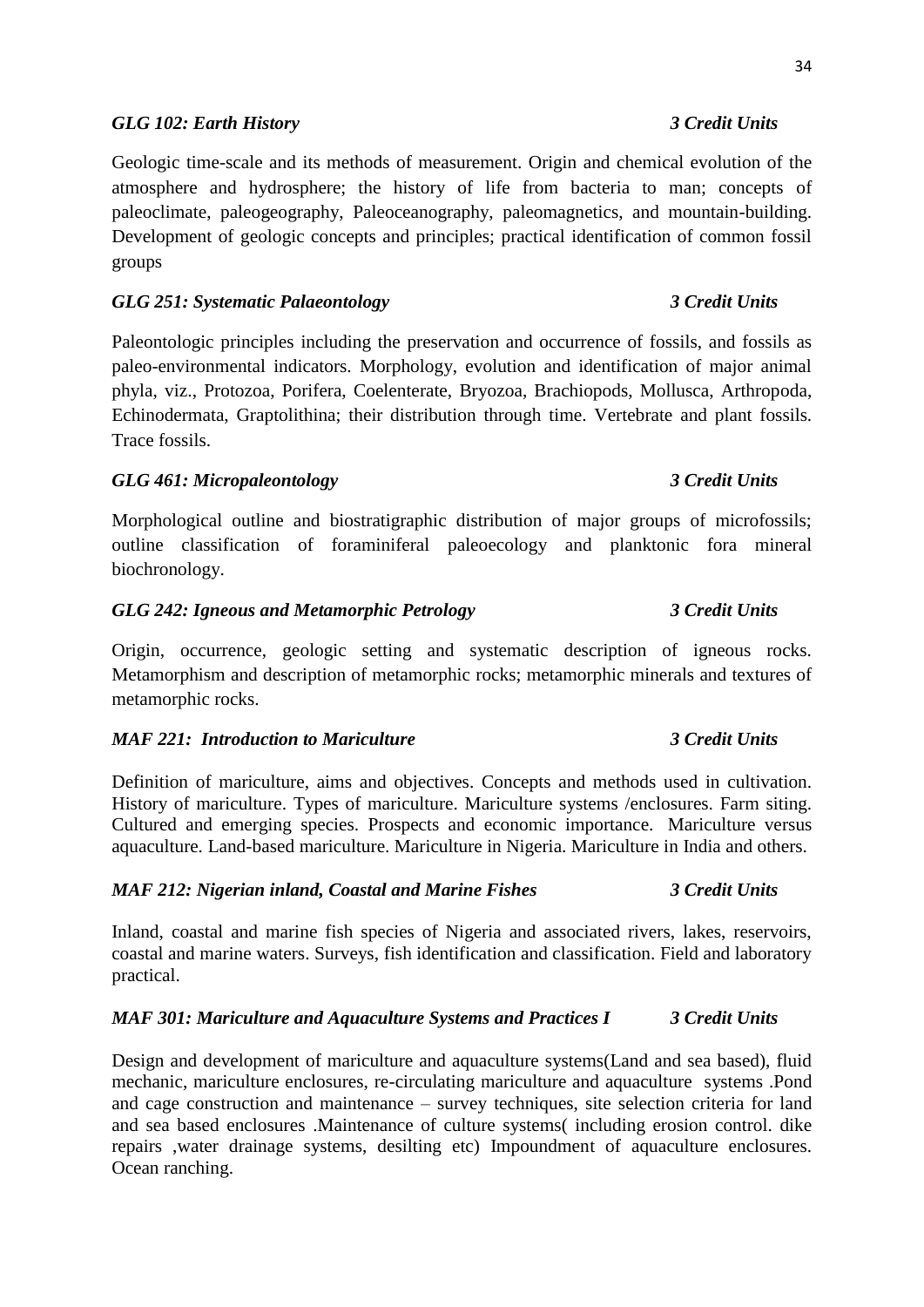Practical: Field study and excursions to different farms in diverse terrain. Students will gain direct experience by installing or building enclosures as determine by course lecturers.

### *MAF 311: Fish Nutrition & Feeding Habits of Marine Fishes 3 Credit Units*

Calorific energy, protein and amino acids fat/lipid requirement of fish. Ingredients used for fish feed formulation. Types of fish food (Natural /artificial).Advantages and disadvantages.) Feed formulation techniques, least cost diets. Supplementary feed, food cycles and natural foods and their production in fish ponds. Practical aspects of fish feeding. Food and feeding habits of major culture species .Growth promotion. Factors influencing energy requirements of fish, fish growth and fish yield relationships, food conversion ratio, and digestive coefficients.

### *MAF 321: Culture of Marine Organisms 3 Credit Units*

Particular attention shall be focused on the culture of organisms in freshwater, estuarine, brackish and marine waters. List of cultured fish species in fresh, brackish and marine waters. Culture of oysters, barnacles, cockles, shrimps, crabs, sea urchins, sea anemones, sea cucumbers, phyto/ zooplankton, periphyton, artemia, scallops. Mussels, marines gastropods. Culture of edible sea weeds etc. Plankton culture - phyto/ zooplankton, periphyton, artemia, etc. shellfish culture-shrimps, oysters, crabs, lobsters. Cockles, scallops. Mussels etc .marines gastropods. Culture of edible sea weeds .Evolution/history of fish culture .Requisite conditions for fish culture .Methods of isolation of plankton for pure culture.

**Practical:** As part of the fulfilment for the course each student should choose any organism of interest to culture.

# *MAF 331: Fisheries Techniques 2 Credit Units*

External meristic characteristics of cartilaginous and bony fishes useful for classification and identification. Planning for sampling, safety. Aquatic habitat measurement, care and handling of captured organisms, passive capture techniques, active fish capture methods, electrofishing, collection, preservation, and identification of eggs and larvae, sampling with toxicants. Tagging and marking, acoustic assessment of fish abundance and distribution, underwater observations, underwater biotelemetry. Age determination of fishes. Fishing Gears, netting, angling, trawling and trapping, commercial and artisanal modelling. The principles, types and the use of microscopes as an important tool in fisheries study. Measurement with the microscope using stage micrometer. Tissue processing for microscopic study. Fixation and types of fixatives. Types and use of microtomes. Photomicrography and image capturing. Preparation and storage of permanent slides for future use. Safety and precautions in the laboratory.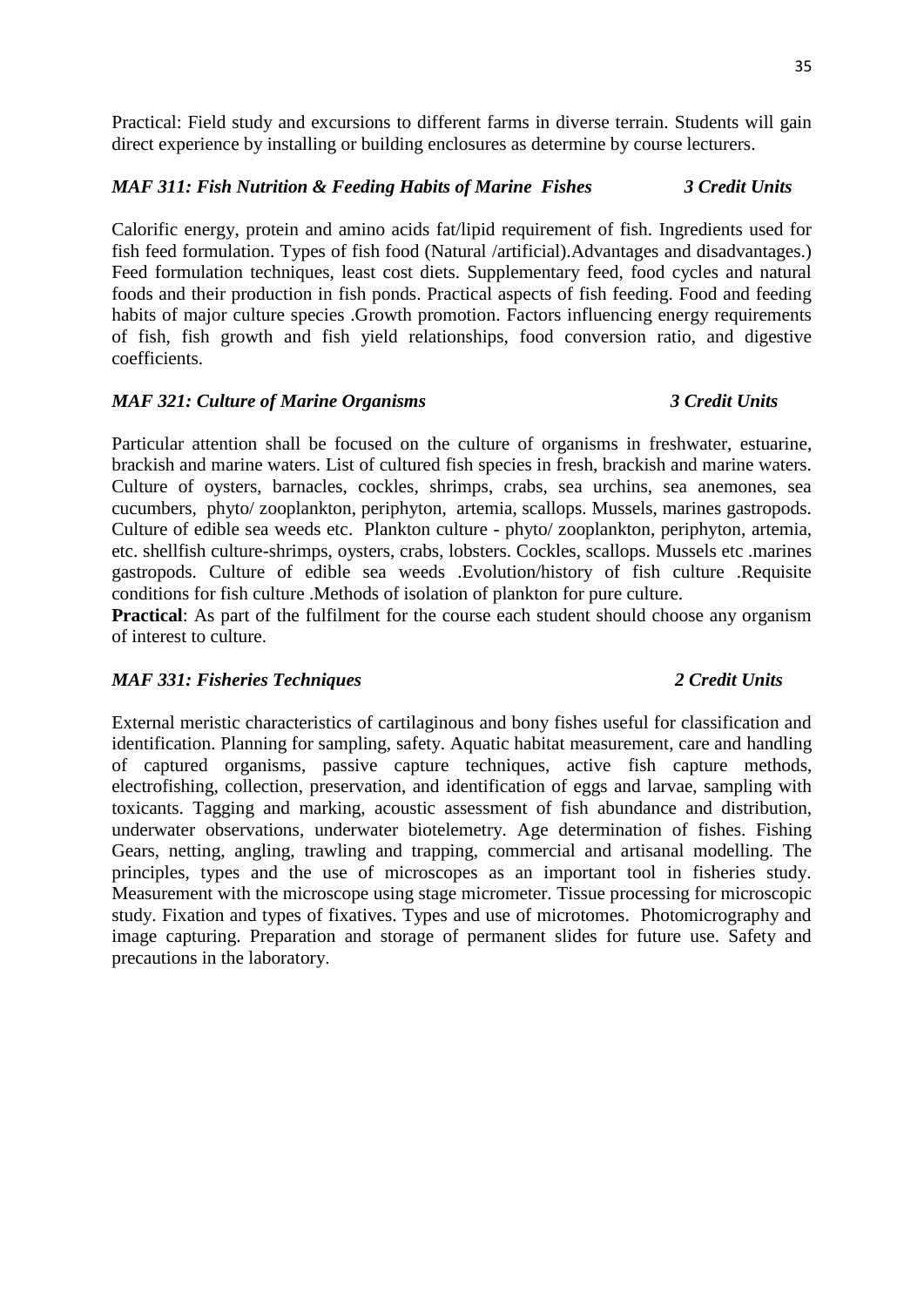### *MAF 341: Anatomy and Physiology of Fish 3 Credit Units*

Anatomy of the digestive, respiratory, urino-genital, respiratory, nervous, endocrine, skeletal and circulatory systems of cartilaginous and bony fishes. Musculature, shape of mouth and mode of feeding, comparative anatomy of the organs in different fish groups. Reproduction in fishes and Fecundity. Introduction to fish physiology. Homeostasis, regulation of salt and water contents. Osmo-regulation and excretion. Alimentary system. Food digestion and absorption. Production and reception of electric currents in fishes.

Courtship behaviour. Reproductive strategies, internal and external fertilizations, parental care in fishes, breeding guilds, substrate and mouth brooders etc. larval development and early life history.

### *MAF 401: Current Topics in Mariculture and Fisheries 2 Credit Units*

Recent advances in mariculture technology. Intensive and extensive culture techniques, monoculture/polyculture technologies .Integrated aquaculture. Advances in fish feed technology. Water management in aquaculture. Status of mariculture and shell fish farming. Alternative aquaculture – seaweed production.Impact of coastal pollution on fish and fisheries. Approaches to management of lakes and rivers .Inland and marine fisheries legislation in Nigeria.International maritime legislation and conservation of marine resources.

### *MAF 411: Hatchery Management, Fish Breeding and Genetics 2 Credit Units*

Principles of fish genetics and hybridization. Breeding and cultivation of some common types of fishes .Natural, semi-natural and artificial reproduction of fish. Choice & rearing of broodstock and factors influencing brood-stock performance .Artificial fertilization. Rearing fry and fingerlings. Structure and behaviour of chromosomes, chromosomal polymorphism, evolution of karyotypes in fishes.Sex chromosomes and non-chromosomal heredity. Principles of Mendellian inheritance, inheritance of quantitative traits in pond fishes, genetics of wild fish species. Methods of heredity determination in fish and associated problems, variations and heritability in fish morphometry (body weight, length, age, sex etc.). Resistance to diseases, principles of fish immunogenetics, gynogenesis in fish. Selection in aquaculture. Water quality management, Components of a standard/Eco-hatchery and maintenance/hygiene/environment.

### *MAF 421: Marine Fisheries Resource Management & Conservation 3 Credit Units*

Major, fisheries resources (vertebrates, invertebrates, major pelagic/benthic resources). Methods of exploitation (traditional/industrial fishing methods); Problem of over-fishing, capitalization and by-catch .Fisheries management/stock assessment, Fishing policy and regulations, ecosystem approach to fisheries management, regulation of fishing activities, MCS, fisheries data collection in marine and inshore fisheries. Spawning migrations and spawning grounds. Wildlife resources and their management to include Managing the habitat for wildlife. Control of wildlife. Threatened species extinction and causes of threat to both flora and fauna species. categories of threatened species. consequences of species extinction. Global approach to conservation strategy. Problems of Biological Conservation. UN Convention on endangered species.

**Practical**: Excursion shall be made to observe the wildlife such as dolphins, manatee, sea turtle etc.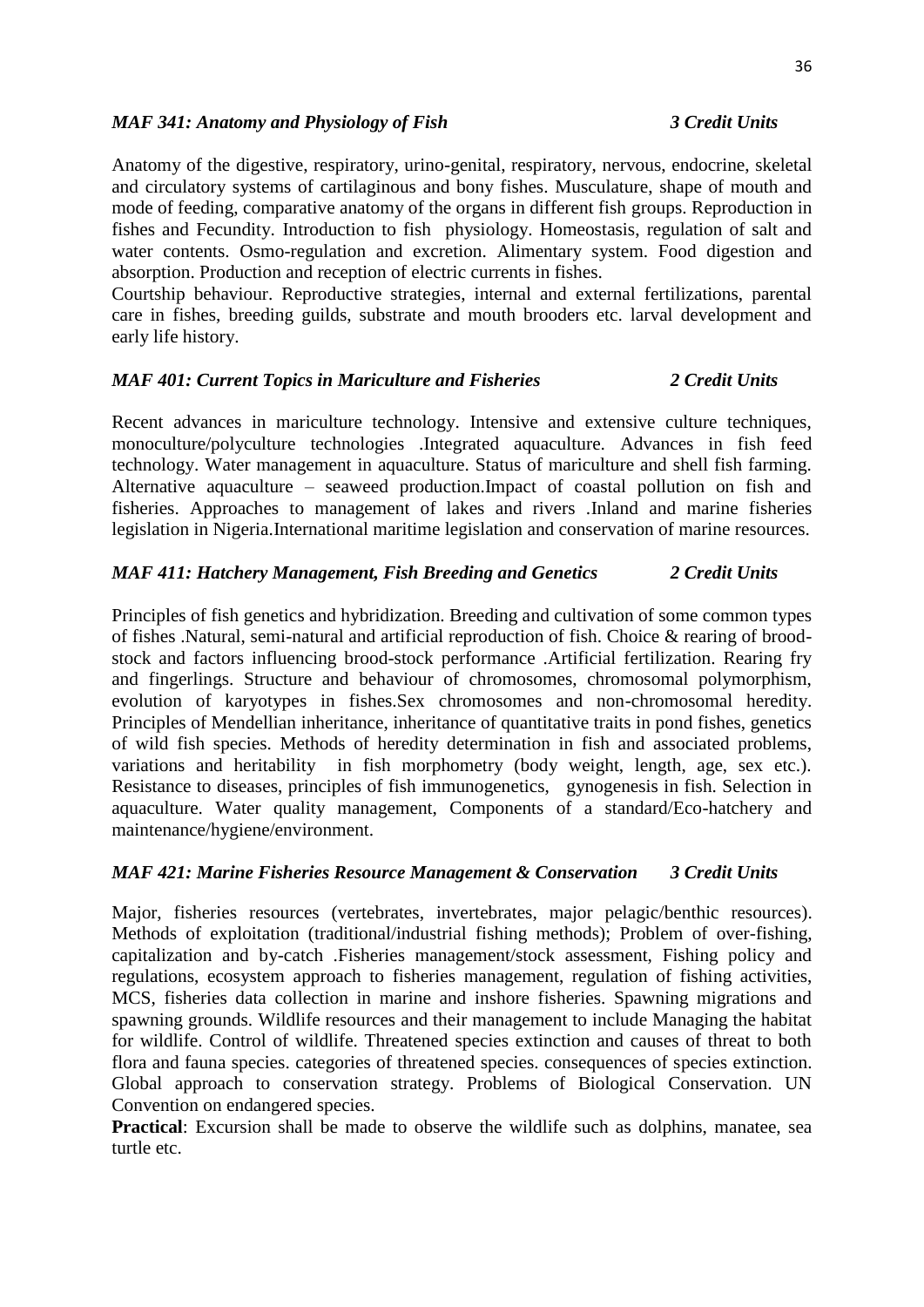### *MAF 412: Pathogens and diseases of Marine Organisms 3 Credit Units*

**Course Objectives:** The course is intended to expose the students to pathogens and diseases of marine organisms and their implications on human who consume or make contacts with such organisms. At the end of the course, the student is expected to know how to manage disease organisms under mariculture environments or in the wild with a view to restoring normal health. Topics to be covered include:

- Predisposing factors of marine organisms to diseases
- Pathogenic and non-pathogenic diseases
- Collection and management of disease samples
- Diagnosis of diseases in marine organisms
- Clinical examination procedures
- Laboratory procedures in fish pathology
- Histology and haematological techniques in fish pathology
- Quarantine administration and procedure
- Zoonotic diseases of fish and public health implications
- Treatment of diseases in fish
- Physiotherapeutic and chemotherapeutic administration and constraints
- Immunology and immunization of fish

**Field work and laboratory practical**: Laboratory practical and field exposure will constitute a greater part of the time spent on the course for better understanding and achievement of the course objectives

### *MAF 422: Mariculture and Aquaculture Systems and Practices II 3 Credit Units*

The course will emphasize management practices during production of fish in defined enclosures. Stocking practices – pond preparation for stocking (Fertilization and liming), stocking of ponds, growth monitoring/parameters. Natural production, farming systems including strategies for the management integrated system e.g. Aquaponics (fish/plants systems). Feed efficiencies. Productivity of culture enclosures – maintenance and management. General fish husbandry practices. Control of predators and noxious animals. Harvesting techniques.

### *MAF 432: Fish Processing, Preservation and Marketing 2 Credit Units*

The course will focus on the principles and practices of fish processing and preservation. The process of fish spoilage, determination and assessment of freshness/spoilage grades, organoleptic testing. Fish processing techniques – traditional and modern, the Chorkor smoking kiln etc. preservation/storage procedures – sun drying, brining, smoke-drying (cold/hot), ensilage, fermentation, canning, , cold storage etc. Inspection /hygiene criteria and quality control. Packaging, Distribution, Transportation and Marketing of fish and fish products. Marine Stewardship Council role in marketing.

**Practical:** Field study and excursions to fish storage (cold rooms) and processing facilities. Students will also apply the techniques for a Course project.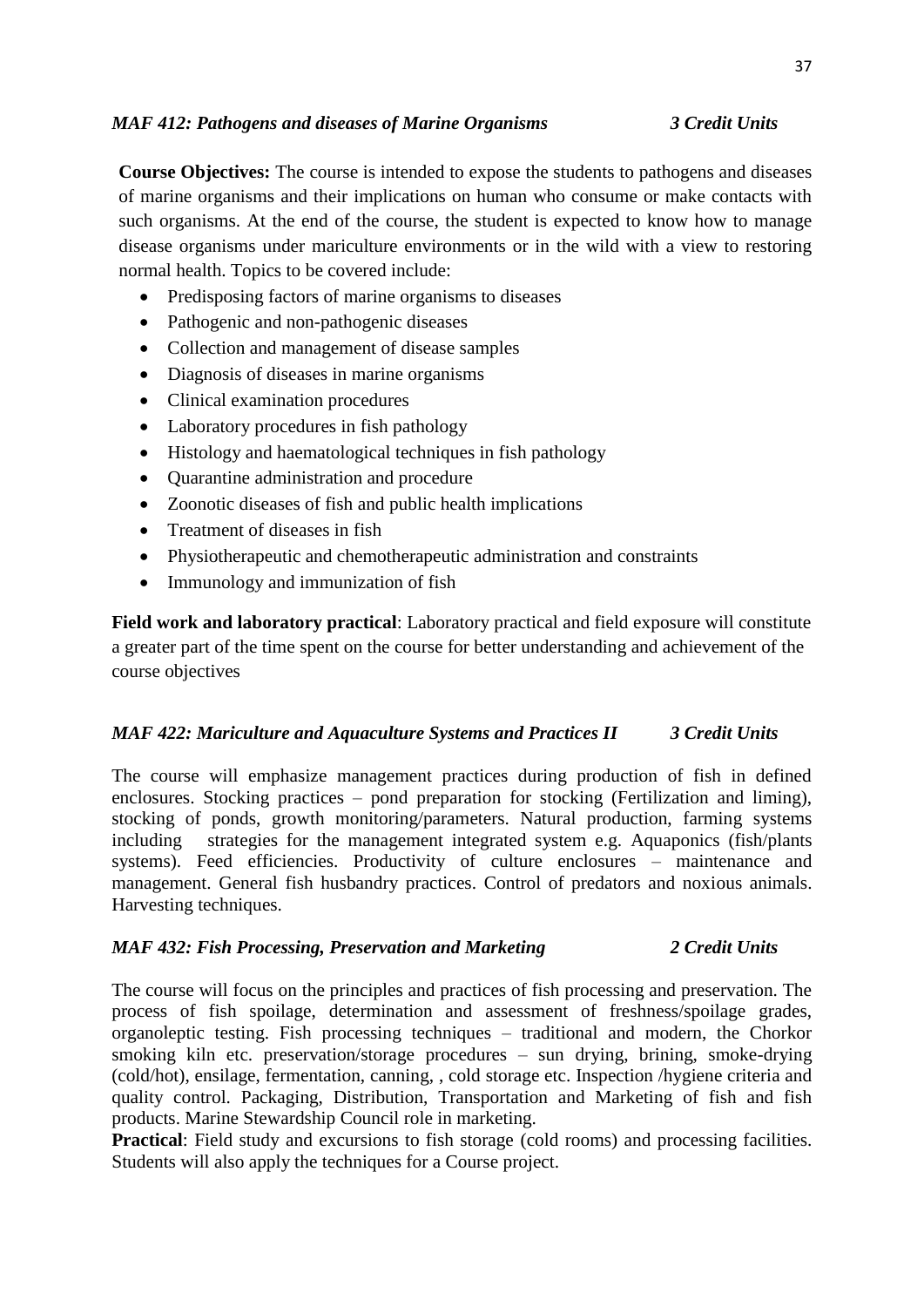# *POC 211: Ocean Safety and Survival 3 Credit Units*

This course is designed to create awareness on hazards associated with offshore/marine environments. It will provide students with basic training on skills for responding to offshore emergencies to ensure personal survival. Students will also be acquainted with knowledge for corporate safety and survival. Safety consciousness, emergency preparedness and response will constitute the core of this course. Introduction to use of equipment such as fire-fighting, buoyancy apparatus, personal transfer devices, evacuation, survival crafts, launching systems, signalling devices, search & rescue, helicopter safety and emergency procedures, as well as first aid administration, will be taught in this course. Practical demonstrations will accompany classroom work.

# *POC 211: Ocean Circulation 3 Credit Units*

Importance of ocean circulation; Water mass mapping; Types and spatio-temporal scale of ocean circulation; Surface circulation; Thermohaline circulation; Boundary currents; Ocean circulation and climate change; Upwelling types and temporal variability; Modelling ocean circulation.

# *POC 212: Introduction to Physical Oceanography of Nigeria 3 Credit Units*

Overview of the physical oceanography of Nigeria based on interpretation of aerial and satellite data, hydrographic charts and soundings, tide tables, wind and sea survey data. Emphasis is placed on the importance of local features and events in modifying the broadscale physical oceanographic picture along and off the Nigerian coast.

# *POC 311: Ocean Waves and Tides 3 Credit Units*

Wave theories; Types, generation, characteristics and modification of ocean waves; Ocean wave reflection, refraction and diffraction; Wave-breaking processes; Wave-forecasting and hind-casting. Computational exercises on wave characteristics and behaviour. Theories of tides and types of tides; Characteristics of tides; Tidal distortion and asymmetries; Open sea and inshore tides. Tidal modulation of coastal processes; Tidal prediction and tidal chart; Practical exercises on tides.

# *POC 321: Nearshore Currents 3 Credit Units*

Types and patterns of coastal fluid motion; Characteristics of water currents; Vertical and horizontal flows; Flow separation; Wind-drift currents; Wave-generated currents; Tidal currents; River flows; Runoffs; Density currents; Subsurface hydrodynamics; Prediction and modelling of current characteristics; Paleo-current reconstruction.

# *POC 331: Inshore and Deltaic Hydraulics 3 Credit Units*

River drainage basin and river system types; Hydraulic geometry of river channels; Discharge and relationship to hydraulic factors, sediment transport; Physiographic response to fluvial hydraulics and concept of river system equilibrium; Fluvial hydraulics computations and measurements; Concept of frontal zone; Kinematics of river mouth outflow as buoyant jets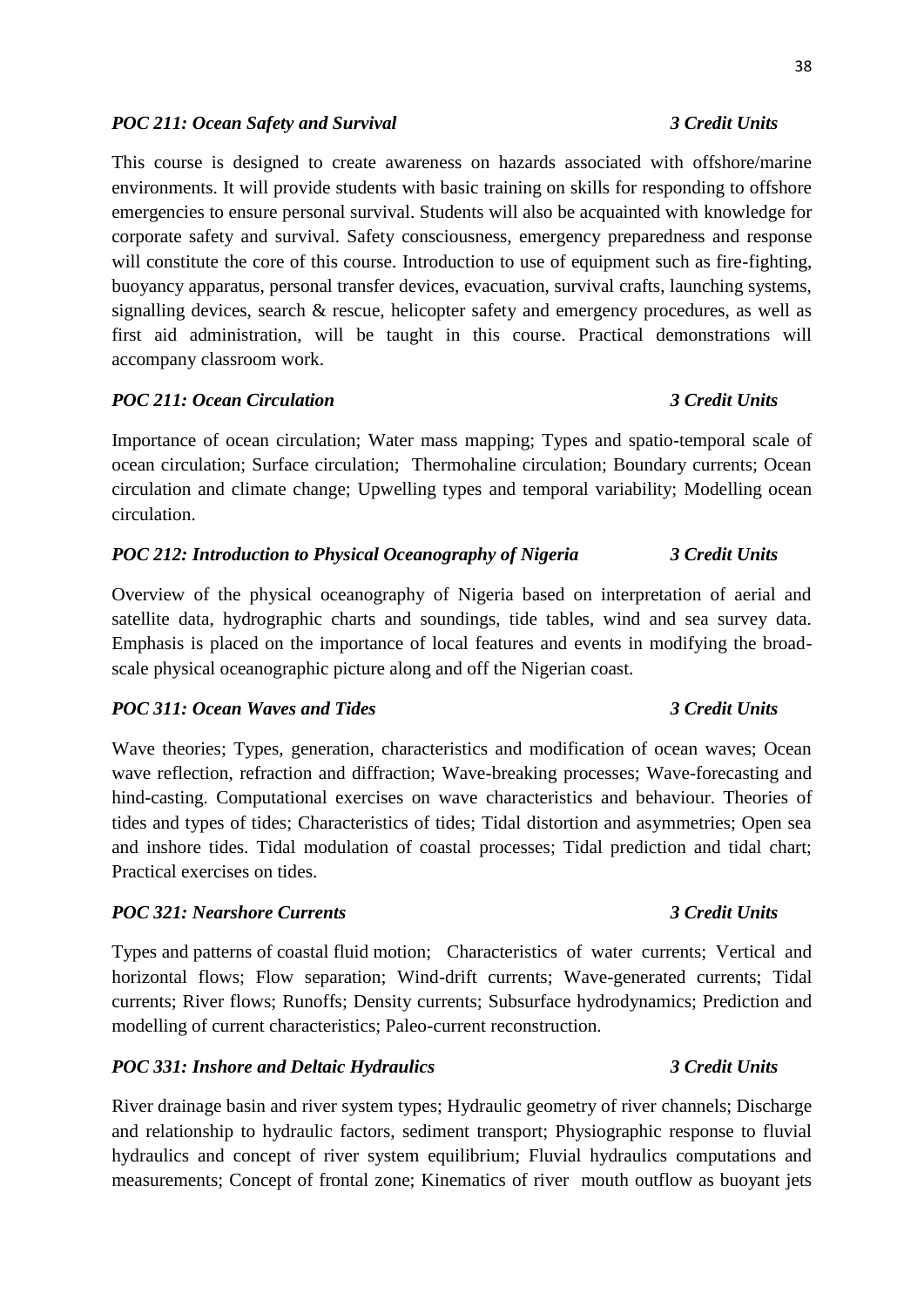and plumes; Types of estuaries; Estuarine circulation; Mixing processes; Tidal asymmetries and residual flow in estuaries; Estuarine plumes and turbidity maximum dynamics; Tidal bores and seiches; Lagoon types; Lagoon inlet hydraulics and dynamics; Inlet jet outflow models; Lagoon inter-tidal and supra-tidal processes; Delta types and configuration as response to fluvio-estuarine and inlet outflows and basin processes interaction, including sea level.

### *POC 341: Beach Processes 3 Credit Units*

Beach system anatomy; Beach classifications; Dune-beach-surf zone interactions; Beach change and sediment transport models; Aeolian processes; Wave-shoaling processes; Breaker types; Swash-backwash and wave run-up; Over-wash processes; Tidal oscillation and beach water level; Sea level change; Edge waves and infra-gravity oscillations; Longshore current; Rip current and undertow current; Human impacts.

### *POC 351: Ocean Physical Processes Monitoring and Mapping 3 Credit Units*

This is a field-based course in which students will be expected to monitor some sets of physical parameters in a dynamic natural water body (surface and subsurface) over an appropriate time and space domain for the purpose of depicting the distribution pattern, and developing predictive governing equations through elementary statistical parameterization approach. Results of the monitoring including implications will normally be submitted as a report after a brief oral presentation. Skills to be acquired include: observing, measuring and analysis of a variety of physical oceanographic variables using visual and instrument techniques. Current measurements, wave parameters, tidal dynamics, wind pattern, infra-gravity oscillations, water physical parameters, sediment entrainment and bedform dynamics, mixing and stratification processes. Principles of sea and channel bottom charting, tidal correction, contouring and bathymetric map interpretation will be addressed alongside basic navigation techniques. Bases of physical ocean data analysis will be introduced such as: Vertical (depth) profiles; Horizontal (lateral and longitudinal) gradient; Directional asymmetry; Significant values; Modal classes and summary statistics; Peaks and spikes; Threshold; Recurrence interval; Longevity; Periodicity; Regression and significance.

### *POC 411: Physical Oceanography Seminar 3 Credit Units*

The student is expected to conduct, in the main, literature review of a given topic of interest in physical oceanography and communicate such collated information in a seminar presentation. Students will be encouraged to enrich the presentation with own observations.

### *POC 421: Acoustic, Optical and Tracer Oceanography 3 Credit Units*

Theories of acoustic signal propagation and reflection in seawater; Acoustic soundings and depth-determination; Acoustic mapping of water masses; Further applications of acoustic signals technology in maritime and military activities. Optical properties of seawater, variability in sea surface colour and depth of light penetration, optics-based estimation of sediment suspended concentration, optical mapping of water masses and mixing processes.Various physical tracers that describe the instantaneous and time-integrated mean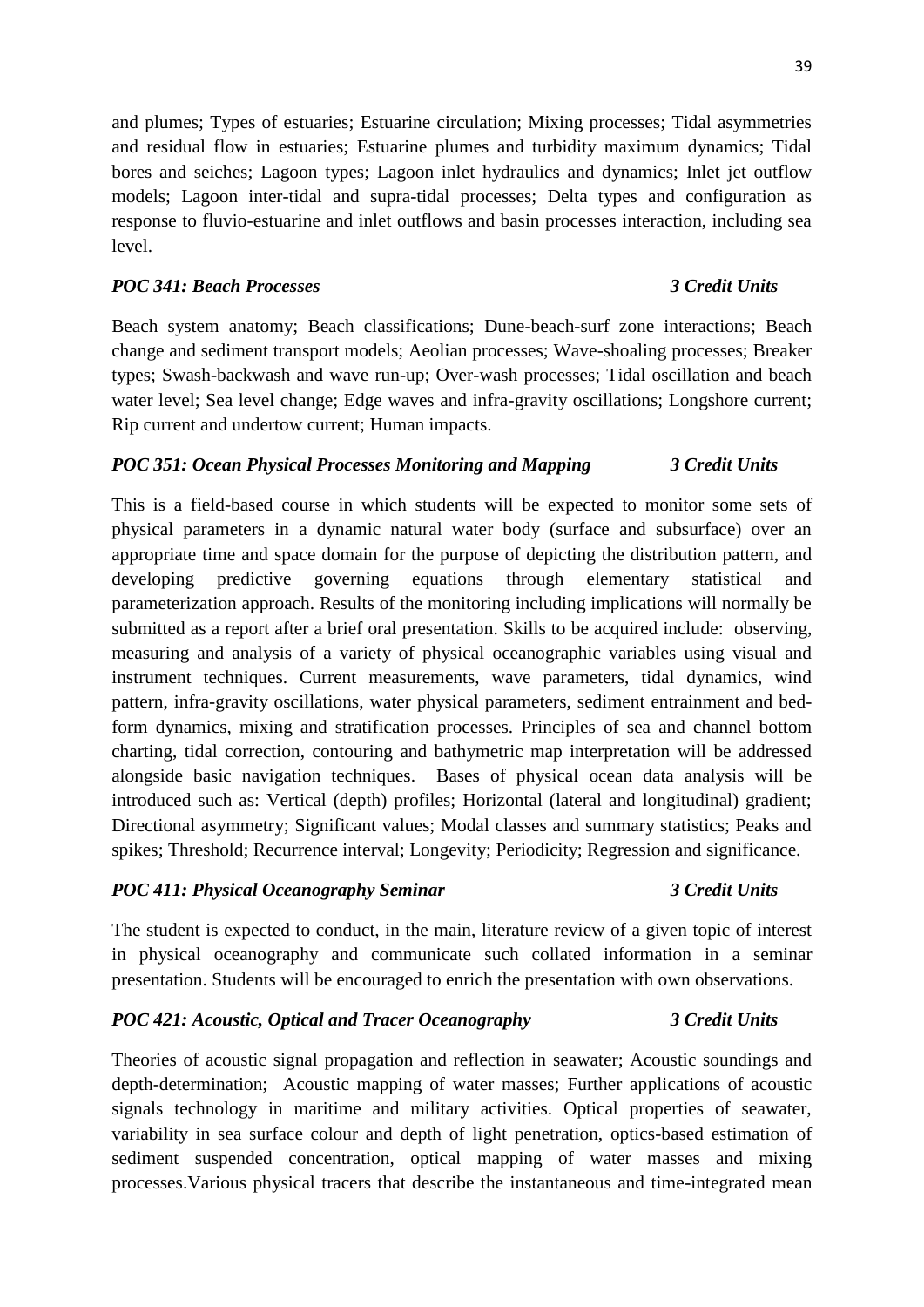or predominant flow in the complex flow field of coastal environments will be examined such as sediment textures and mineralogy; bed-form shapes, internal structures, and configuration of morphologies; salinity dispersion; turbid plume entrainment; sediment budget analysis; shoreline configuration; water type tracking; geochemical concentration gradients. Overview of physical tracer experiments.

# *POC 431: Regional Oceanography 3 Credit Units*

A critical evaluation of the physical oceanography of ocean regions showing distinction or having specific importance regarding their resources, tectonic, climatic or geographic setting. Sufficient emphasis will be given to the following: Gulf of Guinea, Mediterranean Sea, North Sea, Equatorial Pacific Ocean, Indian Ocean, Black Sea etc.

# *POC 441: Sea Level Dynamics 3 Credit Units*

Concept of sea level change, requirements and constraints to sea level change monitoring, time-scale and factors controlling sea level change, sea level change scenarios, coastal impacts of surges and sea level change, future directions in sea level change research.

# *POC 451: Introductory Physical Oceanographic Modelling 3 Credit Units*

Empirical models, theoretical models, predictive models, stochastic models, mathematical/computer-aided models, statistical models, qualitative models commonly used in evaluating physical oceanographic data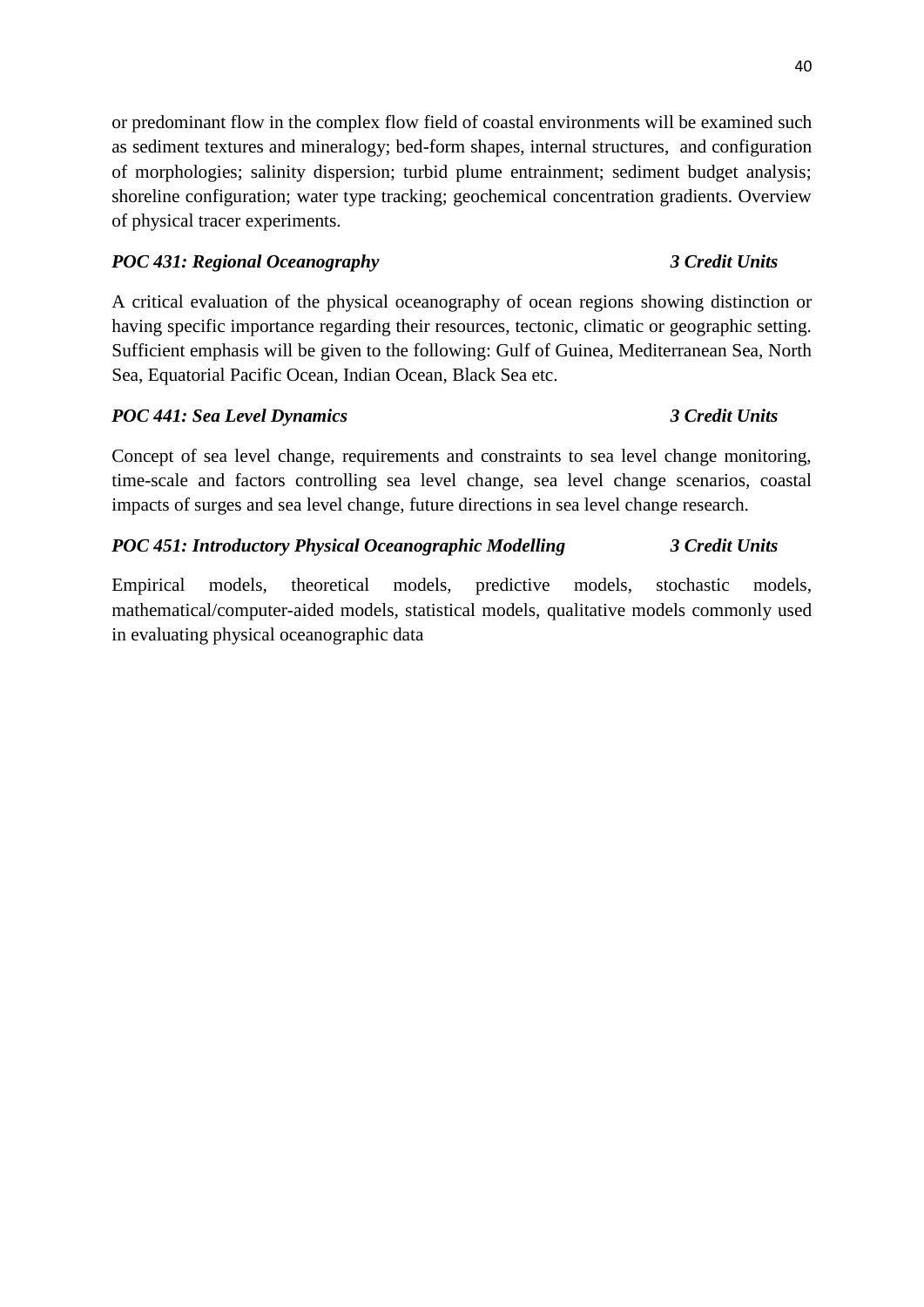### *POC 412: Ocean Continental Margin and Deep-Water Processes 3 Credit Units*

Ocean floor characteristics; Geological and geomorphologic characteristics of continental margins; Shelf tides and storm currents; Gravity currents; Shelf-break processes; El-Nino phenomenon; Geostrophic flow and Ekman transport; Turbidity currents; Tsunamis; Hydrothermal processes in mid-oceanic ridges; Bottom (deep) water currents; Submarine earthquakes and volcanic activities

# *POC 422: Marine Meteorology 3 Credit Units*

Scope of meteorology in ocean science, weather elements and determination, global wind system and variability, air-sea interaction phenomenon, prediction of atmospheric disturbances, recurrence intervals of storms and inclement weather, meteorology of Nigeria, future directions in marine meteorological research

### *POC 432: Coastal Ocean Interactions 3 Credit Units*

This course is aimed at a more critical look at the interactions between fluid motions at different temporal and spatial scales. In particular, the following phenomena are descriptively and modeling perspective examined: Inlet-surf zone flow interaction; Tidal current-wave interaction; Wave-wave interaction; Shoaling wave and backwash interaction; Beach water table effects on swash-backwash processes; Air-sea interaction in the nearshore region; Shelf current interactions; Onshore-offshore wave-generated flows; Flow-morphology interactions.

# *POC 442: Physical Oceanography in Coastal Engineering and Management 3 Credit Units*

This course elucidates the application of physical oceanography to a wide range of coastal engineering constructions and coastal management issues, namely shoreline and river/ tidal inlet bank dynamics and erosion, storm surges; coastal flooding, sea-floor constructions and stability, oil spill dispersal, tracking sediment transport, tracing coastal currents, and migratory behaviour of living resources

# *Research Project 400 Series \* 6 Credit Units*

This is a two-semester independent field-based scientific investigation aimed at ascertaining the theoretical and practical proficiency of the student in a selected area of Oceanography. Generally, the results of the project should represent improved understanding of the subject under inquiry and students will orally defend the bound report.

\*Chosen project shall be in any of the 5 options above.

# *SIWES PROGRAMME 300 Series\*\* 6 Credit Units*

Students shall undergo a 3-6 months industrial training otherwise known as "Students Industrial Work Experience Scheme (SIWES)" at designated institutions and organisations recognized by the department in order to acquire hands-on experience on different aspects of Oceanography. Each student shall write a report and submit at the end of the training to the department for grading purposes.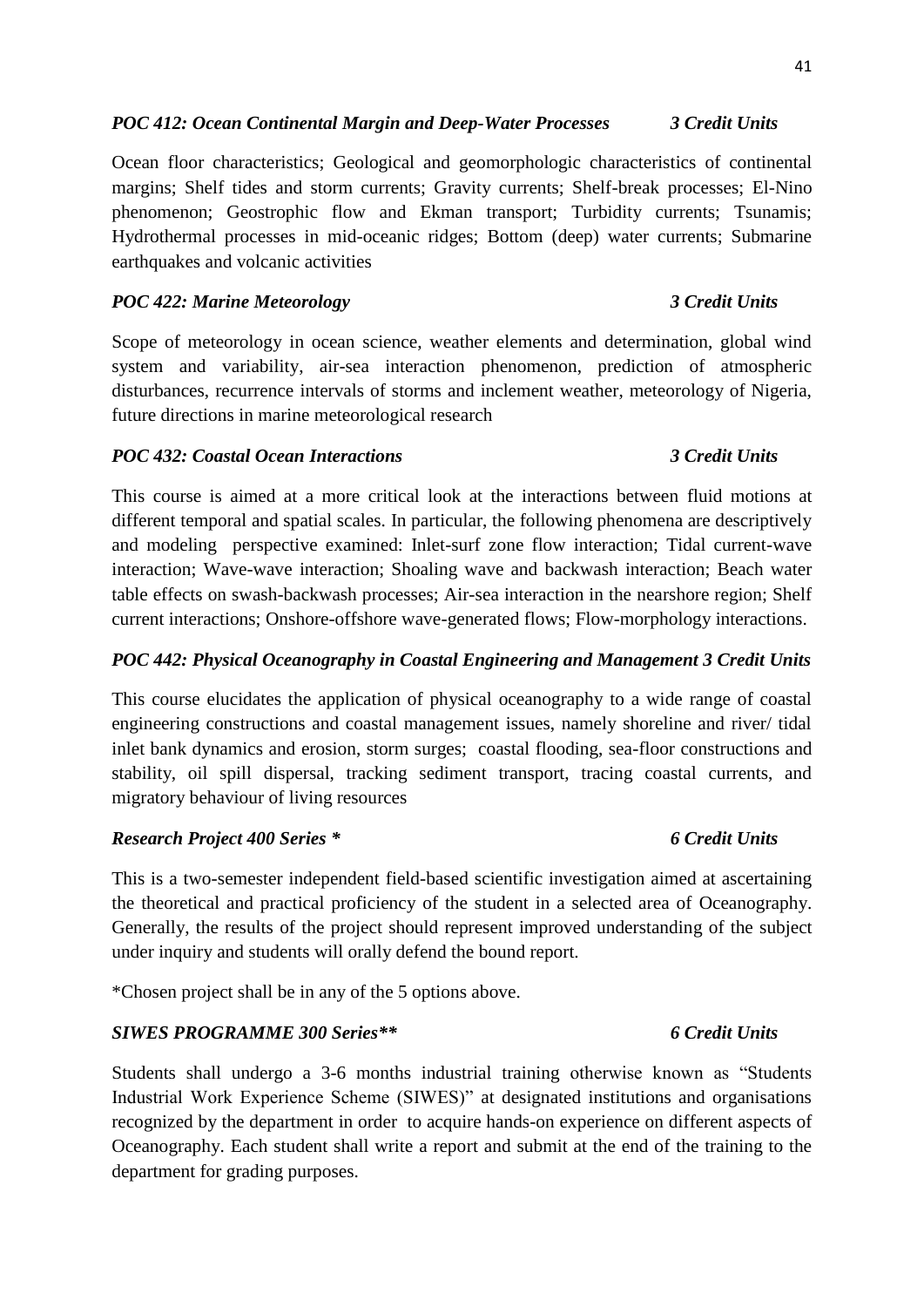\*\*Compulsory for Year 3 Students in all options.

# **6.0 Academic and Technical Staff of the Department**

The core academic and technical staff for the BSc. Oceanography Programme with the various options are listed below.

# **1. Biological Oceanography Option**

| <b>Name of Staff</b>      | Area of<br><b>Specialization</b>                    | <b>Discipline</b>          | Qualification                    | <b>Rank</b>           |
|---------------------------|-----------------------------------------------------|----------------------------|----------------------------------|-----------------------|
| Prof. Francis M. Nwosu    | Marine Fisheries &<br>Ecosystem<br>Conservation     | Biological<br>Oceanography | B.Sc., MSc.<br>Ph.D              | Professor/HOD         |
| Prof. Ekpo E. Antai       | Marine Microbiology                                 | Biological<br>Oceanography | B.Sc., Ph.D                      | Professor             |
| Prof. Sieghard Holzlöhner | Marine Ecology,<br><b>Fisheries</b><br>Oceanography | Biological<br>Oceanography | MSc., Ph.D                       | Professor             |
| Prof. Udeme I. Enin       | Capture<br>Fisheries/Management                     | Biological<br>Oceanography | B.Sc., Ph.D                      | Professor             |
| Prof. Ita Ewa-Oboho       | Benthic Ecology,<br><b>Marine Pollution</b>         | Biological<br>Oceanography | <b>B.Sc.</b> ,<br>MPhil,<br>Ph.D | Professor             |
| Prof. Daniel Ama-Abasi    | Capture Fisheries/<br>Marine Ecology                | Biological<br>Oceanography | <b>B.Sc.,</b><br>MSc.<br>Ph.D    | Professor             |
| Dr. Jack O. Showell       | Marine Microbiology                                 | Biological<br>Oceanography | F. Diploma,<br>M. Sc., PhD       | Senior Lecturer       |
| Dr. Godwin A. Otogo       | Marine Ecology                                      | Biological<br>Oceanography | MSc.,<br><b>B.Sc.,</b><br>PhD    | Lecturer II           |
| Mr. Bassey E. Job         | Plankton Ecology/<br>Fisheries                      | Biological<br>Oceanography | F.<br>Diploma,<br>PGD.<br>M. Sc. | Assistant<br>Lecturer |
| Mr. Linus A. Enang        | <b>Benthic Ecology</b>                              |                            | <b>BSc</b>                       | Technologist II       |
| Ms. Ekeme A. Ufford       | Plankton                                            |                            | <b>BSc</b>                       | Technologist II       |
| Ms. Blessing I. Asuquo    | Fisheries                                           |                            | BSc., PGD                        | Technologist II       |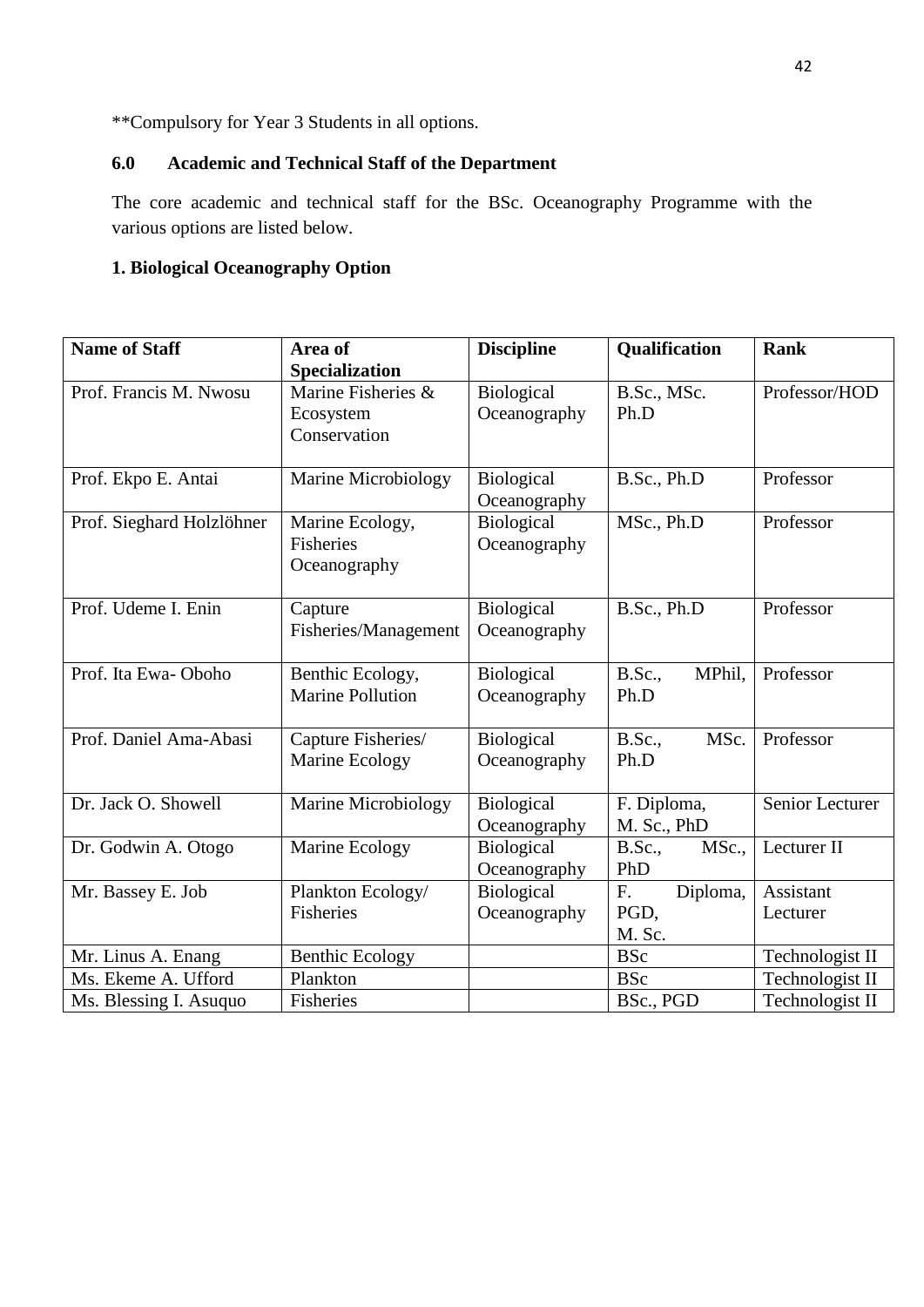# **2. Mariculture and Marine Fisheries Resources Option**

| <b>Name of Staff</b>              | <b>Area of Specialization</b>                 | <b>Discipline</b>                              | Qualification      | <b>Rank</b>              |
|-----------------------------------|-----------------------------------------------|------------------------------------------------|--------------------|--------------------------|
| Prof. Paul O. Ajah                | Mariculture & Marine<br>Fisheries             | Mariculture<br>$\&$<br><b>Marine Fisheries</b> | B.Sc., MSc., Ph.D  | Professor                |
| Prof. Austin I. Obiekezie         | Fish Pathology/<br>Parasitology               | Fisheries<br>Oceanography                      | B.Sc., Ph.D        | Professor                |
| Prof. Albert P. Ekanem            | Pathology of Marine<br>Organisms              | Mariculture &<br><b>Marine Fisheries</b>       | B.Sc., MSc., Ph.D  | Professor                |
| Prof. Paul J. Udo                 | <b>Fish Culture/Nutrition</b>                 | Fisheries<br>Oceanography                      | B.Sc., Ph.D        | Professor                |
| Dr. Philomena Asuquo              | <b>Marine Fisheries</b>                       | Mariculture &<br><b>Marine Fisheries</b>       | B.Sc., MSc., Ph.D  | Senior<br>Lecturer       |
| Dr. Mrs. Aniema P.<br>Inyang-Etoh | <b>Fish Pathology</b>                         | Mariculture &<br><b>Marine Fisheries</b>       | B.Sc., MSc., PhD   | Lecturer<br>I            |
| Dr. Sunday Eteng                  | <b>Marine Fisheries</b>                       | Mariculture &<br>Marine Fisheries              | B.Sc., MSc.        | Lecturer<br>$\mathbf{I}$ |
| Mrs. Theresa Edet                 | <b>Fish Pathology</b>                         | Fisheries<br>Oceanography                      | B.Sc., MSc         | Assistant<br>Lecturer    |
| Mr. Antigha Ambo                  | Mariculture, Coastal<br>Zone management       | Mariculture &<br><b>Marine Fisheries</b>       | BSc., MSc          | Assistant<br>Lecturer    |
| Ms. Grace Olaleye                 | <b>Fish Genetics</b>                          | Fisheries<br>Oceanography                      | B.Sc., MSc         | Assistant<br>Lecturer    |
| Mr. Timothy Okon                  | Construction/<br>Pond<br><b>Water Quality</b> | Fisheries<br>Oceanography                      | F. Diploma, M. Sc. | Chief<br>Technol.        |
| Mr. Ajom Vincent Ajom             | <b>Fish Feed/Nutrition</b>                    | <b>Fisheries</b><br>Oceanography               | Final Diploma      | Technol.I<br>T           |
| Mr. Everest C. Ngele-<br>Uma      | <b>Fish Breeding</b>                          | Fisheries<br>Oceanography                      | BSc., PGD          | Fisheries<br>Technol.    |